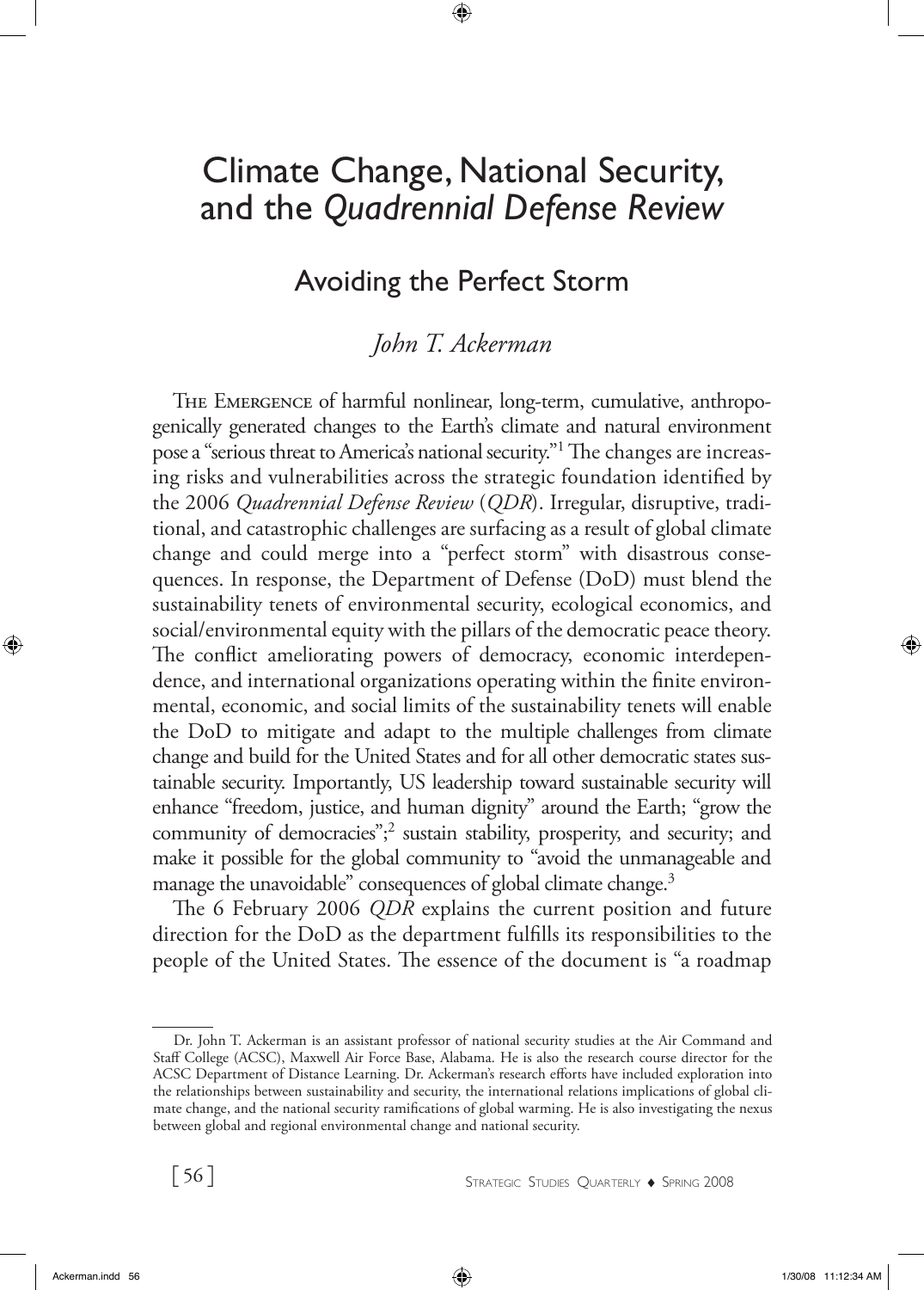for change, leading to victory" in the long war against global terrorism.<sup>4</sup> The *QDR* focuses on how America will defeat "violent extremists who use terrorism as their weapon of choice, and who seek to destroy our free way of life."5 While the *QDR* rightly seeks to identify capabilities required to defeat terrorism, another more potent threat to national security is emerging. The challenge to national security created by global climate change is based on threats, vulnerabilities, and risks across the spectrum of strategic, operational, and even tactical challenges<sup>6</sup> identified within the *QDR*. Military experts contend that "the consequences of climate change can affect the organization, training, equipping, and planning of the military services."7 In response, and parallel to the challenges identified in the *QDR*, the United States must recognize this long-term threat, operationalize a new strategy, reorient capabilities and forces, reshape the defense enterprise, develop a twenty-first-century total force, achieve unity of effort, and create a roadmap to victory<sup>8</sup> aimed at coping with climate change.

### **Introduction**

Global climate change can be an irregular, asymmetric challenge or a traditional, symmetric challenge. Global warming can also "act as a threat multiplier for instability in some of the volatile regions of the world."9 The abilities of traditional military forces to mitigate or help states adapt to climate change will be severely tested in the coming decades as the United States encounters global warming challenges. The strategies the United States must adopt will be direct and conventional as well as indirect and unconventional. It must also prepare for abrupt surprises and deal effectively with the uncertainty embedded in Earth's complex and chaotic climate system.10 Proper preparation will increase the options for US decision makers; these preparations must be based on "the principles of transparency, constructive competition to encourage innovation, agility and adaptability, collaboration and partnership" that guide the current *QDR*. 11 Importantly, a "model of continuous change and reassessment" must guide the effort to protect US national interests.12 Inherent in this effort are reforms to defense activities that will create sustainable security;<sup>13</sup> a focus on building cooperation; transparent communications globally; and gathering actionable social, political, economic, technological, and environmental intelligence. The goal of many of these activities is to enable states to provide sustainable security for themselves and for their neighbors. In addition, the United States must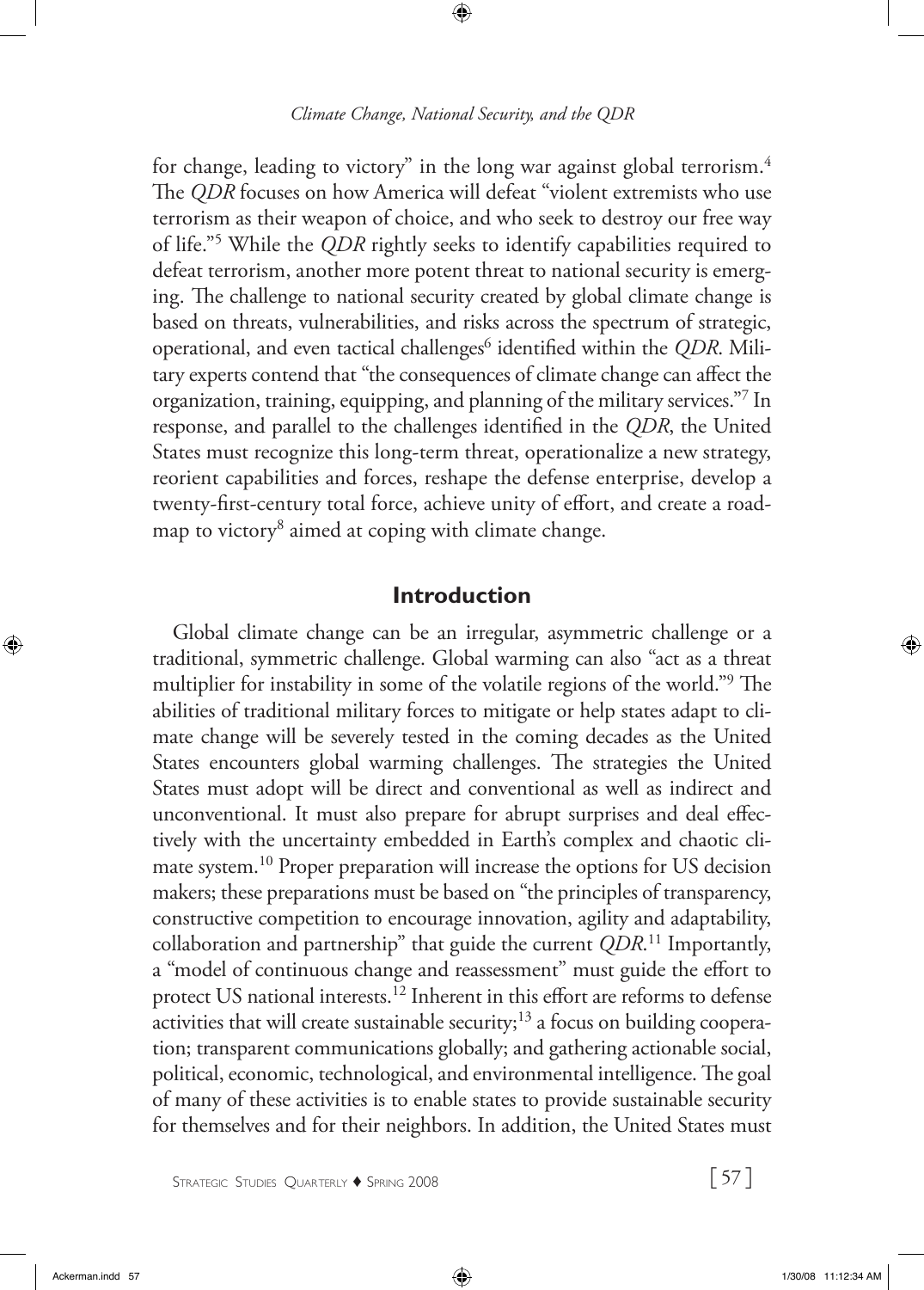minimize the costs of climate change domestically and internationally by leading scientific, technological, governmental, and managerial innovation of climate change solutions.<sup>14</sup>

Preparing and shaping the security future of the United States involves focusing on traditional, irregular, disruptive, and catastrophic threats that global warming can create. Operationalizing the strategy should encompass two main priorities: mitigating the effects of climate change and adapting to climate change consequences within a sustainable security plan. As the current *QDR* notes, there is no "one size fits all" approach to many security threats,<sup>15</sup> and there is no one best way to tackle climate change.<sup>16</sup> The key to success lies in understanding the threats, vulnerabilities, and risks associated with global warming and creating capabilities for responding across a spectrum of challenges.

### **The Long-Term Threat**

The 2006 *QDR* states that our way of life is threatened: "The enemies we face are not nation-states but rather dispersed non-state networks."17 Today, we also face another emerging threat to our way of life that will harm our natural resources, wildlife, economy, and health.<sup>18</sup> This peril, global climate change, threatens not only the United States but all nations around the world.

The industrial revolution brought widespread improvements to the length and quality of human life. However, the accompanying extensive deforestation and reliance on fossil fuels increased the concentration of greenhouse gases in the atmosphere. In fact, the concentration of a major greenhouse gas in the atmosphere, carbon dioxide (CO<sub>2</sub>), was measured using Antarctic ice cores extending back 650,000 years. The concentration is greater today than at any other period recorded before.<sup>19</sup> Importantly, this increased concentration of greenhouse gases along with other human activities is unequivocally warming Earth's climate system. The consequences of this change appear in "increases in global average air and sea temperatures, widespread melting of snow and ice, and rising global average sea level."20 In fact, the effect of climate change on natural systems in particular has been varied and extensive.

Long-term continental, regional, and ocean basin scale changes have been observed.<sup>21</sup> For example, in the last 100 years average Arctic temperatures have increased almost twice as fast as the previous average global rate. Also, Arctic sea ice is dramatically shrinking, permafrost layers are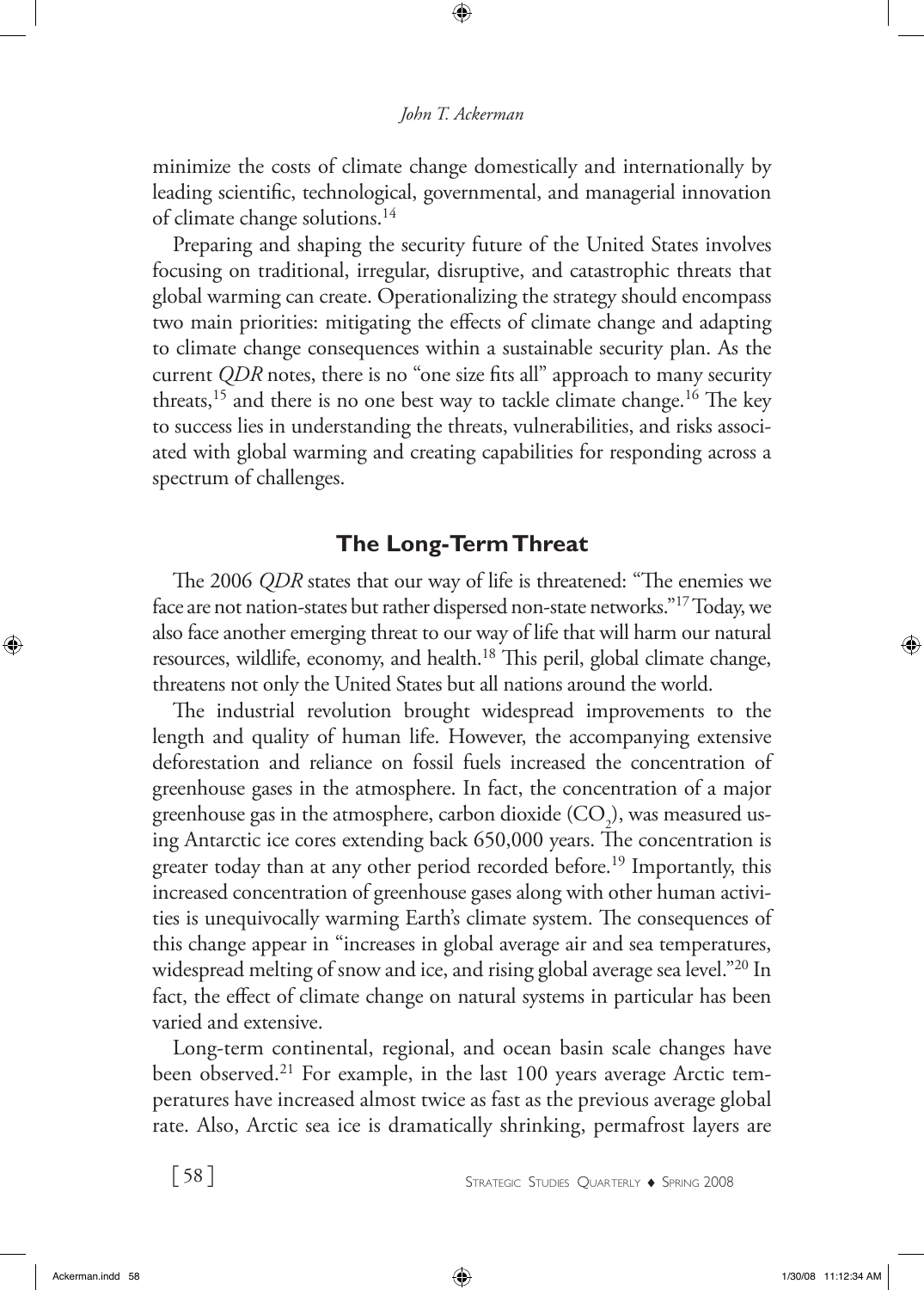melting, precipitation patterns are changing globally, droughts are longer and more severe, heavy rainfall events are increasing in frequency, and tropical cyclones are more intense.<sup>22</sup> In general, Earth now experiences fewer cold days and nights and less frost, while the number of hot days and nights—as well as heat waves—occur more often than in the past.<sup>23</sup> The oceans are also warming. Measurements indicate that not only are sea surface temperatures increasing but that the heat has also penetrated as far as 750 meters below the surface.<sup>24</sup> The predominant cause of these global changes has also been identified.

The increase in average global temperatures since 1950 is "very likely" due to the increase in human-produced greenhouse gas emissions.<sup>25</sup> Specifically, a human fingerprint has been found on the warming of the oceans, increases in continental temperatures, temperature extremes, and changes in wind patterns. Earth will continue to warm and sea levels will rise even if greenhouse gas emissions stopped today, but the overall temperature increase would be substantially less if emissions stabilized.26 Interestingly, this means that climate change has become a threat to national security not unlike current security threats.

The *QDR* describes operational lessons from the war on terrorism. These broad experiences offer insight into the long-term threat of global climate change. Specifically, the *QDR* notes that the DoD needs more authority and resources to build "partnership capacity."27 The challenge of global climate change will also require that the DoD has the authority, ability, and resources necessary to "work with and through others and of shifting the emphasis from performing tasks ourselves to enabling others."28 This process is essential for tackling global warming as other states must organize and prepare for climate change while conducting efforts to reduce greenhouse emissions from all sources.<sup>29</sup> The second lesson asserts that the United States must take early precautionary measures to "prevent problems from becoming conflicts and conflicts from becoming crises."30 Again, the tasks required for mitigating and adapting to global warming will be less expensive, less conflictual, and less encompassing if early preventive actions are taken.<sup>31</sup> The third operational lesson involves increasing the freedom to act against the threats.<sup>32</sup> The United States must aggressively lead the effort to tackle climate change by assembling partnerships and building trust and cooperation.33 Trust and cooperation can be enhanced by "cooperative engagement" using all elements of national power, not just the military.34 The final operational lesson contends that the United States must make the cost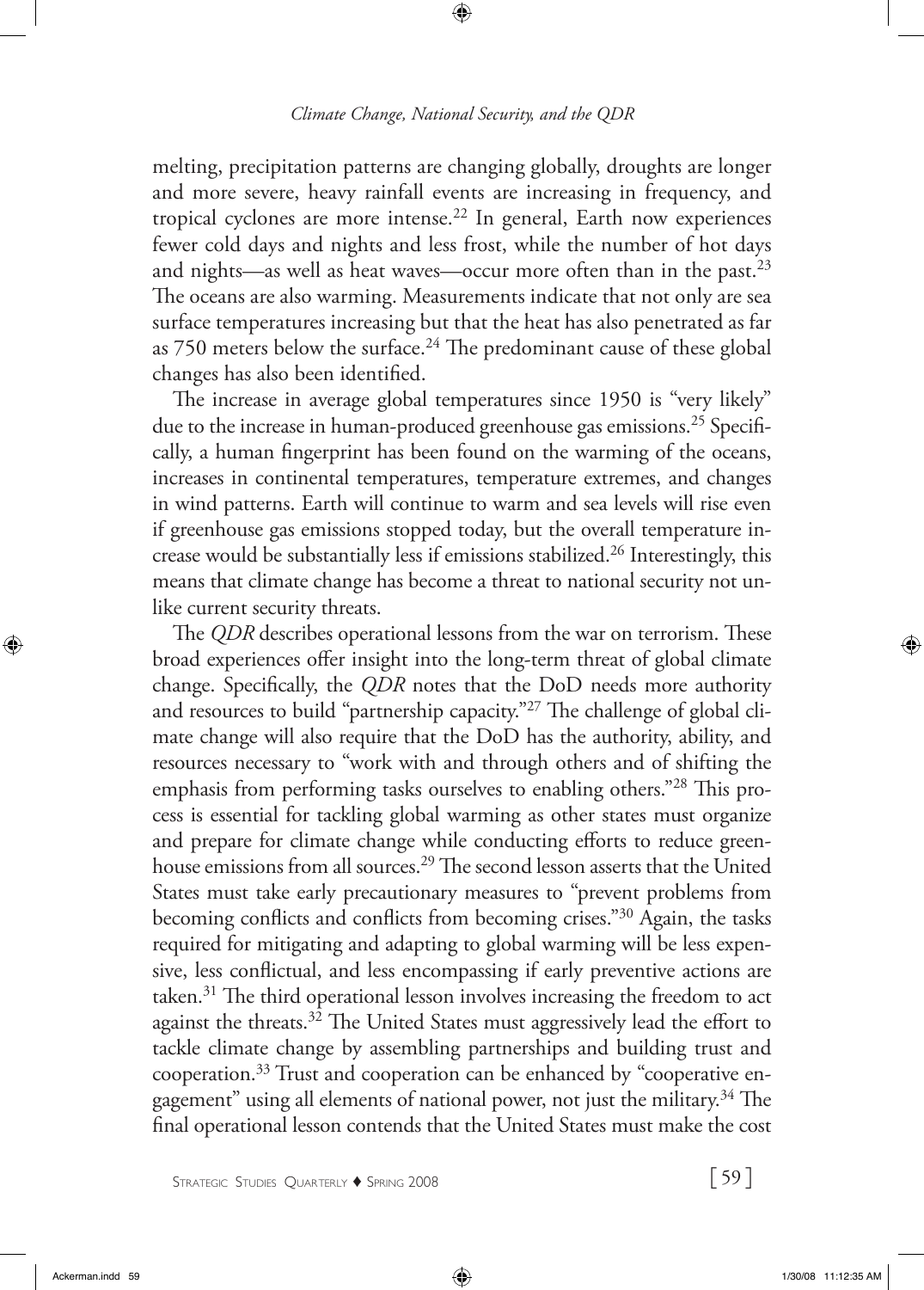of terrorism much greater for our enemies than for us.<sup>35</sup> In the struggle to mitigate and adapt to climate change, the United States must shift the costs of greenhouse emissions to the emitters, assist their transition to carbon-free processes, and encourage carbon-free technological and sustainable development.36 Ultimately, the DoD can help shift the balance and leverage US power by "accelerating the adoption of improved business processes and innovative technologies" that increase fuel efficiency, decrease fuel consumption, and reduce greenhouse gas emissions.37 Obviously, climate change is a long-term threat to US national security in broad areas—but where and how specifically does this threat manifest itself?

## **Operationalizing the Strategy**

A strategic foundation similar to the one described in the 2006 *QDR* can be created to counteract the challenge of global warming. Two priority responses for overcoming this challenge have been identified: mitigation and adaptation.38 The 2006 *QDR* also presents four focal areas that can be used to coordinate DoD efforts in response to near-term and long-term risks.<sup>39</sup> Although these focus areas were designed primarily for focusing military capabilities, they can be used to identify strategic threats, vulnerabilities, and risks that the United States must address to sustain national security in other areas as well. Specifically, strengthening US "capabilities in these areas" will "improve the versatility of the force to perform a wider range of"40 security operations in the future. The report identifies four types of challenges—traditional, irregular, disruptive, and catastrophic—that the United States must address to protect national interests.

## **Traditional Challenges**

Traditional challenges to US interests require employing military forces in conventional activities to prevent military competition and conflict.<sup>41</sup> In the climate change threat domain, traditional forces would be employed to prevent conventional conflicts driven by climatic and environmental changes. Three relevant examples of traditional challenges to US security interests that could develop as a result of global climate change are droughts, floods, and heat waves. While droughts and floods have occurred many times in US and world history, climate change could magnify the scale, intensity, and duration of future ones. Heat waves already occur around the world, killing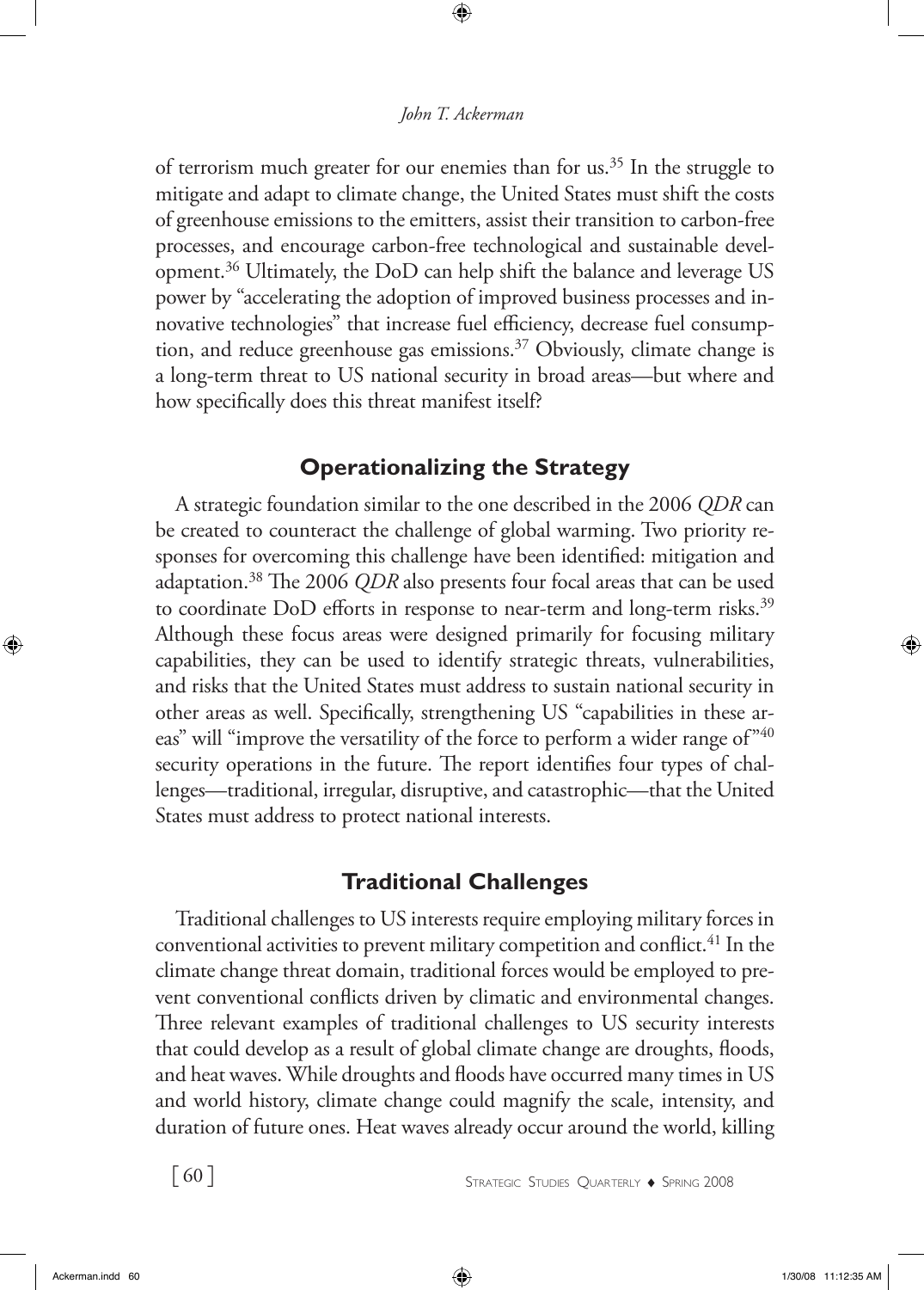thousands, but global warming may increase the areas affected and make the heat waves longer and more intense, leading to thousands more deaths and mass unrest. In other words, adverse climatological effects may have direct and negative political consequences that threaten local and regional stability and long-term US security.

Climate change is altering global hydrological cycles. The warming process is having a direct effect on the quantity and quality of fresh water available both for human uses and for natural ecosystems. "The hydrologic cycle has accelerated, with more evaporation and precipitation overall and a larger proportion of the precipitation occurring in downpours."42 In many regions of the world, increased temperatures have also changed the timing of mountain snowfall melt.<sup>43</sup> The accelerated cycle can cause too much or too little rain or snow to fall, often at the wrong time of the year and in the wrong place. For example, the Amazon Basin is in the grip of a record drought that has been linked to climate-change-induced warming of the sea surface.<sup>44</sup> Also, hydrological cycles in the western United States, the Rhine River Valley in Europe, the Hindu-Kush region in Asia, and the Andes highlands of South America are negatively affected by climate change. As a consequence, snowmelt occurs earlier and earlier each year. The increasing unpredictability and intensity of the hydrological cycle is having direct impacts on the human and natural systems that depend upon stable hydrological cycles for reliable water quality and quantity.

The Intergovernmental Panel on Climate Change (IPCC) predicts that the extent of drought-affected areas globally will likely increase and that this increase will be most deleterious to subsistence farmers. Globally, drought will reduce water availability, hydropower potential, summer tourism, and overall crop productivity.<sup>45</sup> Scientists have also compared data from western US fires against hydro-climatic and land-surface data and found the number of western wildfires has quadrupled, and the area burned from 1987 through 2003 is 6.5 times greater compared to that burned from 1970 through 1986. During this period, the typical wildfire season increased by 78 days (64 percent), and the average burn duration of large fires increased from 7.5 to 37.1 days. Changes in climate particularly caused an increase in spring and summer temperatures and an earlier spring snowmelt, driving up wildfire frequency across the western United States.<sup>46</sup>

Changes in snowmelt have significant ramifications for human populations as well. Most importantly, over one-sixth of the world's population relies on snow and glacial melt for water supplies. If temperatures continue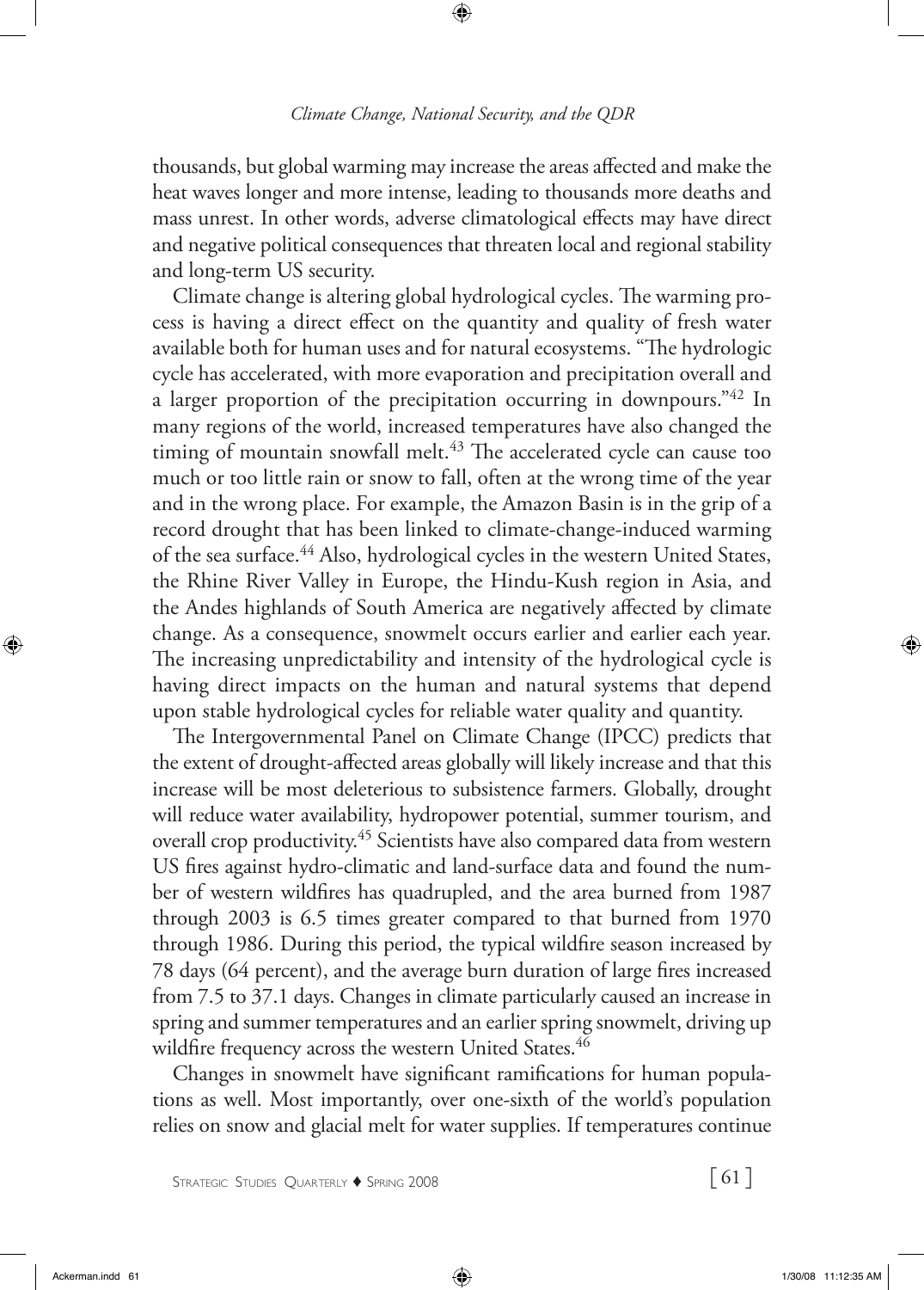#### *John T. Ackerman*

to increase, peak river runoffs that previously occurred when demand was highest in summer and autumn may shift to winter and early spring, when demand is much less. In addition, winter river runoffs could be lost to the oceans in countries with insufficient water storage capacities.<sup>47</sup> Unfortunately, one face of the climate-change-enhanced hydrological coin is drought from too little water, while the other is flooding from too much water.

Overall, extreme precipitation events are predicted to affect natural ecosystems, therefore increasing the probabilities for extinction, invasion by nonnative species, and spread of exotic diseases.<sup>48</sup> In addition, climate-change-driven sea level rise will flood important coastal wetland breeding grounds for both aquatic life and many bird species. Sea surge will drive salt waters deeper into estuaries, changing the delicate balance between salt and fresh water and hastening more erosion.<sup>49</sup> Global warming will also lengthen the cyclone season. Researchers conclude that atmospheric water vapor concentrations are on the rise, leading to stronger cyclones producing more rainfall and more destructive storms overall. More rainfall will also lead to more severe flooding; more powerful winds will result in higher storm surges, bigger waves, and more erosion.50 As a result, "the resilience of many ecosystems is likely to be exceeded this century by an unprecedented combination of climate change, associated disturbances (e.g., flooding, drought, wildfire, insects, ocean acidification), and other global change drivers (e.g., land use change, pollution, over-exploitation of resources)."51

Floods are the United States' most costly and destructive natural disaster—over 160 million acres (7 percent) of US land are flood plains.52 A one-meter rise in sea level would inundate 35,000 square kilometers (km<sup>2</sup>) of US land, and a 0.5 meter rise would inundate 18,000 km2. 53 The mid-Atlantic and south-Atlantic states and the states along the Gulf Coast would be most vulnerable. Coastal islands in New England would also be at risk. The western coast of the United States would be at a lower risk, but the San Francisco Bay area and the Puget Sound region would be exceptions. Obviously, major US cities like New Orleans, Tampa, Miami, Baltimore, Philadelphia, New York, Boston, and Washington, DC, would be severely affected.<sup>54</sup> Protective measures such as dikes, levees, seawalls, and bulkheads range in cost from \$150 to \$4,000 per linear foot. Overall, studies indicate the cumulative costs in defensive and emergency response measures alone of a one meter rise in sea level by 2100 would be between \$20 and \$150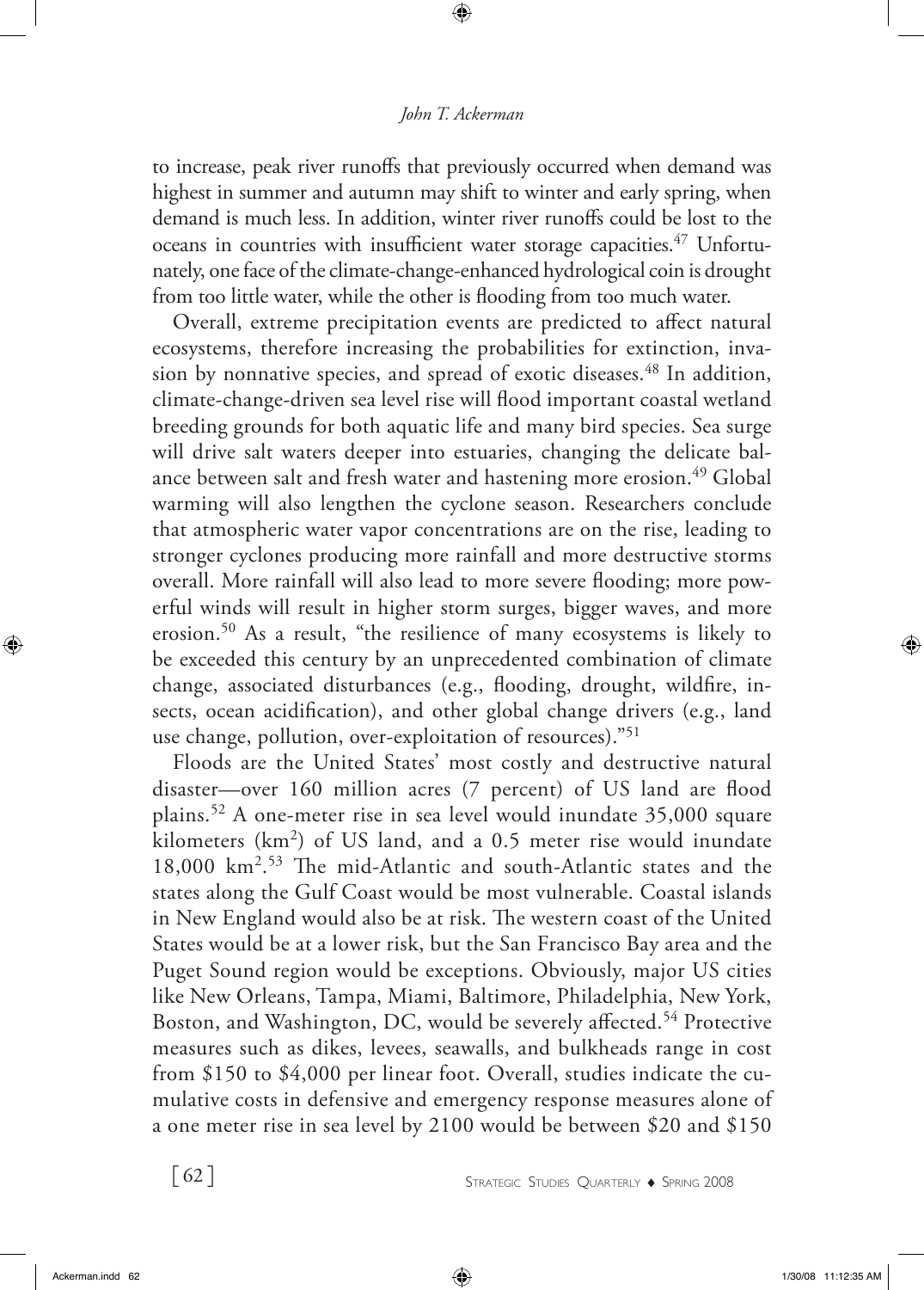billion.55 DoD planners, in particular, should be cognizant that rising sea levels will inundate several major, irreplaceable DoD facilities.<sup>56</sup> Droughts and floods have been traditional threats to humans for millennia, but the amplification of global temperatures will increase the frequency and intensity of another conventional threat, heat waves.

If average daily temperatures shift because of climate change, then the distribution of daily conditions also shift. This generally leads to a much greater probability of exceeding human health-threshold temperatures for a day or sequence of days. For example, higher temperatures lead to higher absolute humidity and, consequently, to a much higher heat index. In addition, an increase in the frequency of high temperatures can create increased stress levels that weaken and kill off susceptible flora and fauna. For example, coral cannot readily relocate to cooler waters because of geological and biogeochemical conditions; consequently, higher ocean water temperatures are increasing the occurrence of coral bleaching and coral reef die-offs.57 The IPCC concludes that "approximately 20–30% of plant and animal species assessed so far are likely to be at increased risk of extinction if increases in global average temperature exceed 1.5–2.5°C."58

NASA confirms that the last 10 years were the warmest on record; 2005 is tied with 1998 as the hottest year on record globally. In fact, 1998 received a 0.2º C boost in temperature from El Niño, and 2005 was not an El Niño year.59 In the United States, 2006 was the fourth warmest year on record. Climate researchers also found that the number of extreme heat events in the twentieth century increased in frequency.<sup>60</sup> Some predict that all US regions will experience more extreme heat events and that the number of extremely hot days—defined as daily temperatures greater than 95 percent of daily temperatures currently—will double. The southwest region would be most affected, with people living in this area experiencing up to 100 additional extremely hot days each year.<sup>61</sup> Increased temperatures as a result of global warming will also aid the development of the deadly air pollutant ozone (commonly called smog) and increase the number of heat-related deaths.

As heat and smog increase, the number of summertime healthy air days in 15 large eastern US cities will be significantly reduced. Unhealthy "red alert" days would double; on average people in these cities would experience nearly 20 percent fewer clean air days in the summer.62 Additionally, "cities that currently experience heat waves are expected to be further challenged by an increased number, intensity and duration of heat waves during the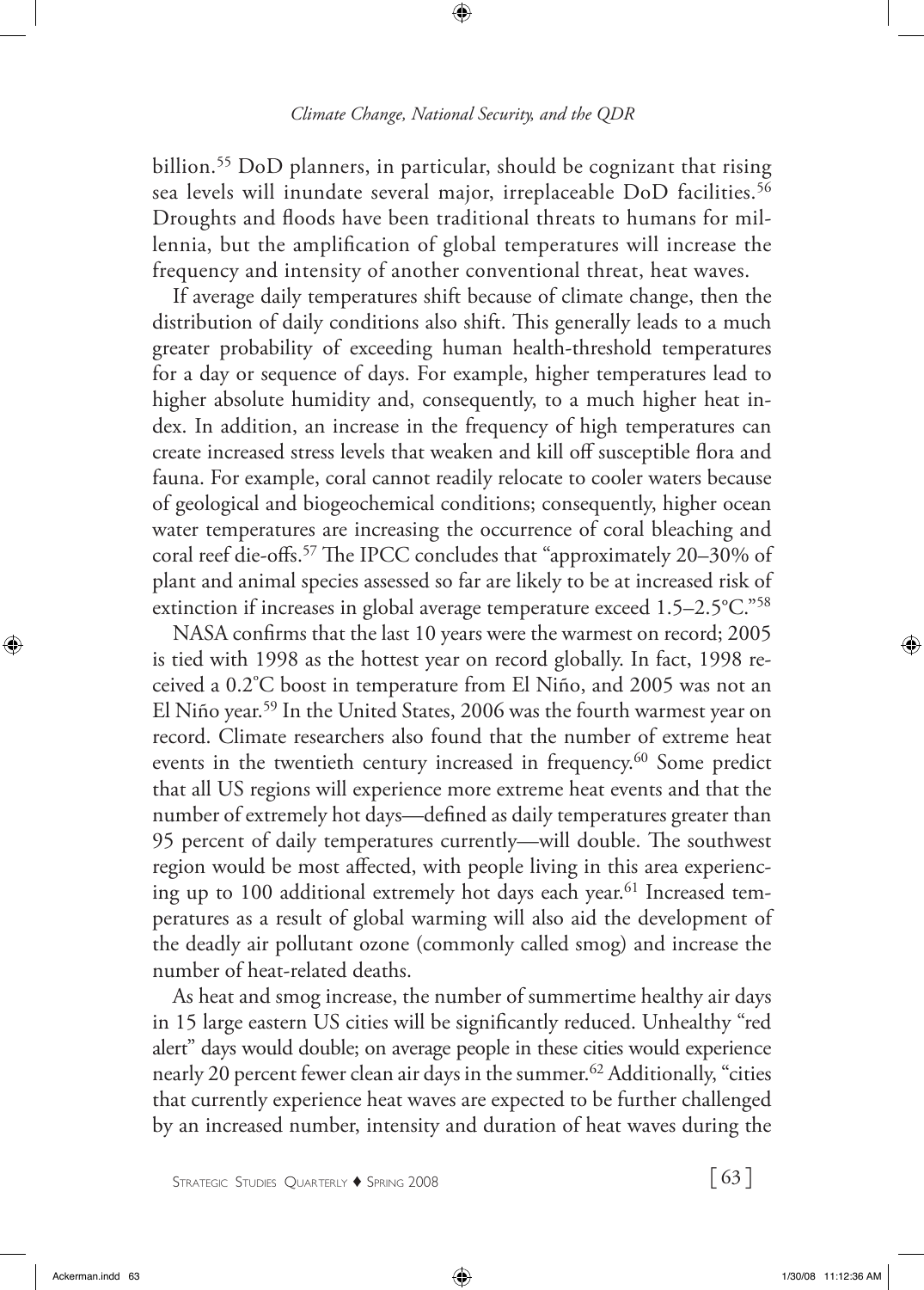course of the century, with potential for adverse health impacts. The growing number of the elderly population is most at risk."63 Specifically, "heat waves in temperate countries induce heat stroke and circulatory ailments that result in increased morbidity and mortality."64 Finally, the 2003 European heat wave that killed over 35,000 people is an example of how higher temperatures lead to higher absolute humidity and, consequently, a much higher and deadlier heat index.

## **Irregular Challenges**

Today, irregular challenges to national security can come from state and nonstate actors employing asymmetric tactics to counter US strengths. For example, nonstate actors may employ terrorism or instigate an insurgency to counter US strengths.<sup>65</sup> In a similar vein, many researchers consider global climate change a cumulative and potentially nonlinear, irregular process.

Many evolutionary processes are characterized by nonlinear, punctuated equilibrium;<sup>66</sup> irregular climate change occurs with similar evolutionary characteristics.67 For instance, the disintegration of saltwater fishing industries due to ocean acidification could spark inter- and intrastate conflict as numerous environmental refugees migrate from their seaside homelands that suffer devastation induced by a climate-change-induced fisheries collapse. In response to such calamities, global societies may resort to radical geo-engineering projects to mitigate climate change. However, unexpected side effects created by international geo-engineering projects designed to alleviate global warming could generate unforeseen, unbalanced threats to national security and US interests. At a minimum, the security implications of mass migration will challenge the economic and security resources of states that receive the migrating populations.

Increasing concentrations of  $\mathrm{CO}_2$  in the atmosphere also increase the acidification of the oceans. In a 2007 IPCC report, scenario projections forecast an average reduction in global surface ocean pH (the lower the pH the greater the acidity) of between 0.14 and 0.35 units by 2100 that will be added to the present decrease of 0.1 units since preindustrial times.<sup>68</sup> Scientists contend that "in colder waters, a larger decrease (in pH) will occur. Because the change is occurring so rapidly (in geological terms), natural buffering is not able to moderate the changes. As a result, calcifying organisms are expected to be severely stressed or be unable to survive."69 In sum, higher acid levels could extinguish many forms of valuable, life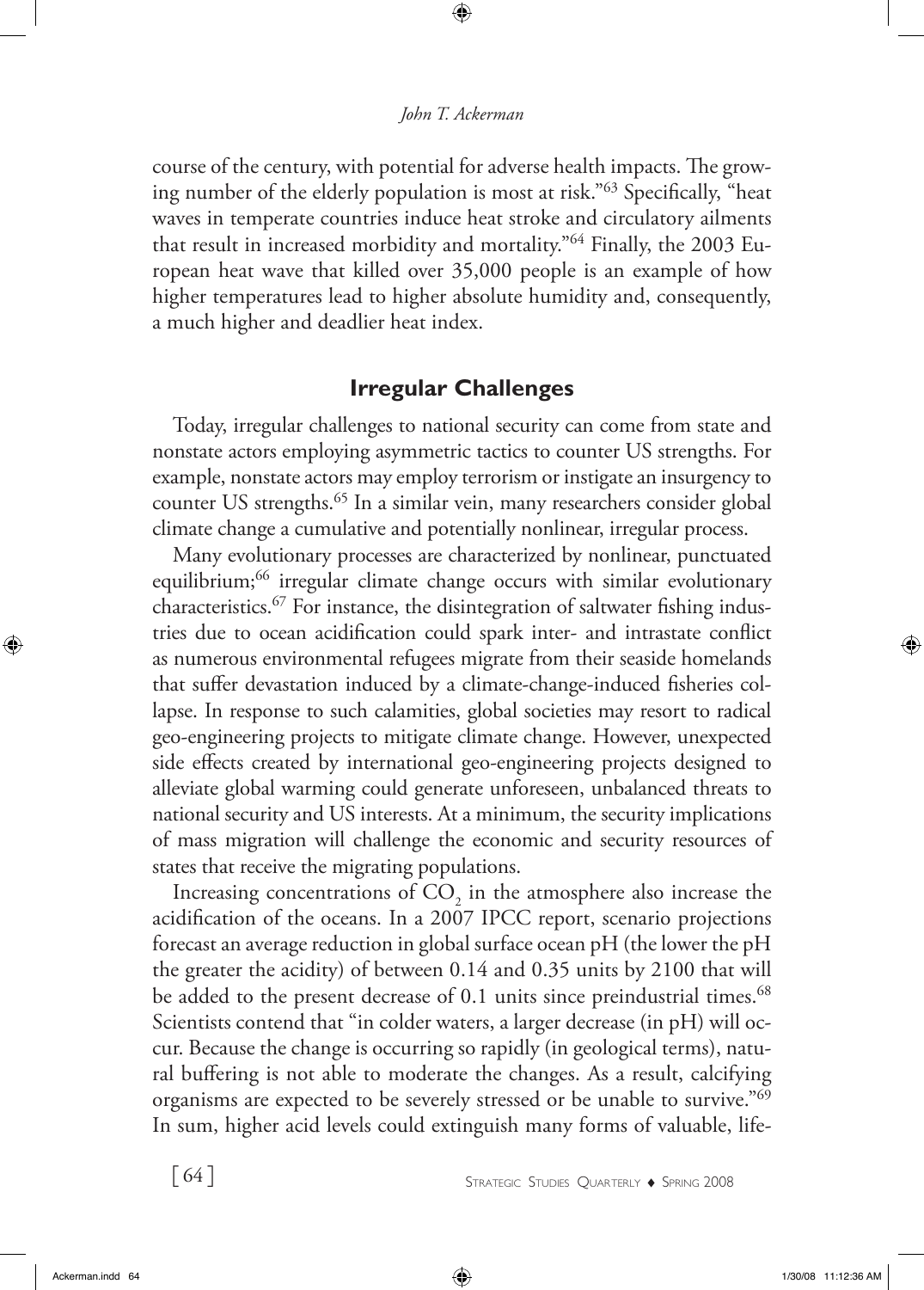supporting marine life by preventing the formation of calcium shells and coral reefs—the nurseries of the seas—which will be increasingly vulnerable.70 Even though the oceans have an almost infinite ability to absorb atmospheric  $\mathrm{CO}_2$ , any change to the pH of the oceans has dramatic negative effects on the oceanic web of life and, consequently, on human societies that depend on the oceans for sustenance and for economic well-being.

The marine web of life relies on calcifying organisms, such as corals, crustaceans, some mollusks, and many organisms lower on the food chain. What specifically will happen to the ocean ecosystems as the seas become more acidic is unknown; however, scientists conclude that there is little mankind can do to stop the deleterious near-term increased acidification of our seas.71 IPCC scientists assert that "the progressive acidification of oceans due to increasing atmospheric carbon dioxide is expected to have negative impacts on marine shell forming organisms (e.g., corals) and their dependent species."72 Ultimately, ocean acidification could degrade or destroy many marine food supplies around the globe. The irregular security challenge presented by the loss of these major food chains could induce massive movements of environmental refugees.

Global warming will have varying effects on populations across the regions of the world. On average, a 13°C increase in temperature will decrease water availability in mid-latitudes and semiarid low latitudes. As a consequence, up to 30 percent of all species could face extinction.73 Large movements of people in response to climate change will inevitably degrade environmental conditions in areas that receive the refugees. Population expansions in many parts of the world have already contributed to the degradation and unsustainable use of 60 percent of the world's assessed ecosystem services.<sup>74</sup> Conflict in the Darfur region of Sudan is an example in which marginal environmental conditions exacerbated by climate change and other geopolitical factors forced groups to migrate to areas with better environmental services. Unfortunately, the areas where these environmental refugees moved to were already occupied—the result was violent conflict that continues despite increasing international attention.75 Global warming could provoke environmental refugees through a variety of climatological processes.

Deserts are expanding in China, Morocco, Tunisia, and Libya. In Egypt, half the irrigated croplands are degraded by salinization, while in Turkey over 160,000 km<sup>2</sup> of farmlands are less productive because of soil erosion. In the United States, Louisiana loses approximately 65 km<sup>2</sup> per year to the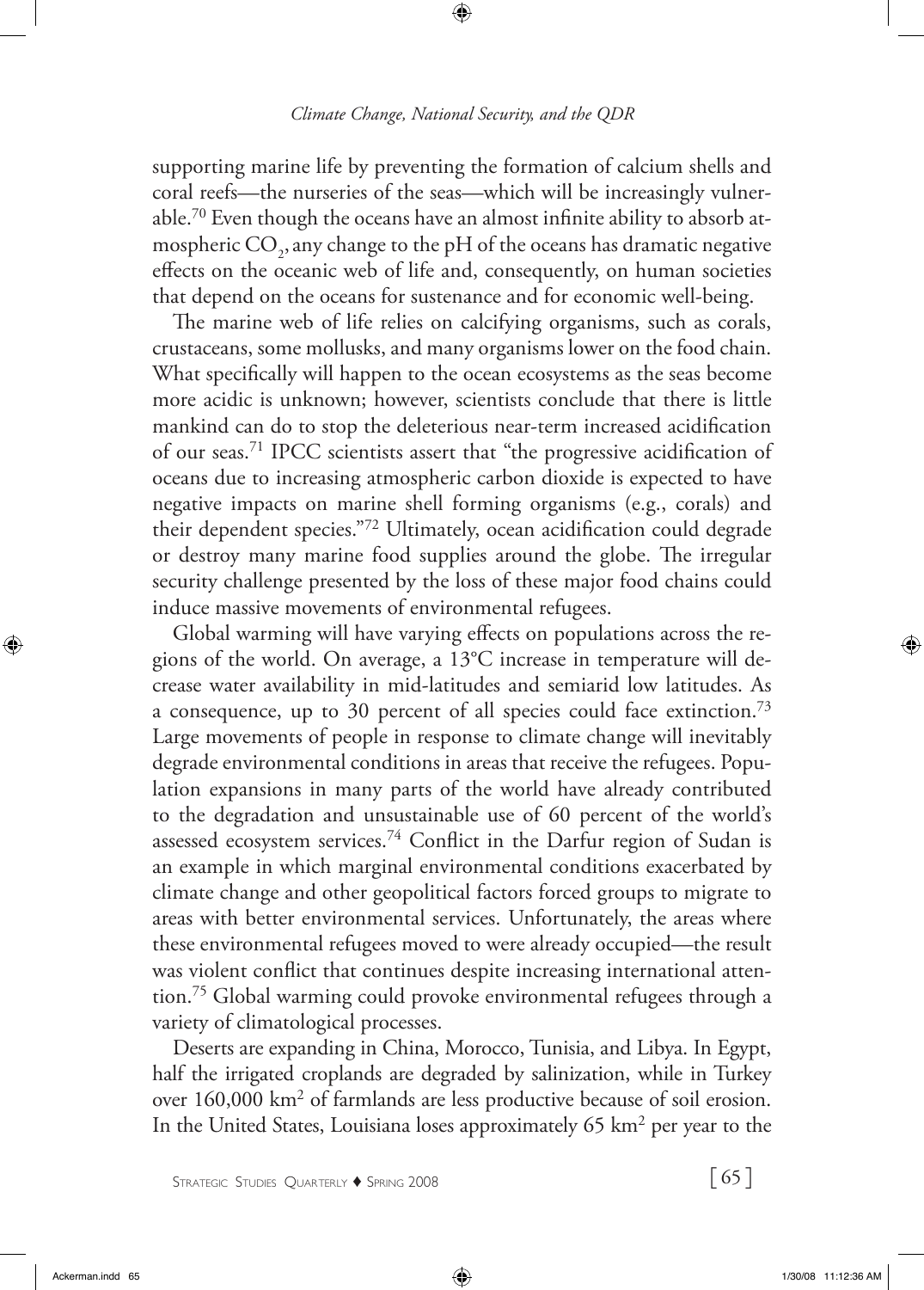sea, while in Alaska over 200 communities may soon be inundated by the ocean. Internationally, Tuvalu and other low-lying Pacific island states could disappear if sea levels continue to rise. In central, south, east, and southeast Asia, declining freshwater availability in large river basins could adversely affect over one billion people by 2050.76 In the aggregate, ecological and social degradation by erosion, salinization, desertification, deforestation, drought, floods, heat waves, and other climatically induced environmental problems could produce millions—perhaps billions—of environmental refugees.<sup>77</sup> The enormous pressure to mitigate climate change intensified by massive refugee movements could force states to apply extreme measures, such as geo-engineering, in response.

Geo-engineering occurred for thousands of years, resulting in many unexpected side effects. For example,

the increased reflectivity of the Earth's surface caused by human-induced changes in vegetative cover dating back thousands of years has exerted a cooling effect on global climate. The largest [of] such effects ha[s] been the replacement of forests by croplands and of croplands and grasslands by deserts (each having the effect of making Earth's surface more reflective to incident sunlight). Further transformations in these directions will probably occur over the century ahead, even though they are not generally considered desirable from an ecological standpoint.<sup>78</sup>

Unforeseen and perhaps undesirable, nonlinear consequences of any prospective climatic geo-engineering process are likely, and some researchers contend that "climate engineers wildly exaggerate what is possible and scarcely consider political, military, and ethical implications of attempting to manage the world's climate." Advocates of such projects seldom consider the potential degradation or destruction of natural ecosystems.79 One such proposal designed to offset the warming influence of man-made greenhouse gases is a floating Styrofoam raft on the ocean the size of a continent that would reflect sunlight back to space. Several unwanted side effects on both climate and marine life would surely result, and this effort would do nothing to "offset the impact of the human-caused buildup of atmospheric CO<sub>2</sub> on the acidity of the oceans."80 Another approach aims to decrease global warming by "increasing the reflectivity of the upper atmosphere or by directing some of the solar beam away from the Earth before it reaches the top of the atmosphere."81 Such radical efforts could be realized by injecting particulate matter into the stratosphere using large cannons; but the secondary effects of this process would likely destroy the protective ozone layer. A third geo-engineering example involves constructing enormous "sunlight deflec-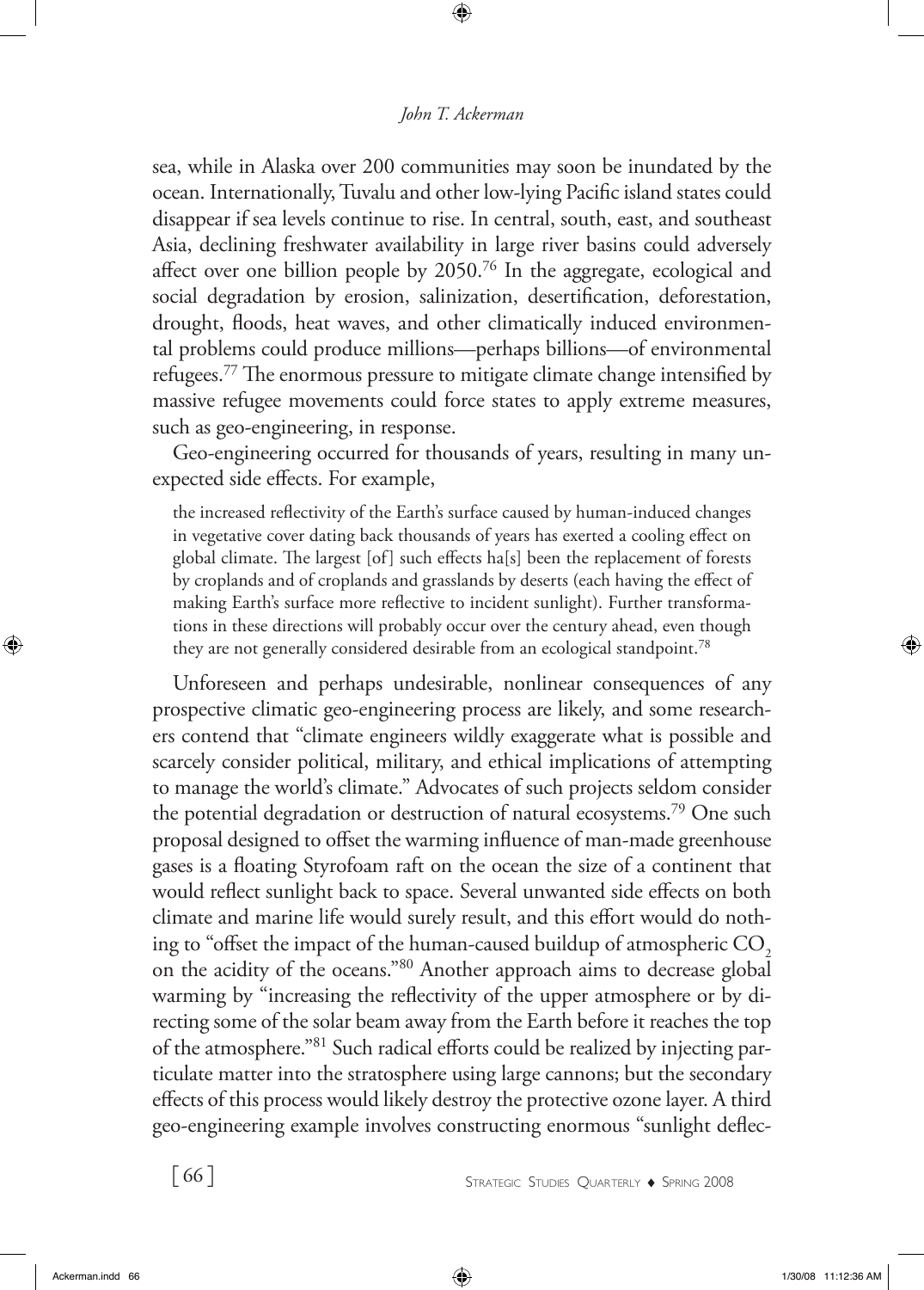tors above the atmosphere" built by "launching into Earth orbit roughly 50,000 reflective mirrors, each roughly 10 km by 10 km, or, after building a manufacturing plant on the Moon, the lofting of an 1,800-km diameter solar deflector to an altitude roughly five times the distance of the Moon from the Earth."82 Unfortunately, unforeseen secondary and tertiary side effects, huge potential costs, and overall effectiveness are totally unknown at this time.

## **Disruptive Challenges**

Disruptive challenges include situations where competitors employ revolutionary technologies or methods that might counter or negate current US military advantages.<sup>83</sup> While not dependent on revolutionary technologies or methods, climatic or environmental changes that run counter to or cancel current US and developed state advantages include famines, changes in water quality and quantity, or pandemics, which could pose disruptive threats to US security and interests. These events, intensified and expanded by disruptive climatic changes such as alterations in rainfall patterns affecting agricultural productivity, declining runoff from glaciers or other rain-/snow-fed water systems, and spread of vector-borne tropical diseases to previously disease-free temperate regions will have dire and unsettling consequences.

The great "breadbasket" of agricultural zones around the world is expected to be particularly affected by global warming—but scientists disagree on what form the effects will take. For example, some researchers predict monsoon rains and flooding will increase. Conversely, other scientists think that air pollution will reduce the amount of solar radiation warming the surface and cause a weakening of the monsoons. For most tropical and subtropical regions, "monsoon rainfall provides most of the water and soil moisture needed by agriculture. Significantly heavier rains would make the fields too muddy, whereas significantly less would make the fields too dry."84 Scholars have also noted that "societies in the region are structured based on past experience with the monsoons, so altered conditions would create disruption until adjustments were made. Larger year-to-year fluctuations in intensity would be likely to stress available systems. Worldwide, monsoons provide water for billions of people, and monsoons redirect atmospheric circulation, affecting global weather."85

Researchers contend that global food production should "increase with increases in local average temperature over a range of 1–3°C."86 However,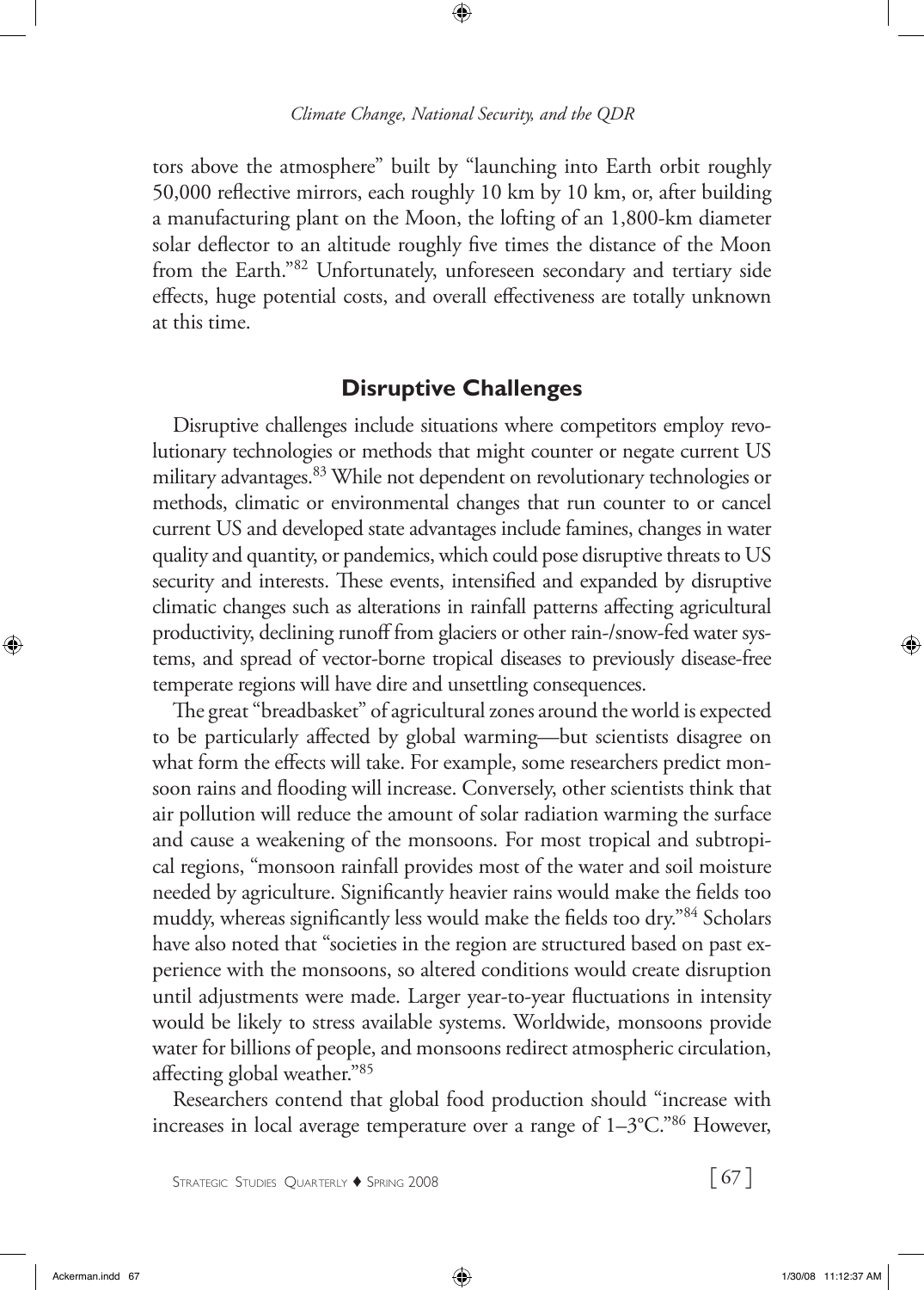if global average temperatures exceed 1.5–2.5°C, scientists predict "major changes in ecosystem structure and function, species' ecological interactions, and species' geographic ranges, with predominantly negative consequences for biodiversity and ecosystem goods and services, e.g., water and food supply."87 Scientists note that "poor communities can be especially vulnerable, in particular those concentrated in high-risk areas. They tend to have more limited adaptive capacities, and are more dependent on climate-sensitive resources such as local water and food supplies."88 Africa is especially vulnerable to climate change, with many African states already suffering varying degrees of famine and food scarcity. Climatic changes could push these states toward failure and collapse.<sup>89</sup> Climate change will not only disrupt global food supplies but may also affect the quality and quantity of both fresh and saltwater.

Climate scientists predict that "by mid-century, annual average river runoff and water availability are projected to increase by 10–40% at high latitudes and in some wet tropical areas, and decrease by 10–30% over some dry regions at mid-latitudes and in the dry tropics, some of which are presently water stressed areas. In some places and in particular seasons, changes differ from these annual figures."90

Furthermore, many lakes and rivers worldwide will likely "experience changes in their thermal structure and water quality."91 Researchers determined that "changes in the timing of snowmelt are leading to earlier runoff, changing the temperature and flows of rivers and streams, and, in the summer, causing warmer temperatures and lower flow rates. All of these changes will disrupt aquatic ecosystems, fish, and wildlife."92 Field researchers have also found that "snowmelt is a vital contributor to water resources for many regions around the world, especially for those depending on rivers originating in high mountain regions and for water systems relying on seasonal snowpack to refill reservoirs in spring and summer. Relatively little warming can, in some situations, cause very large changes in water availability."93 Scientists also predict that this century water supplies stored in glaciers and snow cover will decline and the decline will substantially reduce water availability in those regions supplied by meltwater from major mountain ranges, where more than one-sixth of the world's population currently lives.<sup>94</sup> In Africa alone, by 2020 between 75 and 250 million people will be exposed to an increase of water stress because of climate change.

Climatically-driven changes in freshwater and marine biological systems could include decreases in ice cover accompanied by alteration of salinity,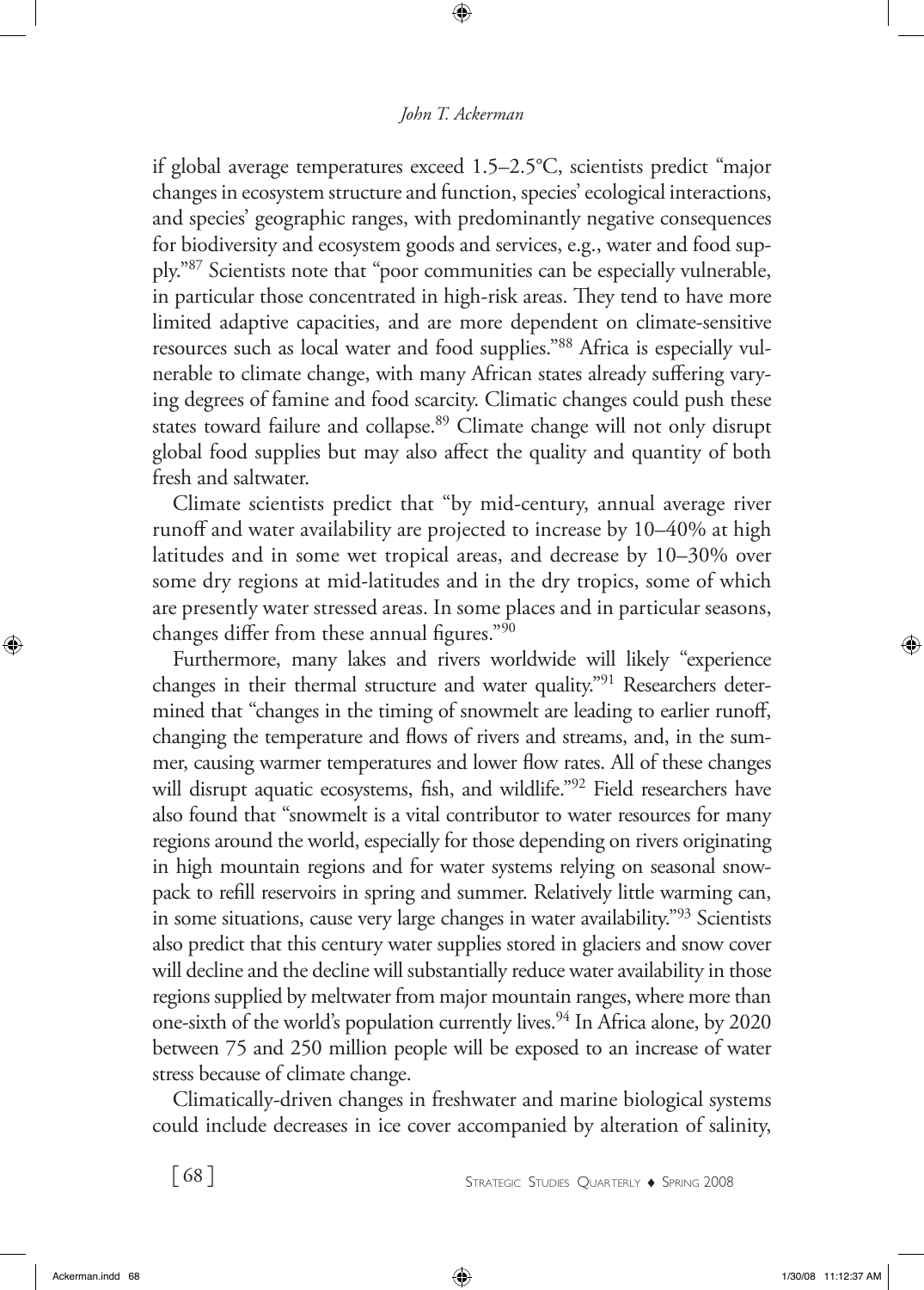oxygen levels, and circulation. The effects on living organisms include "shifts in ranges and changes in algal, plankton and fish abundance in high-latitude oceans; increases in algal and zooplankton abundance in high-latitude and high-altitude lakes; and range changes and earlier migrations of fish in rivers."95 Climate-change-related famine and water stresses could disrupt societies, thus weakening their ability to respond to additional climate-changedriven threats such as pandemics.

The effects of disease vectors on natural ecosystems are not well studied, but some empirical evidence is emerging. Researchers conclude that an increase in global temperatures will increase survival rates of many different disease vectors, possibly leading to increases in the frequency and intensity of vector-borne disease and pandemics.<sup>96</sup> For example, the temperature increase of about 1°C per decade since 1970 in Alaska has caused permafrost thawing and allowed the overwintering of spruce bark beetles and the influx of additional forest disease vectors. These disease attacks weakened spruce forests, resulting in 9,000 km<sup>2</sup> of dead trees on the Kenai Peninsula, making forests on the peninsula more prone to frequent and extensive wildfires.<sup>97</sup> Clearly, pandemics can have broad and complex ecological, security, and social ramifications for humans.

Scientists conclude that the spread of diseases among populations already weakened by global warming will threaten plant, animal, and human health. The spread of vector-borne diseases (for example malaria, dengue, yellow fever, and encephalitis) and nonvector-borne diseases (such as cholera and salmonellosis) could pose a serious threat to human health.<sup>98</sup> In sum, the potential for societal disruption from climate-change-induced famine, water stress, and pandemics is equal to, and possibly greater than, the threat from adversaries introducing revolutionary new technologies or methods designed to counter US capabilities. Specifically, "endemic morbidity and mortality due to diarrhoeal disease primarily associated with floods and droughts are expected to rise in East, South and Southeast Asia due to projected changes in hydrological cycles associated with global warming. Increases in coastal water temperature would exacerbate the abundance and/or toxicity of cholera in South Asia."<sup>99</sup>

### **Catastrophic Challenges**

The US strategic view of catastrophic challenges focuses on terrorists or rogue states employing weapons of mass destruction (WMD) or methods producing WMD-like effects against US interests.<sup>100</sup> Climatic and environmental changes producing WMD-like effects against US interests could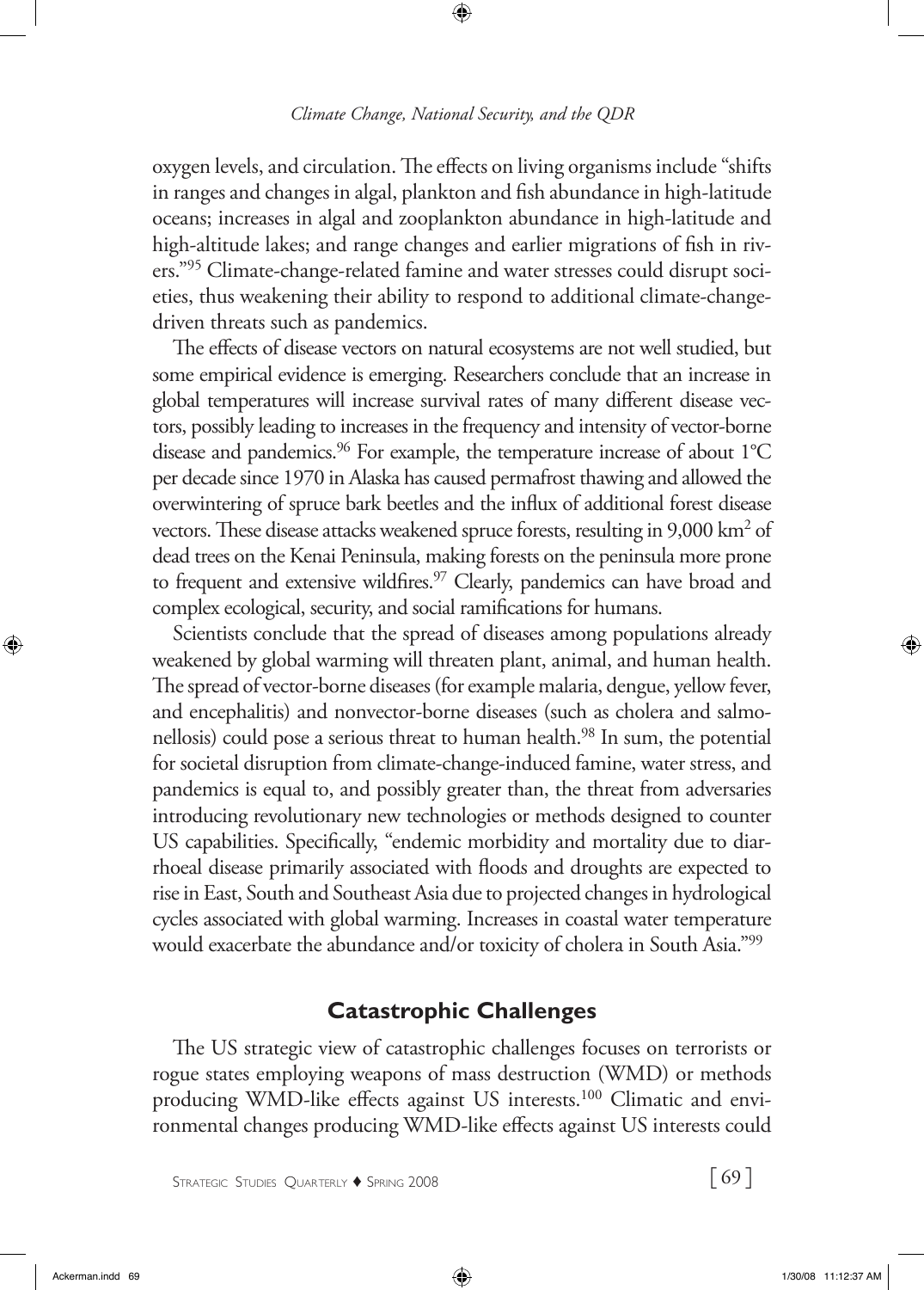occur from a one- to eight-meter sea level rise resulting from some or all of the polar ice caps melting. In addition, mass extinctions of animal and plant species caused by degradation of natural habitats and niches driven by sea level rise and/or global warming would be disastrous for all of mankind. Security specialists also contend that "projected climate change will seriously exacerbate already marginal living standards in many Asian, African, and Middle Eastern nations, causing widespread political instability and the likelihood of failed states."101 Climate change may have an additive feature that could simultaneously induce failures in both natural and human systems, resulting in global calamity.

Research on warming at both poles indicates that changes in the ice system may be approaching catastrophic levels; changes appear to be occurring more rapidly than previously observed or expected.<sup>102</sup> In Greenland and in the Antarctic, ice sheets are melting and thinning more rapidly than in the past.103 In the Arctic, researchers found that the loss of mass from the Greenland ice sheet doubled between 1996 and 2005 to 224 ± 41 cubic kilometers (54  $\pm$  10 cubic miles) per year.<sup>104</sup> Climate models project that by 2100 the high northern latitudes will be as warm, or warmer, than they were during the last interglacial period. Paleoclimatological researchers have determined that during the last interglacial period, approximately 127,000 to 130,000 years ago, sea levels were four to six meters higher than today.<sup>105</sup> Loss of the southern half of the Greenland Ice Sheet alone would raise global sea level by two to three meters, and full melting of the sheet would raise sea levels roughly seven meters. Finally, if the Western Antarctic Ice Sheet (WAIS) were to melt, sea levels would rise about six meters,<sup>106</sup> and the "retreat of Antarctic Sea ice and even partial loss of the WAIS will alter ocean circulation, weather, and the survivability of key species."107

The Arctic is warming almost twice as fast as the rest of the world, and significant challenges to arctic communities are apparent today. Scientists determined that average winter temperatures increased as much as two to four degrees Celsius in the past 50 years in Alaska, western Canada, and eastern Russia. Alaskan Inuit elders report unpredictable sea-ice conditions have made hunting more difficult and hazardous. Conservative estimates project a 50 percent decline in sea ice during the Arctic summer by the end of this century. Less conservative models show the "complete disappearance of summer sea ice. Because ringed seals and polar bears are unlikely to survive in the absence of summer sea ice, the impact on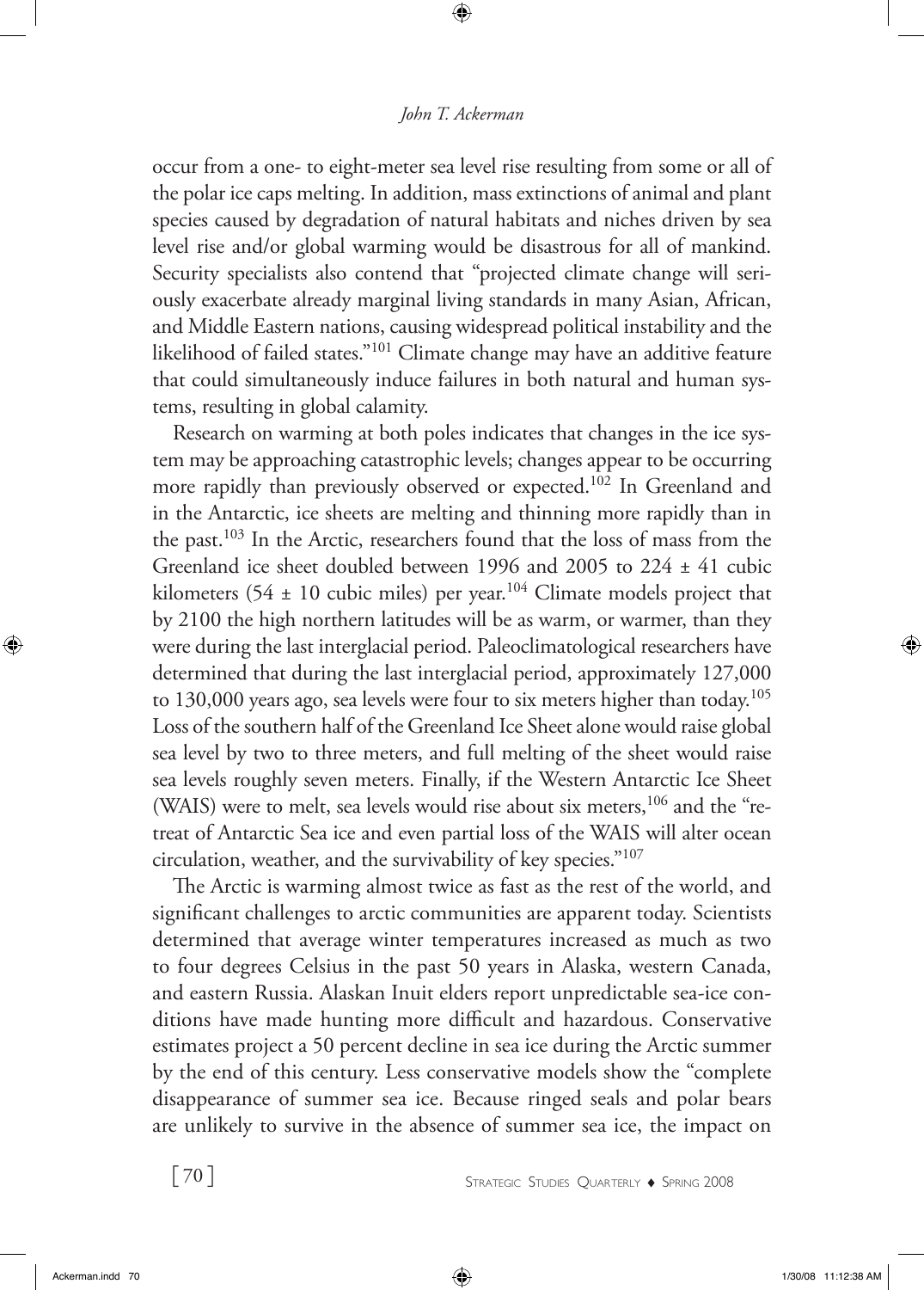indigenous communities that depend upon these species is likely to be enormous."108

Today, 21 percent of the world's population lives within 30 km of the coast, and the coastal population is growing at twice the average rate of global population.109 Some researchers have ascertained that a sea level rise of one to five meters by 2100 would displace roughly between 130 and 410 million people.110 Consequently, large-scale polar ice cap melting would undoubtedly have calamitous global repercussions. One of these repercussions could involve global die-offs of plants and animals.

Ecosystem experts conclude that climate change already affects global biodiversity. Global warming has already pushed the arrival of springtime on every continent forward by not just a few days but by weeks. In addition, many species are migrating poleward, the natural ranges of some species are contracting, predator-prey relationships are being altered, and abundance and ranges of parasites and disease vectors are changing—all contributing to the extinction of individual species.<sup>111</sup> Flora and fauna experts argue that "ecosystems are generally attuned to the prevailing weather regimes, and shifts in the location of these regimes will lead to shifts in ecosystem locations as the warm edges contract and poleward edges become more conducive to growth. The differing pace of movement will likely cause significant disruption of ecosystems and their important services."112 As mentioned before, approximately 20 to 30 percent of all plant and animal species surveyed will be at increased risk of extinction if global average temperature increases exceed 1.5–2.5°C.<sup>113</sup> Furthermore, scientists conclude that "projected decreases in rainfall in the tropics would lead to an extensive die-back of tropical forests and the ecosystem changes could occur in a less than a century. Forest death would lead to loss of many ecosystems rich in biodiversity and would significantly reduce carbon storage amplifying global warming."114 If tropical forests die back as predicted, this would "result in loss of a very productive ecosystem and diminution of water storage globally, greater warming and significant loss of biodiversity."115 Other eco-regions of the world will also be significantly threatened with a severe loss of biodiversity through species extinction due to global warming. Latin America is particularly vulnerable to species loss from climate-induced habitat changes.<sup>116</sup>

IPCC models project that if global average temperatures exceed 1.5–2.5°C, then "major changes in ecosystem structure and function, species' ecological interactions, and species' geographic ranges [will occur], with predominantly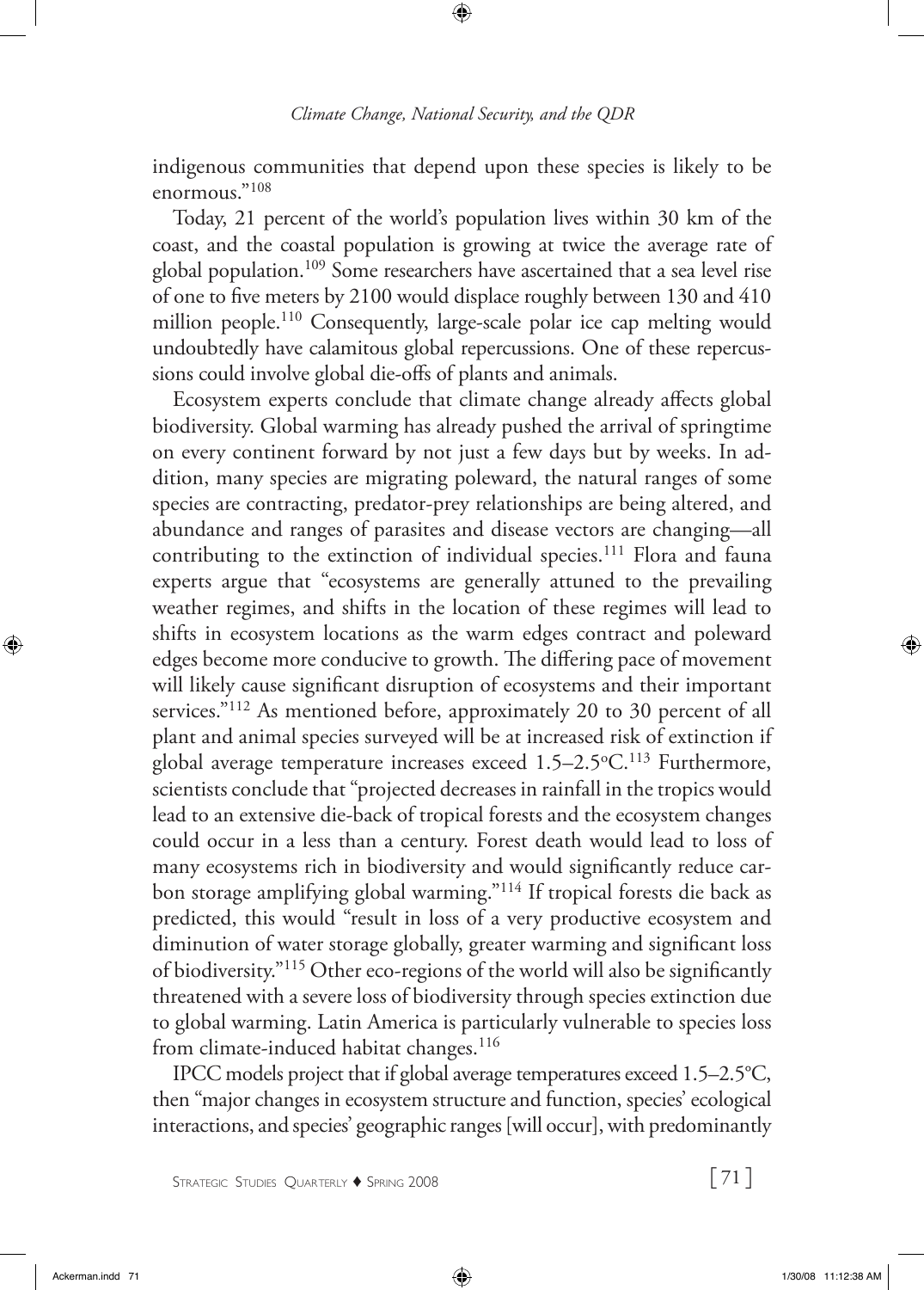### *John T. Ackerman*

negative consequences for biodiversity, and ecosystem goods and services, e.g., water and food supply."117 As a corollary, researchers conclude that "in regions where weather regimes shift, societal tuning to particular types of conditions will be upset, possibly requiring adjustments to buildings, infrastructure, transportation, health care, and community lifestyle. Globally, the weather and its seasonal patterns in each region will become more like that hundreds of kilometers toward the equator, necessitating a wide range of adjustments."118 These adjustments required to mitigate or adapt to climate change will tax the resources and capabilities of developed states and are beyond the capabilities of poor or unstable states. Consequently, mass extinctions will destroy biodiversity, amplify global warming, debase the quality of life for humans, and threaten the stability and security of many states.

Climate change may provoke a large-scale breakdown of natural ecosystems. It may also induce state failure as key natural ecosystems collapse. Conversely, the failure of certain states may also threaten the survival of key natural ecosystems. The deleterious circular, additive attributes inherent in many of the challenges created by climate change infuse substantial pressures on natural ecosystems and state infrastructures. The Scientific Expert Group on Climate Change and Sustainable Development warns of the dangerous additive quality of global warming, noting that

climate change during the 21st century is likely to entail increased frequency and intensity of extreme weather, increases in sea level and the acidity of the oceans that will not be reversible for centuries to millennia, large-scale shifts in vegetation that cause major losses of sensitive plant and animal species, and significant shifts in the geographic ranges of disease vectors and pathogens. These changes have the potential to lead to large local-to-regional disruptions in ecosystems and to adverse impacts on food security, fresh water resources, human health, and settlements, resulting in increased loss of life and property. Some sectors in some locations may benefit from the initial changes in climate. Most impacts are expected to be negative, however, with the social and economic consequences disproportionately affecting the poorest nations, those in water-scarce regions, and vulnerable coastal communities in affluent countries.<sup>119</sup>

As a result of the cumulative characteristics of climate change, the degradation and outright destruction of life-supporting ecosystems could have nonlinear environmental consequences with catastrophic global effects. The loss of environmental services provided by these natural ecosystems could force large populations to exploit other less stable environmental services in an attempt to replace lost services. If climate change induces environ-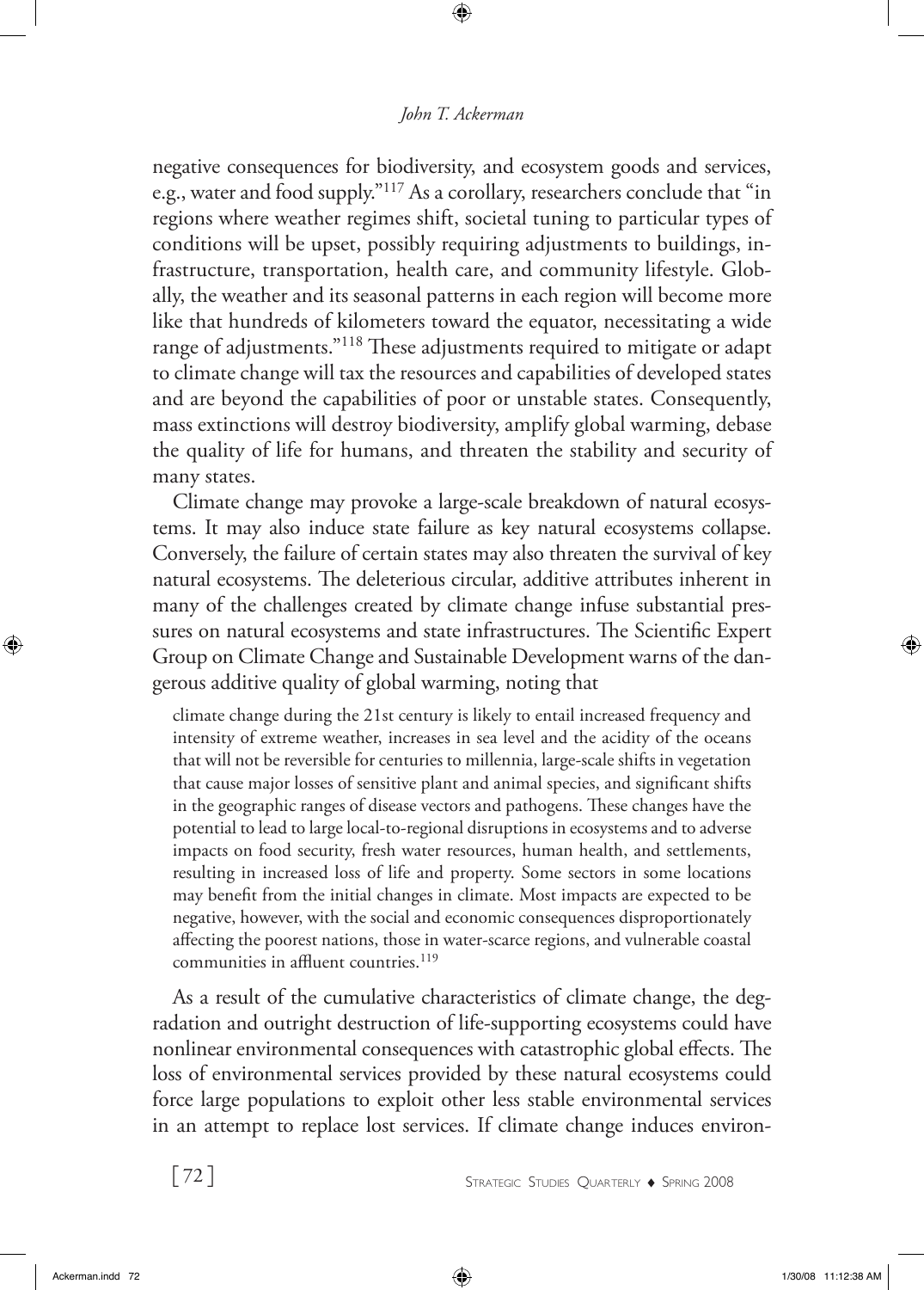mental refugees and these migrants move into areas of marginal ecological and social stability, the vulnerable state may be pushed over the edge and become a failed state. For example, in northern Africa, "natural droughts, compounded by poor agricultural practices and land-tenure policies, have contributed to severe famines, such as those in the Sahelian zone of Africa in the early 1970s and 1980s, which in turn led to the displacement of large numbers of people."120 The displacement of massive numbers of poor, starving people into states that already have difficulty supporting their own indigenous populations is a recipe for more environmental degradation and, eventually, state failure. Multiply these deadly circular events across the globe and the end result could be cataclysmic failure of both ecological and human social systems.

National security experts assert that "when climates change significantly or environmental conditions deteriorate to the point that necessary resources are not available, societies can become stressed, sometimes to the point of collapse."121 An analysis of the impact of climate change on international security by national security experts concludes that

unlike most conventional security threats that involve a single entity acting in specific ways and points in time, climate change has the potential to result in multiple chronic conditions, occurring globally within the same time frame. Economic and environmental conditions in already fragile areas will further erode as food production declines, diseases increase, clean water becomes increasingly scarce, and large populations move in search of resources. Weakened and failing governments, with an already thin margin for survival, foster the conditions for internal conflicts, extremism, and movement toward increased authoritarianism and radical ideologies.122

Attacks on state support systems could come from diverse sectors. Currently many states have impaired access to food and water; climate change will only exacerbate these vulnerabilities. In addition, "violent weather, and perhaps land loss due to rising sea levels and increased storm surges, can damage infrastructure and uproot large numbers of people."123 As discussed before, many negative effects of climate change could create large numbers of refugees who will undoubtedly cross borders in search of resources, bringing large-scale violent conflicts in their wake. The massive migrations of people from Bangladesh to India in the second half of the last century were attributed, among other environmental factors, to the degradation of arable land in Bangladesh. The migration severely degraded economic and political conditions in India, and violence ensued between the locals and the new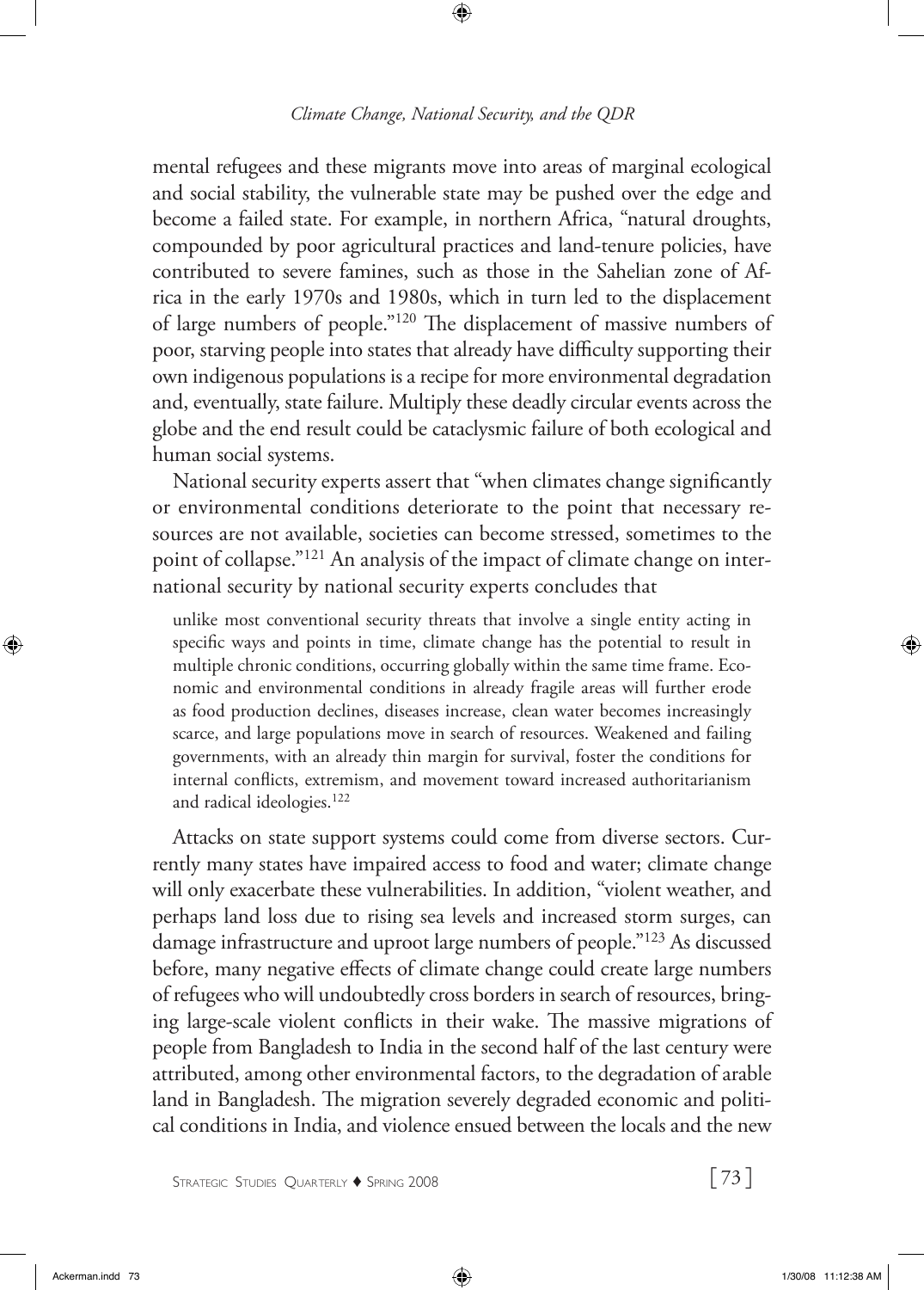migrants.124 Less recent history also provides vivid examples of state collapse as a result of changing environmental factors.

Human-induced devastation of environmental conditions and climate change directly contributed to the disintegration of the Easter Island, Mayan, and Anaszai Indian societies.<sup>125</sup> Societal collapse can be one major outcome of such catastrophic challenges, but, unfortunately, "when governments are ineffective, extremism can gain a foothold. While the developed world will be far better equipped to deal with the effects of climate change, some of the poorest regions may be affected most. This gap can potentially provide an avenue for extremist ideologies and create the conditions for terrorism."126

The catastrophes that could ensue from the melting of the polar ice caps, mass die-offs of plants and animals, and the climate-change-induced failure of states to provide basic services threaten US security and national interests. However, the convergence of these traditional, irregular, disruptive, and catastrophic challenges presents the gravest threats, risks, and vulnerabilities that any sustainable security must address.

## **The Perfect Storm**

Overall, a variety of forcings that control climate add and subtract from the overall global average temperature. Researchers have found that positive forcings (forces that increase temperature, such as rising greenhouse gas emissions levels or polar ice melting) currently may be underestimated. Temperature increases predicted in the coming decades may greatly augment ongoing positive forcings as soils, oceans, and forests may release more CO<sub>2</sub> and methane. Additional greenhouse gases could amplify predicted temperature ranges from  $1.5-4.5^{\circ}$ C to  $1.6-6.0^{\circ}$ C<sup>127</sup> or further enhance warming by an additional 15–78 percent.<sup>128</sup> Consequently, warming could be much greater than anticipated by the IPCC with the accompanying magnification of climate change effects. Unfortunately, scientists still do not understand how the feedback mechanisms that control climate interact, but the potential for "dangerous" climate change that raises sea levels and drives species to extinction may only be less than  $1^{\circ}$ C away from current global averages.<sup>129</sup> As a result, climate change could result in "multiple chronic conditions, occurring globally within the same time frame" acting as a "threat multiplier for instability in some of the most volatile regions of the world."130 Therefore, the threats are clear, the scale is global, the solutions are within reach, and the alternative to no action may be a "perfect storm":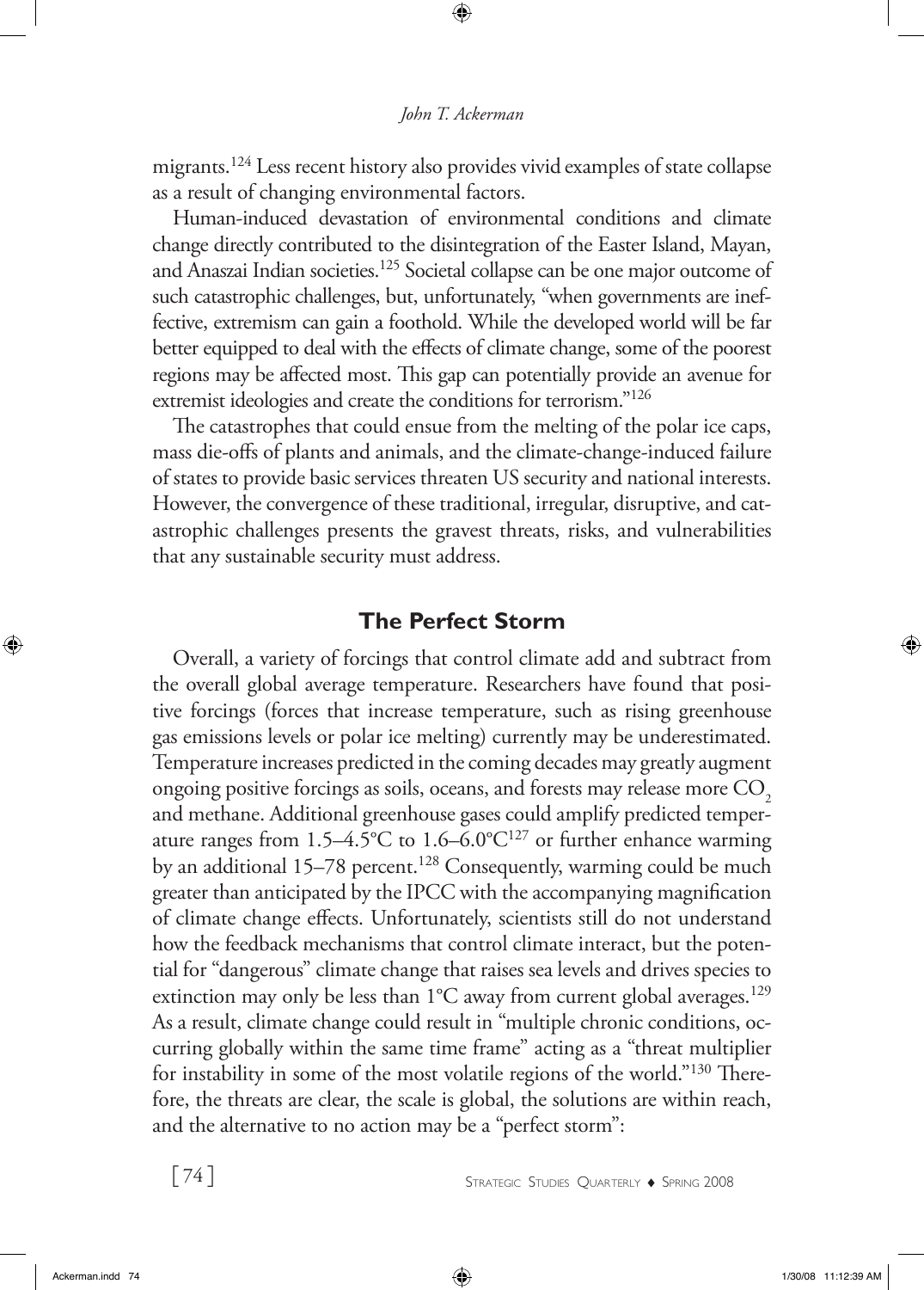Climate change is expected to have a widespread negative effect on water resources, natural ecosystems, coastal communities and infrastructure, air and water quality, biodiversity, coastal fisheries, parks and preserves, forestry, human health, agriculture and food production, and other factors that support economic performance and human well-being around the world. The impacts on society are expected to differ greatly depending on regional and local cultural practices, engineering infrastructure, farming resources, governments, natural resources, population, public health conditions, financial resources, scientific and technological capability, and socioeconomic systems. . . . Only by mitigating the effects of climate change and finding new, achievable ways to adapt to them can the world find stability and prosperity. . . . The challenge now is to keep climate change from becoming a catastrophe.<sup>131</sup>

The simultaneous occurrence of several climate change threats, the "perfect storm," would overwhelm the ability of US forces to respond in a timely and effective manner. Consequently, the potential of a global warming "perfect storm" will force US defense planners toward a sustainable security strategy (see fig. 1).



**Figure 1. Climate Change Security Challenges: The Perfect Storm.** (Modified by John T. Ackerman from "Quadrennial Defense Review Results" [Washington, DC: Office of the Secretary of Defense, 3 February 2006], transcript of press briefing slides.)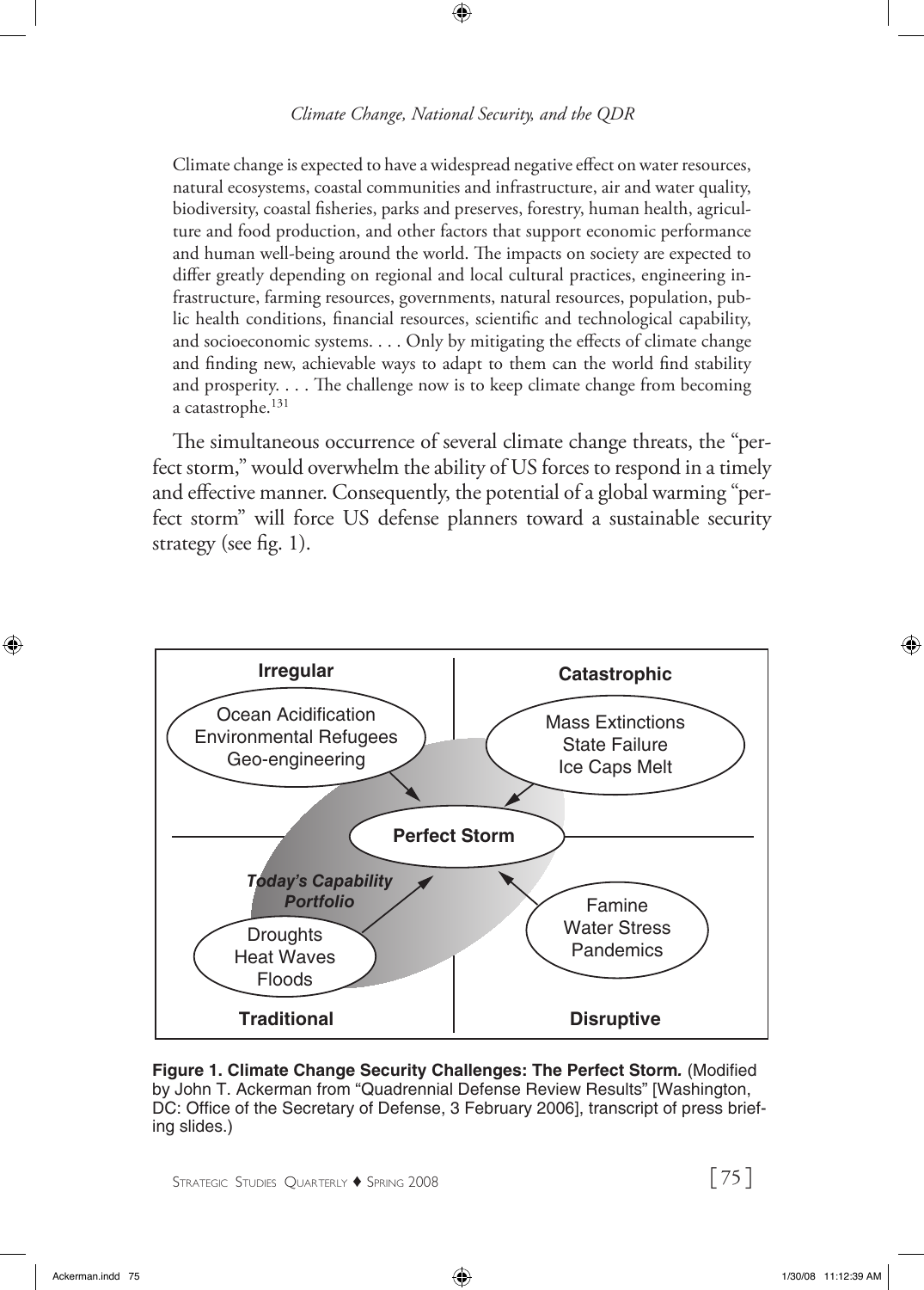## **Reorienting Capabilities and Forces**

The adjustments necessary for the US military and the DoD to counter a looming "Perfect Storm" of traditional, disruptive, irregular, and catastrophic challenges created by global climate change are multifaceted. The process will require that the defense establishment embrace a broader conception of security that incorporates environmental and climate concerns, focuses on the long-term, and emphasizes sustainability. The process will also require that all activities using US instruments of power be unified to create sustainable security by peacefully spreading democracy, encouraging economic cooperation, and leveraging the cooperative functions of international organizations. Sustainable security for the United States and every state in the international system is possible, in spite of the challenges posed by global warming. It does not require a hegemon, seeking empire, to create sustainable security. It does not require a superpower to placate the power of anarchy and security dilemmas. It requires US foresight, planning, and leadership to develop a sustainable security strategy.

First, a sustainable security strategy must be based on clear definitions of the critical elements of sustainability. The strategy should focus on enhancing human well-being as a national and international security objective. Specifically, human well-being must encompass environmental security for all states, global application of the principles of ecological economics, and equal access to the resources for living, good health, and high-quality social relations.132 However, sustainability alone lacks a system to foster social cohesion and drive the necessary political, economic, social, and environmental changes that will ease implementation of the elements of sustainability. The missing catalyst is the capability for political action or governance. Consequently, sustainable security requires combining two relatively new international relations theories that are approaching ideological status—the sustainability paradigm and democratic peace theory.<sup>133</sup>

A new national sustainable security strategy will buttress traditional precepts found in the *National Security Strategy 2006* of "freedom, democracy, and human dignity<sup>"134</sup> by recognizing the wisdom of acting within the inherent limits of our natural environment and the power of fully accountable free markets, and by acknowledging the innate right of all people to free, equitable, and secure lives. Sustainability has become "the tool for obtaining political consensus. Today there are no political alternatives to sustainable development,"<sup>135</sup> and all of these processes can be enabled by democratic regimes.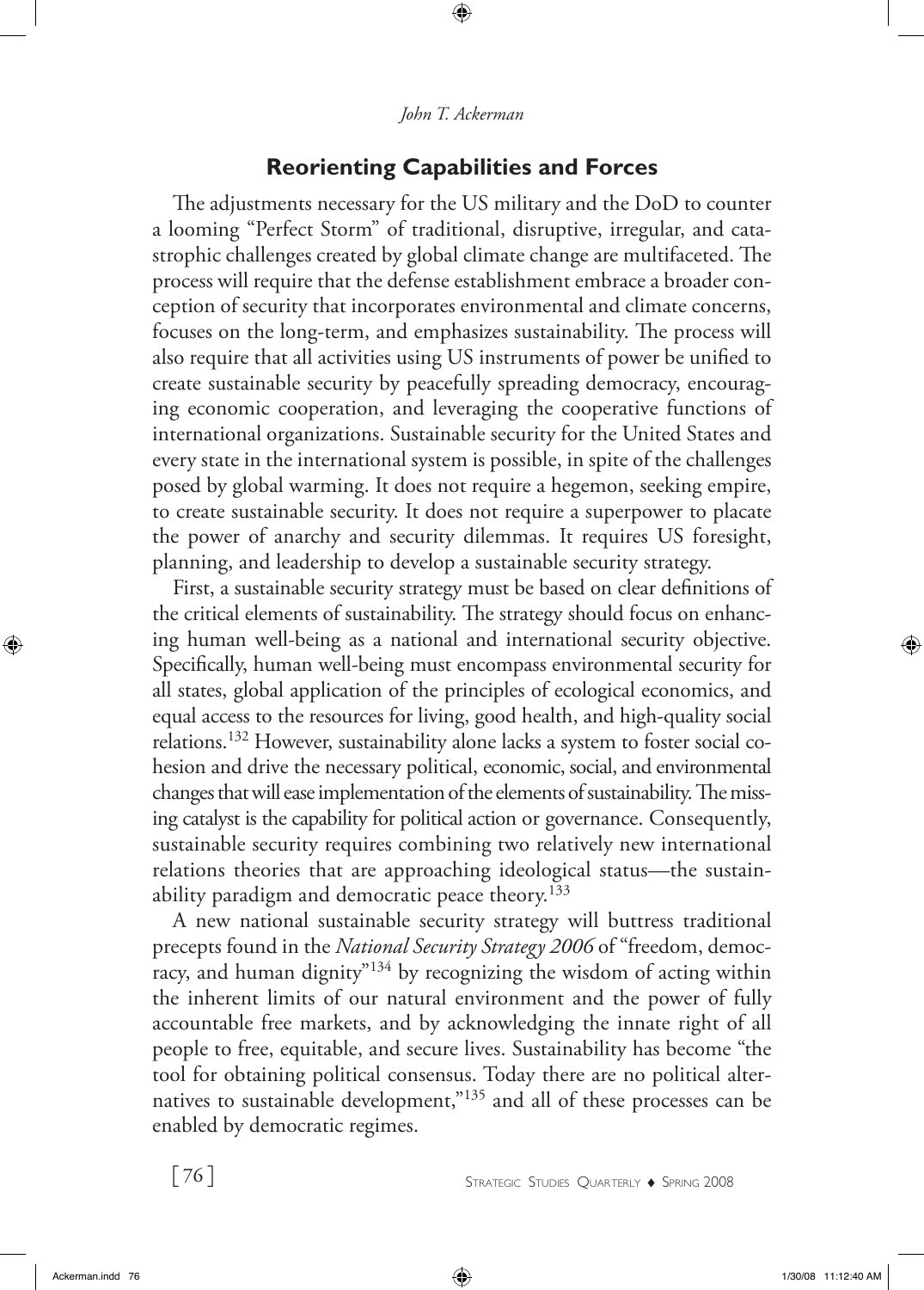Specifically, the democratic peace theory has been called "the closest the field of international relations has come to producing an empirical law," and importantly, democracies themselves have been described as creating a " 'near-perfect' sufficient condition for peace."<sup>136</sup> Therefore, intertwining democracy, sustainability, and security processes will enable the United States to respond to the threat from global warming through strategies that mitigate environmental and climatic changes and encourage adaptation to the consequences. The response requires reshaping the defense enterprise around a sustainable security strategy.<sup>137</sup>

The US Army has been a leader in DoD efforts to incorporate sustainability concepts into security operations. In particular, the Army has created its own "triple bottom line" for sustainability based on the principles of "mission, community, and environment."138 A similar civilian triple bottom line for sustainability of "economics, equity, and environment" (the "three Es") was the model for the Army's principles.<sup>139</sup>

The civilian "three Es" incorporate the "diverse, worldwide, multi-cultural, and multi-perspective" process that has been called the "sustainability revolution."140 This broad approach offers the possibility for positive change both within and among societies in a context that does not pit opposing parties against each other in no-win situations.<sup>141</sup> Creativity, cooperation, and context are core issues in which the three Es operate and produce sustainability.

The environment portion of the three Es is built around three critical ecological subtenets. First, environmental sustainability requires a longterm perspective as opposed to a short-term view. Second, ecosystems are not separate entities but are linked to the larger biosphere system that secures and anchors human life, the essence of environmental security. Finally, ecosystems have built-in sustainability checks and balances that humans must be aware of at all times.<sup>142</sup>

Economic sustainability departs from neoclassical economic perspectives in several ways.<sup>143</sup> Most importantly, sustainable or ecological economics recognizes the significance of natural capital as being indispensable for human life.<sup>144</sup> Unfortunately, natural capital in the past has been treated as an unlimited common, free to all, and consequently, subject to overuse and abuse.<sup>145</sup> Whereas neoclassical economists consider sustainability to be a fad, ecological economists recognize the limits to a finite biosphere.<sup>146</sup>

The third subtenet of sustainability answers social, political, and environmental appeals for universal justice. A multilevel approach to sustainability is inherent in this concept. At the individual level, equitable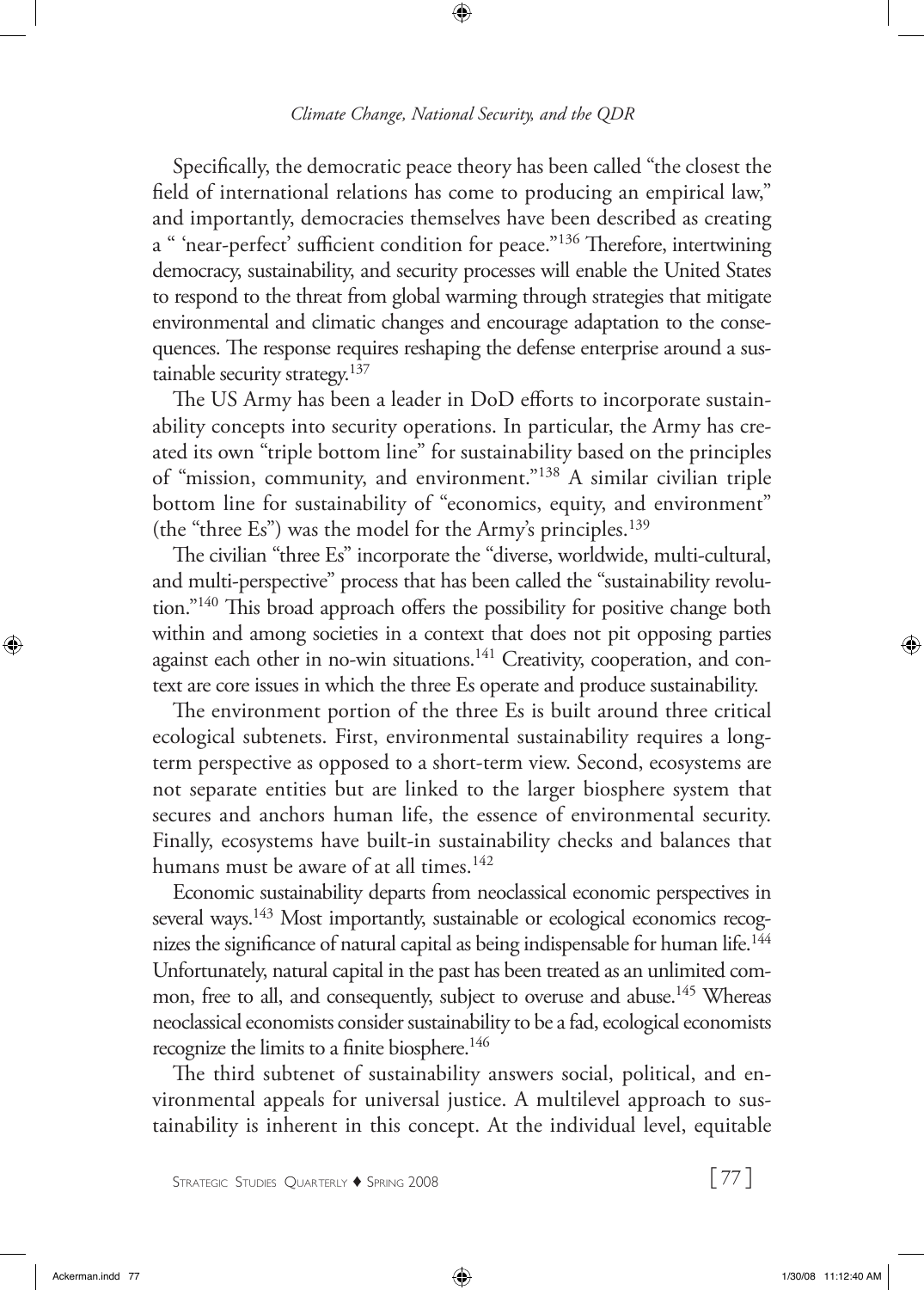#### *John T. Ackerman*

sustainability ensures that resources are fairly distributed; at the community level, sustainability encourages "cooperation and concern for one's neighbor"; and at the state level, sustainability places responsibility for an equivalent quality of life in the hands of just and fair governments.<sup>147</sup> Implicit in this argument is the assertion that the long-term viability and security of global society is predicated on the fair and balanced distribution of resources and power.

However, the Army's version of the triple bottom line and the civilian three Es need a few refinements if mitigation and adaptation to climate change and, eventually, sustainable security are to become feasible. Nevertheless, the Army's sustainability efforts can become a model for the effort to reshape the defense enterprise if defense leaders alter the bottom line to incorporate ecological economics, social/environmental equity, and environmental security.<sup>148</sup> In the new construct, the "mission" of the military would add providing sustainable security enabled by environmental security, ecological economics, and social/environmental equity blended with the democratic peace to traditional interest-based security concepts.

The Army's replacement of the economic principle with mission obscures one of the dominant factors involved in unsustainable, climate unfriendly processes in the United States and around the world. In the United States, the DoD is a power player in the economy and is responsible for the largest share of the national budget, with expenditures exceeding \$500 billion per year. If sustainable ecological economic principles are not incorporated into DoD energy production, distribution, and consumption practices, the entire system for operating, training, and equipping US forces will be unsustainable. Energy production, distribution, and consumption processes are the lifeblood of national defense and are also some of the primary drivers of global warming. The DoD is the largest energy consumer in the US government, but less than 10 percent of the energy it uses comes from renewable sources. Consequently, reshaping the defense enterprise to prepare for the challenges anticipated from climate change will primarily revolve around making energy processes sustainable by applying ecological economic principles.

Energy processes within the DoD must become sustainable within natural, environmental, and climatic limits. In essence, current DoD energy processes must evolve toward those that are carbon free, climate friendly, and environmentally benign if US national security is to become sustainable. Unfortunately, current sustainability efforts—such as complying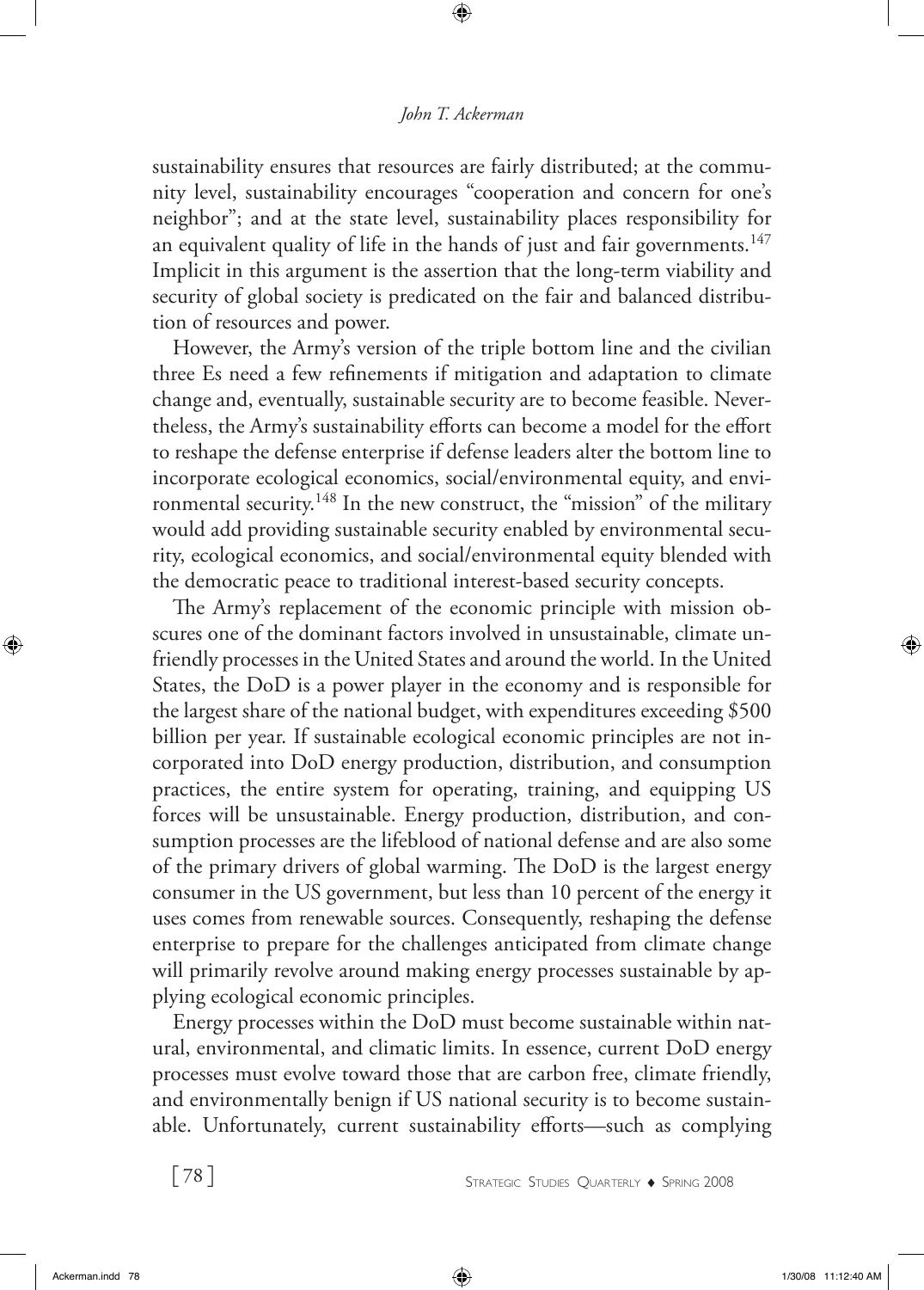with environmental regulations, purchasing more green energy, and developing and deploying more-energy-efficient combat systems—have only been partially successful.<sup>149</sup> The department must do more to lengthen product/system lifetimes, reduce resource throughput, increase the use of renewable energy, decrease or capture greenhouse gas emissions, apply true ecological cost accounting procedures, and leverage DoD procurement policies as part of an integrated sustainable security strategy.

The DoD must integrate processes that increase the lifetimes of military products and combat systems so that they are more durable, thus decreasing energy and resource consumption rates.<sup>150</sup> Military equipment or services leased from providers, responsible for maintaining, reclaiming, and recycling equipment at the end of its lifespan would optimize cradle-to-cradle processes.151 Leasing products and services can also reduce ownership costs associated with military systems, facilities, and operations. Leasing will allow the DoD to stipulate that the production of products and services are at least carbon neutral and, thus, climate friendly.

The resource base (primarily fossil fuels and minerals) of the US economy is finite, as is the global base. Decreasing the total resource throughput in the DoD economy and overall in the US economy has multiple benefits. Reducing resource throughput would diminish the total ecological and atmospheric footprint from resource extraction, energy use, and pollution. Concurrently, reduction will encourage development of creative and innovative efficiency, conservation, and carbon-neutral solutions to production, distribution, and consumption challenges.

As mentioned before, the DoD is the single largest energy consumer in the United States; numerous opportunities currently exist to reduce demand, incorporate renewable energy technologies, and mitigate negative environmental side effects (air, land, and water pollution).<sup>152</sup> Specifically, new solar, wind, geothermal, and biomass energy technologies have the potential to answer the call to reduce ecological flows while serving unique DoD needs. Solar and wind energy production rely on renewable resources, require no additional fuels, create no pollution, are transportable, and can be installed close to the power consumer.<sup>153</sup> Thus, these alternatives are perfect for mobile, agile military forces. The US Air Force leads all federal agencies in purchasing renewable sources of energy, buying over 40 percent of all green energy purchased by the federal government.<sup>154</sup> However, current purchases of green energy are part of a less focused plan to reduce energy consumption. Purchasing green energy should be part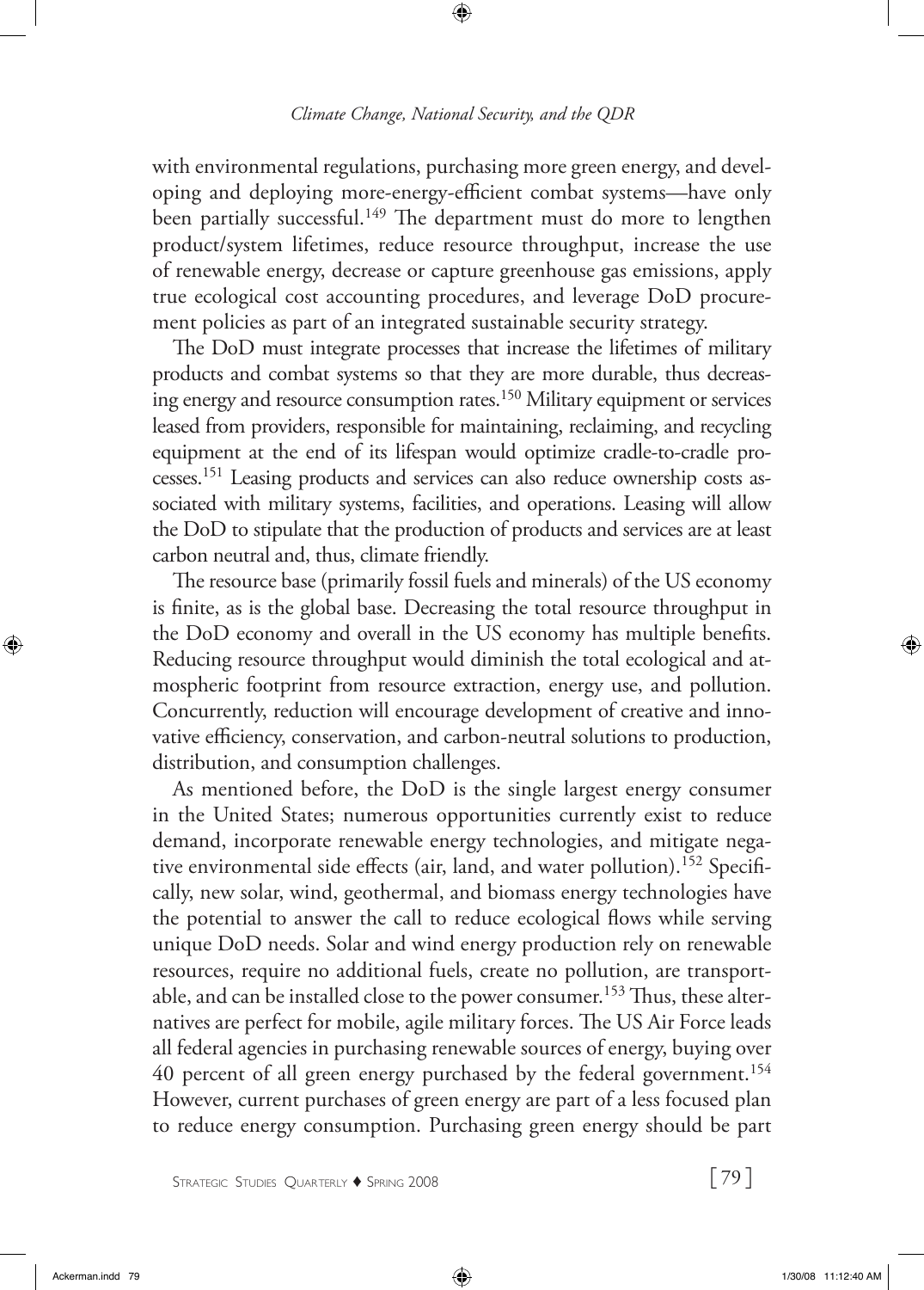of a wide-ranging sustainable security strategy that reduces emissions and resource throughput force-wide.

Climate specialists and ecological economists would recommend the DoD use the most advanced building designs, equipment, and appliances that reduce energy consumption, resources use, and emissions. The new, environmentally friendly designs and processes also improve working conditions and worker performance. Purchases or leases from green manufacturers also create negligible or even zero waste streams and toxic materials and employ the most energy-efficient processes.<sup>155</sup> All DoD power plants should implement carbon capture and storage procedures and consume renewable biomass for fuel whenever possible.156 In addition, all DoD military ranges should begin a process to reforest deforested areas and replenish degraded soils.<sup>157</sup> These processes will limit the release of greenhouse gases, capture carbon, and reduce dependence on nonrenewable fossil fuels. If the DoD reduces its dependency on fossil fuels, billions of dollars in subsidies paid to fossil fuel companies will become available for other defense-related purposes. The savings could spur development of more renewable, climate-benign energy sources like solar, wind, and biomass.158 Again, applying true cost accounting standards and using energyefficient vehicles and processes can increase overall sustainability while maintaining current security capabilities.

One direct method that can reduce resource flow (extraction, consumption, production, or reuse) and deleterious climate changes is to tax the DoD on the amount of resources and energy used, waste created, or pollution produced. The process of shifting taxes away from income toward environmentally destructive processes has been endorsed by many economists.159 This would create additional incentives for more resource efficiency and conservation. Using market forces to indicate the real environmental, climatic, economic, and social consequences of DoD activities is a profound way to "tell the ecological truth"<sup>160</sup> about national security efforts. Simply put, reducing energy throughput will free funds for more "teeth" and reduce the burdensome "tails" that inhibit agile deployment, maneuver, and engagement of forces.<sup>161</sup> If US forces become more selfsufficient in energy by utilizing local renewable sources (biomass, solar, wind, or geothermal), then the logistics requirements will be greatly reduced.

The procurement process is a major fulcrum for institutionalizing environmental sustainability and security change—specifically the DoD's substantial national and international purchasing leverage that can encourage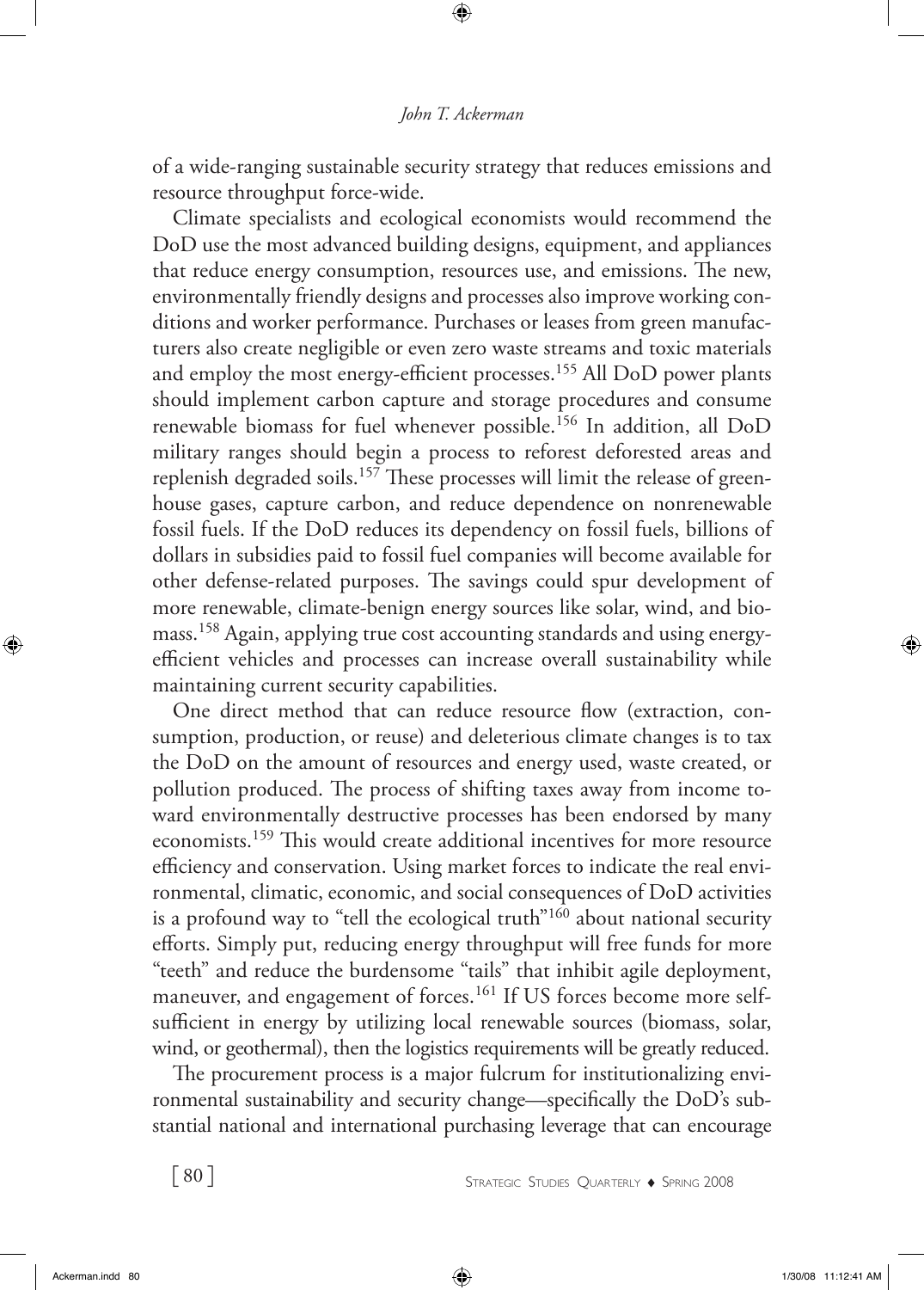firms and industries to incorporate sustainable, climate-friendly principles into their production, distribution, and consumption activities. The leverage could be even more effective if the DoD became "an early adopter of innovative technologies and could stimulate others to follow."162 Transportation is another activity that produces substantial greenhouse gases and is an inviting target where the department can leverage its procurement muscle.

The DoD should aggressively develop and purchase highly fuel efficient vehicles, ships, and planes.<sup>163</sup> Current testing of hybrid, plug-in hybrid, and hydrogen vehicles and equipment by the services is a step in the right direction. Also, alternative fuel vehicles have been introduced into the department's vehicle fleet; however, purchases have been limited because of the relatively high initial costs of the vehicles and the lack of a support infrastructure.<sup>164</sup> Unfortunately, most of these efforts are piecemeal, uncoordinated, and not part of an overall plan to reduce emissions and resource throughput. The DoD's purchasing leverage and market economies of scale should be applied to these programs to reduce overall costs as part of a broad and encompassing sustainable security strategy. Additionally, the DoD should create performance metrics for energy use in general rather than just for transportation energy. Flexible policies, measures, and approaches that reduce energy use or emissions should be rewarded and inefficient energy efforts taxed.<sup>165</sup> Overall, this would reduce the environmental and climate footprint that the DoD creates, save taxpayer dollars, drive new innovations, sustain natural capital for future generations, and increase combat power. Sustainable change that would implement the elements of sustainability also involves the Army's triple-bottom-line principle of community.

The Army focuses on being "an active citizen within our communities as well as a good neighbor"166 but does not overtly address the issue of equity. Sustaining security and mitigating climate change requires rebalancing national and international political, social, and environmental inequities. As a good neighbor, the DoD in general must work through democratic processes to eliminate discrimination, bigotry, and unequal distribution and use of resources and energy wherever the department operates, domestically and internationally. This equity principle especially applies to operations in other countries, and equity may be the unappreciated factor that exacerbates international conflict.<sup>167</sup>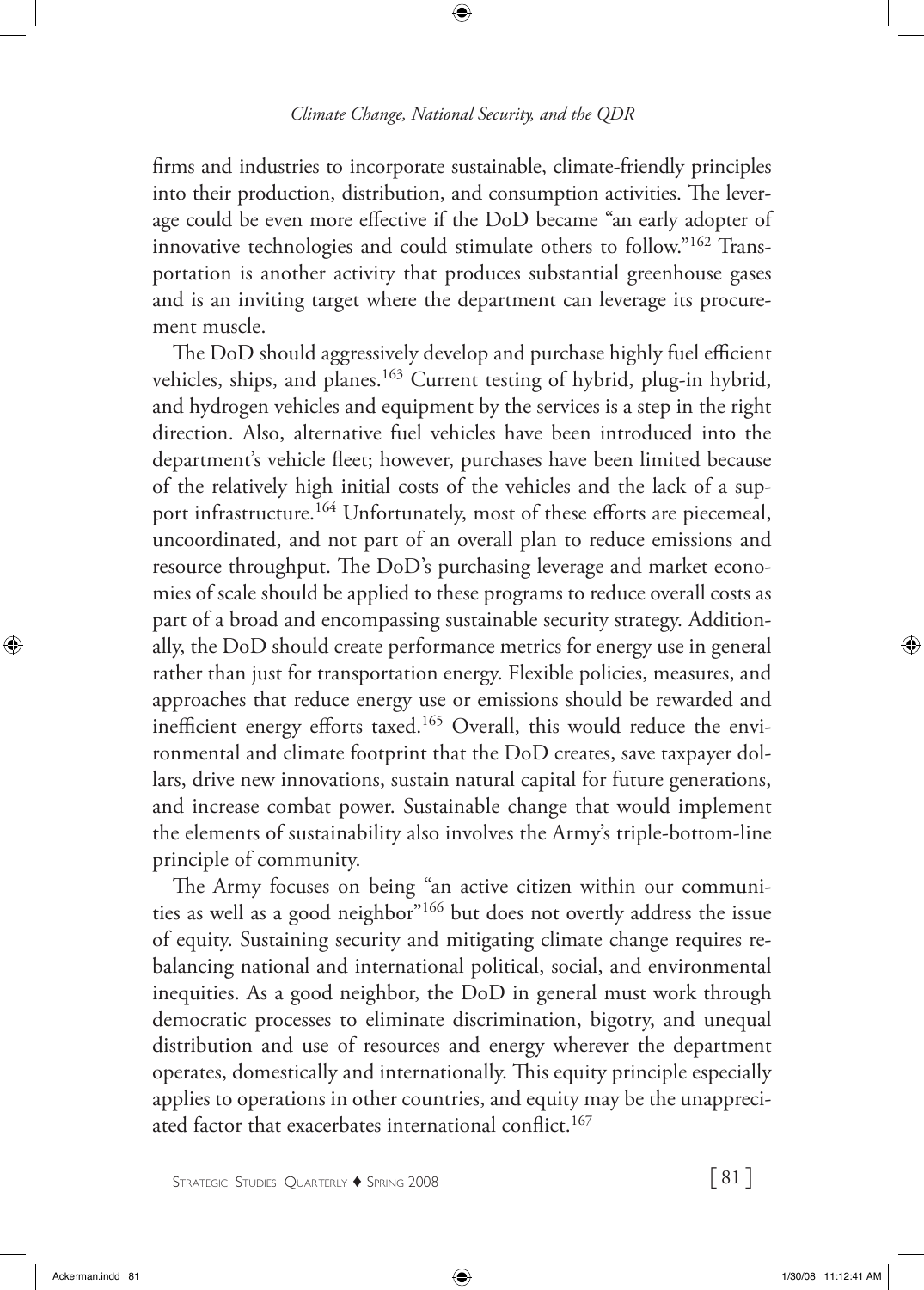Equitable treatment leads to constructive engagement. This should be a cornerstone for security, stability, transition, and reconstruction (SSTR) operations. Importantly, focusing the combatant commander's Theater Security Cooperation Plans (TSCP) on equitable mitigation and adaptation processes will build host-nation capacities, promote stability, and ensure greater trust and cooperation.<sup>168</sup> Trust and cooperation can generate goodwill towards the United States, a vital element of current security cooperation plans and a central counter to global terrorist operations.<sup>169</sup> Equity is also at the heart of the climate change challenge.

The powerful influence of equity in global climate change negotiations has been widely studied.<sup>170</sup> The disequilibrium between the most vulnerable states and the least vulnerable states can be framed using many different qualifiers.171 For example, the climate change discussions often break down into conflict between less vulnerable, rich, developed states that are most responsible for climate change and the very vulnerable, poor, less developed states that have little responsibility for global warming. Also, perceptions of the developed states as "Western," "colonial," "capitalist," "Northern," or "first tier" continue to infuse the climate debate with ideologies, passions, and assumptions seen through the lens of political history.172 In particular, less developed states argue that they must have help to cope with global warming and its consequences, and yet many of these states are wary of US or Western diplomatic initiatives they suspect as covert attempts at exploitation and subjugation.<sup>173</sup> Nevertheless, an opportunity exists in the form of technology transfers and economic assistance to help less developed countries field cleaner sources of energy and transportation that produce little or no greenhouse gases.<sup>174</sup>

Just how urgent these transfers/assistance needs are is exemplified by the question of Malawi's minister of forestry, fisheries, and environmental affairs at the 1997 Kyoto Conference: "How can we devote our precious resources toward reducing emissions when we are struggling every day just to feed, clothe, and house our citizens?"175 As a result, many policy makers believe that climate change is the greatest challenge to North-South cooperation the world has ever seen.<sup>176</sup> Strengthening capacity, stability, and equity within vulnerable states is a tremendous opportunity for the DoD to build positive, cooperative relationships, similar to what occurred after the 2005 tsunami in Southeast Asia.<sup>177</sup> Unfortunately, many developing countries suffer from internal resource distribution inequalities that are sources for popular grievances that cause nonviolent and violent conflict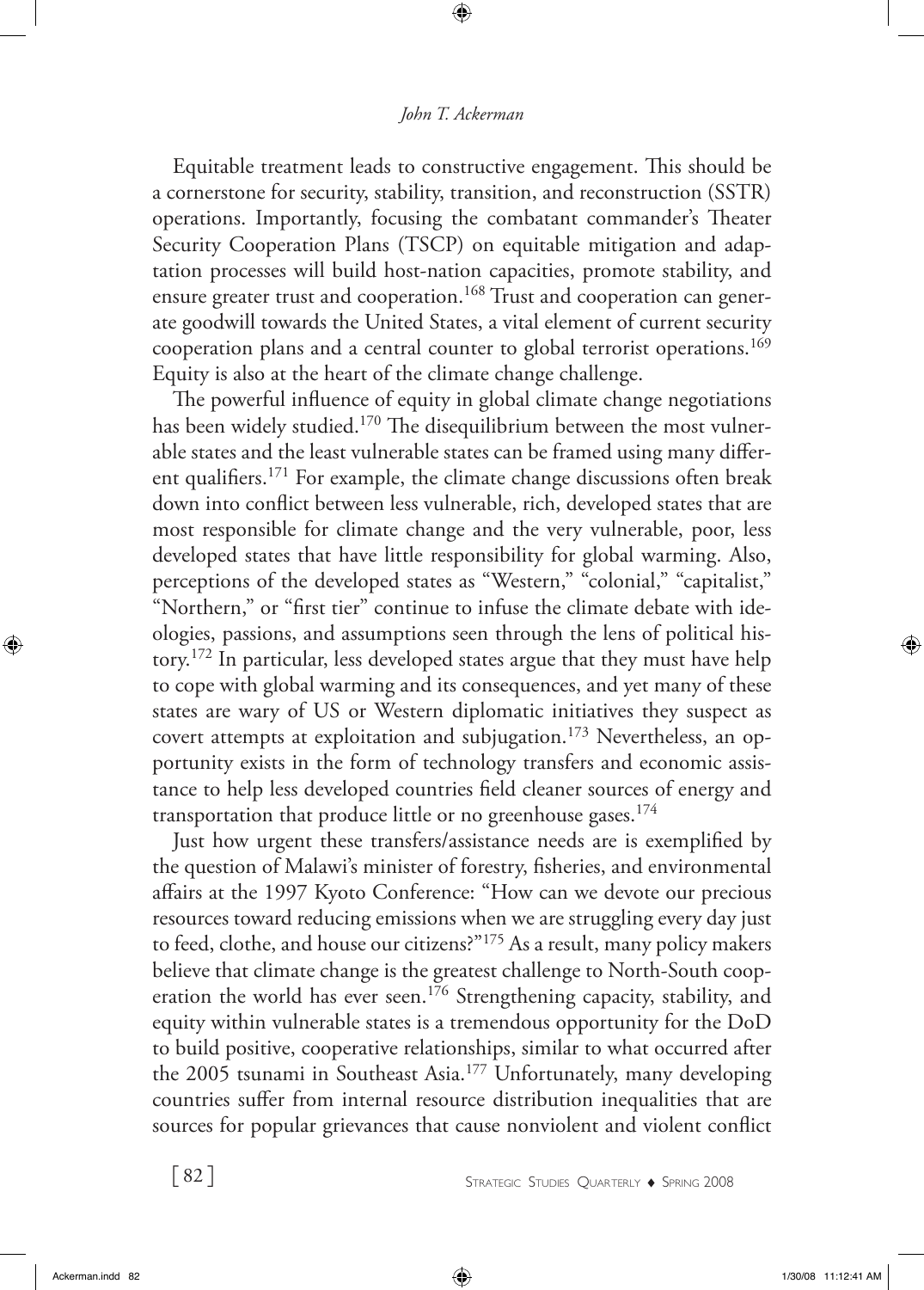and stimulate terrorism.<sup>178</sup> Fair, equitable, respectful treatment of allies and enemies are core values of American forces and are essential for victory in the war against terror and for the creation of long-term security and sustainability.

The DoD's existing approach to the natural environment is shallow and unremarkable. DoD policies reflect perceptions of environmental issues more in the realm of pollution prevention, toxic waste cleanup, base closures, and worker safety.179 This approach lacks concentrated research into the relationships between environmental/climatic change and conflict and into how to sustain environmental security. Comprehending these processes requires investigating how altering environmental and atmospheric conditions creates environmental deprivation, which can then lead to insecurity and threats to US national security and interests.<sup>180</sup> Researchers must also examine the historical roots of the "pervasive conflict and security implications of complex nature-society relationships."181 In essence, comprehending how to secure the environment from catastrophic change is a vital national interest.

First, the environmental security of military areas of operations (AOR) and the consequences of DoD operations on the local environment must be understood and planned for, and all negative environmental and atmospheric results eliminated or mitigated. The negative economic externalities of production and consumption in the form of pollution, waste, and climatic and environmental degradation also have to be incorporated into economic and mission-oriented accounting procedures to determine the actual bottom line before acting on procurement and operational decisions.<sup>182</sup> Specifically, combatant commanders' TSCPs should identify in an AOR who controls access to water, food, and energy. Also, plans must account for the basic environmental context surrounding the water, food, and energy situation, with an eye toward developing ways to mitigate or improve basic environmental conditions. These efforts will build trust, cooperation, partnership, and goodwill. Additionally, these activities will improve host-nation capacity and capability to deal with climate change and other national security threats.<sup>183</sup>

Second, the DoD must accomplish a holistic, futuristic, threat-based, causation-oriented, proactive, and ethical examination of environmentsecurity linkages.<sup>184</sup> This involves working through domestic and international climate change/environmental regimes to create partnerships that reduce emissions, resource use, and environmental degradation.<sup>185</sup>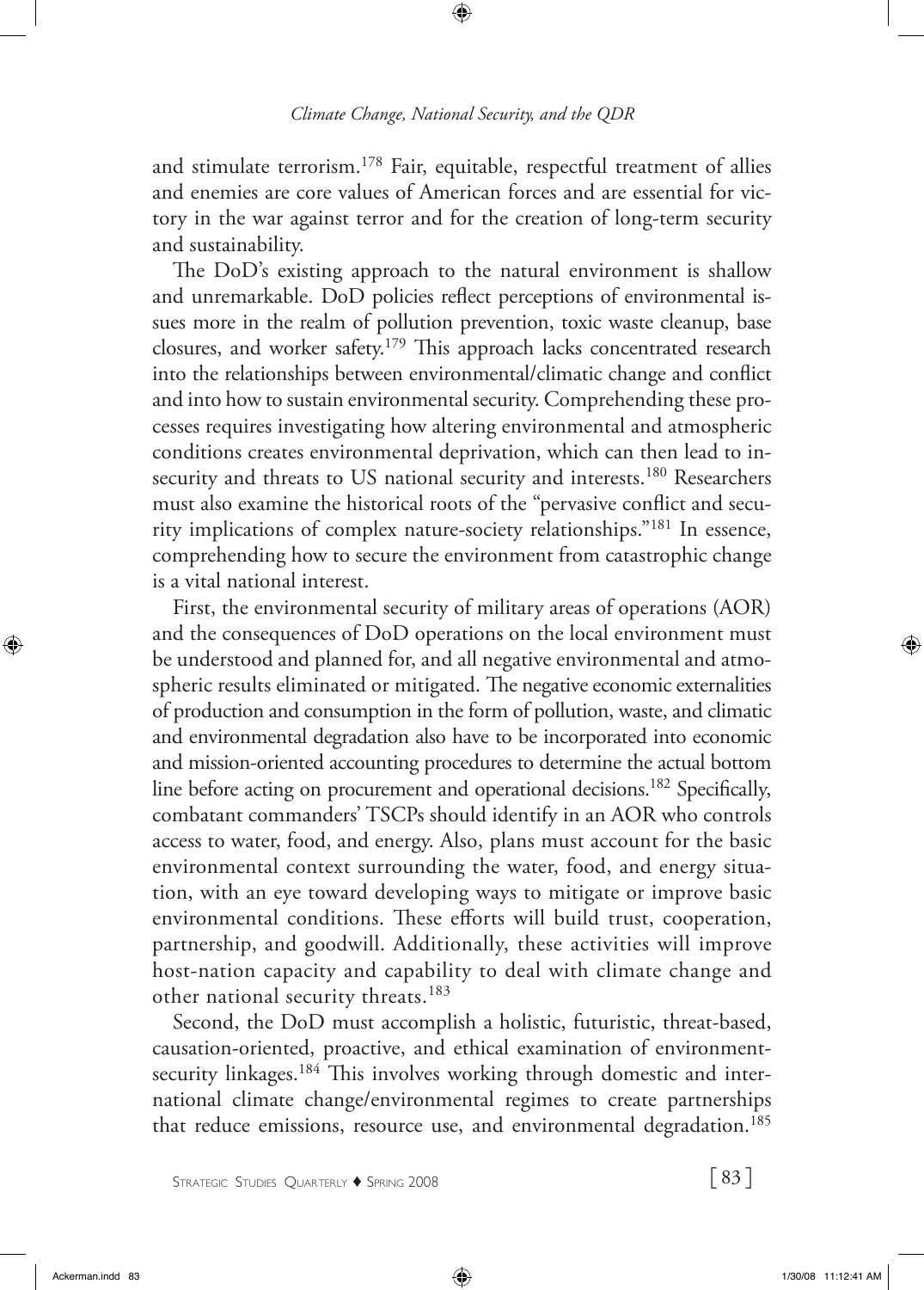The goal should be to enhance sustainable security—defined as providing for security in a manner that at the very least does not diminish or compromise, and at very best actually enhances, an environmentally, socially, and economically sustainable quality of life for future generations worldwide.<sup>186</sup> The military/civilian force needed to accomplish this goal should be a "self-contained, self-sufficient, full-service enterprise capable of being projected over great distances and sustained for long periods of time to deal effectively with a full range of complex emergencies (on their own terms)."<sup>187</sup> Recent environmental security research<sup>188</sup> has made vital contributions to our understanding of environment-security issues, globalization ramifications, and transnational security threats, but more research is still needed into the threat, risks, and vulnerabilities created by climate change.<sup>189</sup>

The real bottom line is that the DoD must become the leader—the driving force within the United States and globally—in creating a sustainable security strategy. The strategy should be based on ecological economic principles, social/environmental justice tenets, and environmental security concepts that are interwoven with the principles of democratic peace. The development of a twenty-first-century force capable of executing a sustainable security strategy is the next challenge, and it will definitely require unity of effort.<sup>190</sup>

## **Achieving Unity of Effort**

The United States, and in particular the DoD, cannot prevent climateinduced catastrophes alone. Successful mitigation and adaptation require integration of all instruments of power and greater cooperation between the United States and all germane international organizations and states. In particular, interagency efforts must expand information collection capabilities to plan and conduct climatic and environmental SSTR operations. Also, the US government must create the concepts and doctrine for a sustainable security initiative that expands security obligations beyond traditional state-centric security issues into economic, environmental, technological, and social domains. The international consequences of climate change should be a focal point. In particular, the global degradation of natural ecosystems such as forests, soils, oceans, freshwater systems, and anthropogenic processes (e.g., resource/energy procurement and consumption) have to be considered when planning, synchronizing, and executing sustainable security policies. Additionally, the DoD should have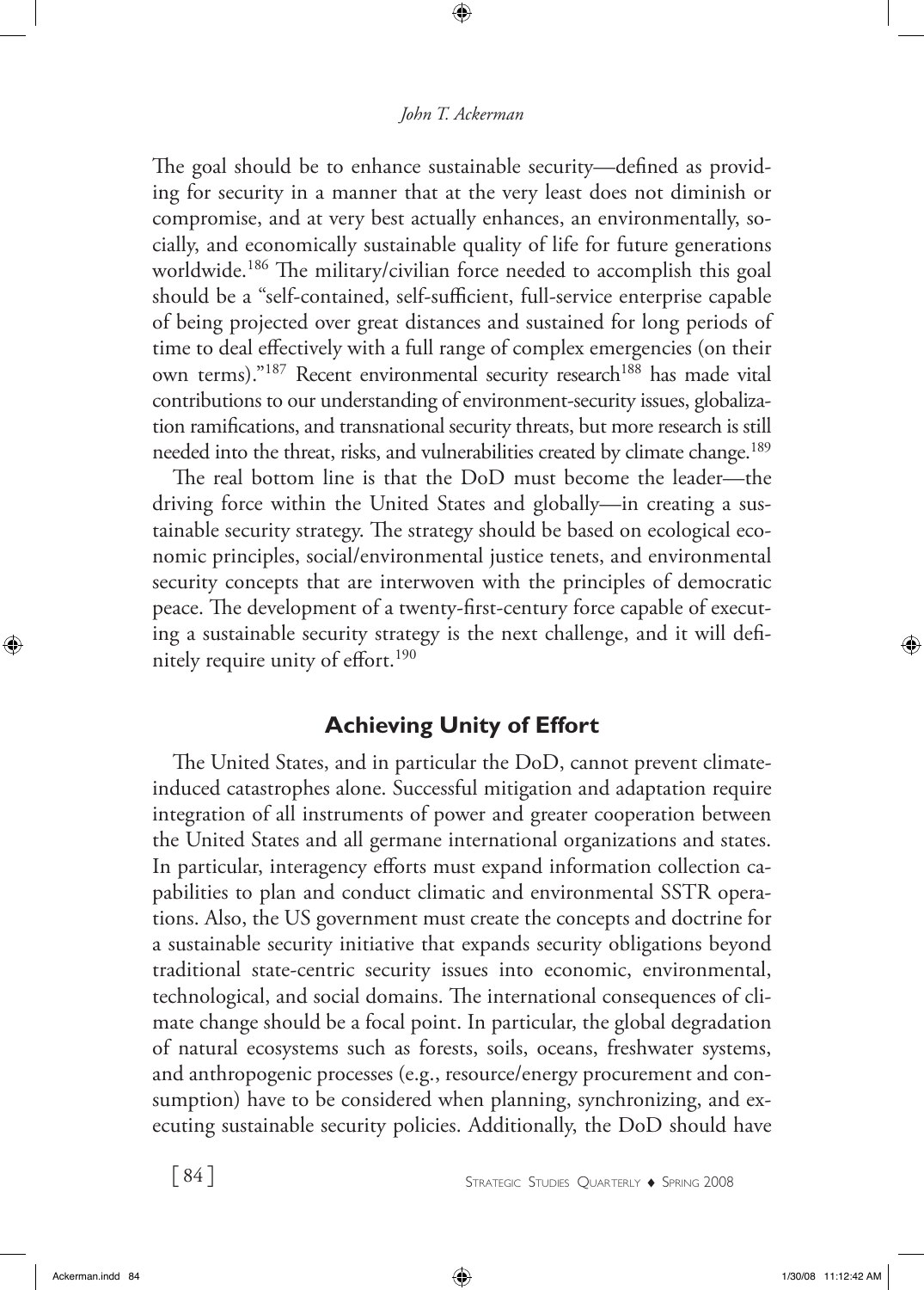more latitude in building mechanisms for developing, training, equipping, and advising host-nation sustainable security forces. These mechanisms must be culturally, environmentally, economically, and politically specific to the host nation.

A prime policy vehicle for sustainable security against climate change must be the development of national sustainable security planning guidance and a national sustainable homeland security plan. A key enabler for these policies will be the creation of a sustainable security corps of military and civilian professionals, trained to respond to security, climate, and environmental challenges. In addition, the US government and the DoD must "overhaul traditional foreign assistance and export control activities and laws"191 with a new focus toward facilitating sustainable security. A critical buttress to policy development and the study of climate change/ sustainable security could be the creation of a national sustainable security university.<sup>192</sup>

Generally, the DoD must "transform itself into an enterprise whose organizations and processes support . . . agile"193 sustainable security forces that can conduct operations without degradation to the environment, economy, or society. These forces must also be able to work with other states to "build the capacity and resiliency to better manage climate impacts."194 Management processes within the DoD must also shift from a threat-based approach to a capabilities-based approach.<sup>195</sup> These capabilities must sustain national security against the threats created by global warming and by the unsustainable resource and energy consumption processes currently used within the DoD. The key to any transformation within the DoD are people.

The strength of the DoD has always been the high quality and dedication of the personnel who serve the United States. To increase their capabilities to address the challenges created by climate change, department members must improve their language proficiencies, cultural knowledge, and environmental awareness. Today, the stress on the force is enormous, and if that stress is to be effectively managed, the whole force must be organized, trained, and equipped for the fight against global warming and for the mission of contributing to sustainable security. If the whole force is to be brought to bear, the Active/Reserve component mix and civilian/contractor workforce must be rebalanced, the Reserve component must become more operationally competent, and, overall, the skill sets necessary to build sustainable security must be identified, trained, and institutionalized.196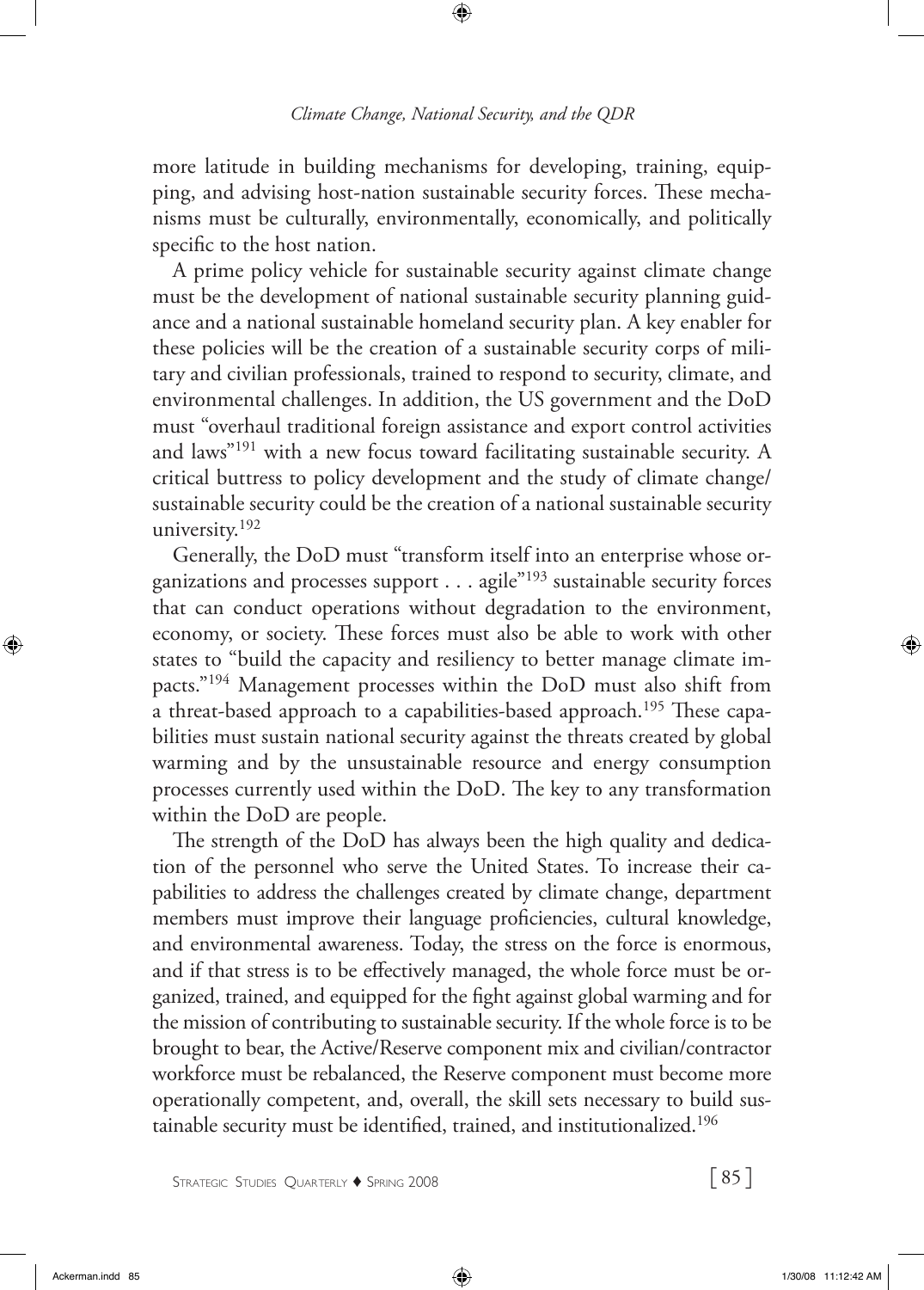### *John T. Ackerman*

The future forces of sustainable security will have to be shaped and reshaped to counter an ever-changing strategic environment. Sustainable security forces must be ready for both "steady-state and surge operations"197 in response to climate-induced traditional, irregular, disruptive, and catastrophic threats. For example, these forces must be able to respond quickly to conventional stateon-state security challenges induced by societal, political, economic, environmental, or climatic pressures. Simultaneously, additional sustainable security forces must be prepared to provide flexible deterrence to or to respond to abrupt environmental changes, failed states, insecurity entrepreneurs, or even terrorists who see climate-mitigated chaos as an opportunity for aggression or coercion.198 In sum, the new breed of US defense forces should be able to react to a variety of security, climate, and environmental challenges flexibly, rapidly, and sustainably. Democracy is the catalyst that will power the transformation and unify the efforts of US defense forces as well as the defense forces of other states. I do not mean a plain vanilla, Western-style democracy, but a new form of "green democracy" that supports the three pillars of sustainability: environmental security, ecological economics, and social/environmental equity.

## **Green Democracy and Kant's Three Pillars**

Immanuel Kant was the most famous scholar to propose three pillars supporting liberal progress toward peace, prosperity, and security: Kant's "republican constitutions" equate to today's representative democracies, "cosmopolitan law" is nowadays represented by global commerce and free trade, and Kant's "pacific union" corresponds to modern international law and organization.199 Scholars have investigated the pillars for relevance and accuracy and have slightly modified Kant's concepts for modern application. Consequently, a "virtuous" triangular relationship was identified in which democracy, economic interdependence, and international organizations interact to enable, enhance, and increase peaceful relations, security, and nonviolent conflict resolution globally.<sup>200</sup> These three liberal pillars, separately and especially synergistically, have enormous implications for sustainable security if integrated with the remodeled three Es of sustainability: environmental security, ecological economics, and environmental/social equity.201

Democratic processes and international organizations can implement the difficult, expansive, and complex policies needed to mitigate or adapt to global climate change. Democratic processes will ensure the necessary policies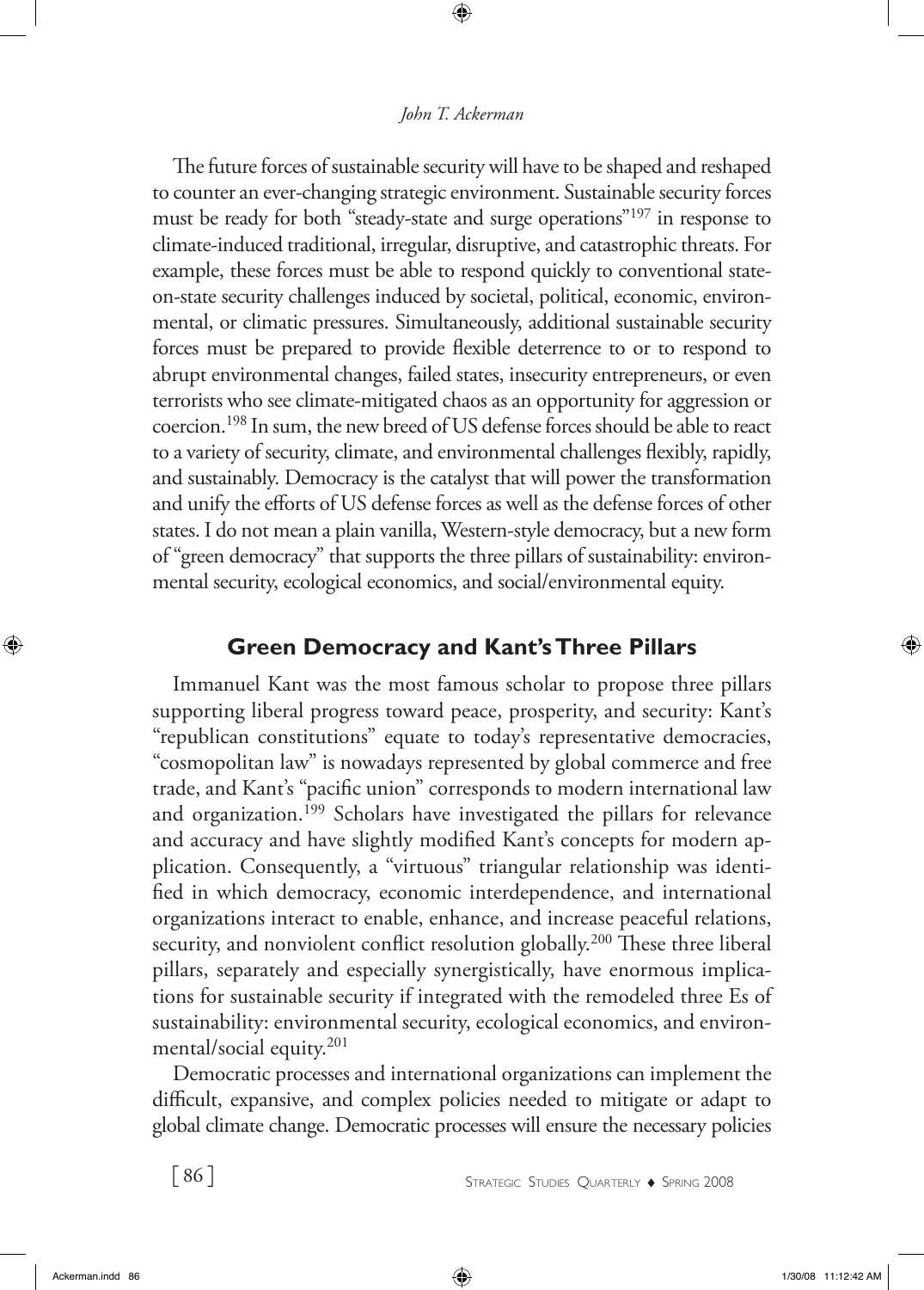are the will of the people, are transparent, and are perceived as legitimate. International organizations reduce transaction costs and uncertainty and provide a structure that can establish accountability and reliability, as well as ensure accurate, honest monitoring, verification, compliance, and enforcement of climate change and sustainability agreements. Free, open, and competitive trade ensures supply and demand processes are applied to a greenhouse gas emissions trading or tax regime to generate the most cost-effective and cost-efficient prices. Additionally, free trade should induce technological innovation and diffusion of climate-friendly, resourceconserving products and services.

Democracy will be the driving political ideology required to achieve sustainable security. Democratic ideals account for pluralistic consent, openness, inclusiveness, and legitimacy. International organizations will be the framework and foundation for efforts to institutionalize equitable reconciliation among people and between people and nature. Specifically, free trade and the market represent the economic vehicles used to transform, improve, and diffuse policies and programs required for long-term maintenance of natural and human-made capital. Importantly, the equitable, effective, and sustainable application of the Kantian principles represent the best hope for countering global climate change and ensuring sustainable security. In this "virtuous circle" all of the actors, concepts, and processes align, preserving the freedom, economic well-being, progress, and equity of natural ecosystems and human civilization, using sustainable security as the overarching principle (see fig.  $2$ ).<sup>202</sup>

### **Conclusions**

"The increasing risks from climate change should be addressed now because they will almost certainly get worse if we delay."203 The DoD can lead the efforts to address these risks. Because of its existing environmental footprint and because of the connections between traditional security and environmental security concepts, the DoD must show the way forward to sustainable security not only for the United States but also for other nations. The effort will require the DoD to increase environmental security efforts, to broadly apply ecological economic principles, and to inculcate equity considerations into all defense strategies. The templates into which these processes must be forged are the three pillars of the democratic peace theory.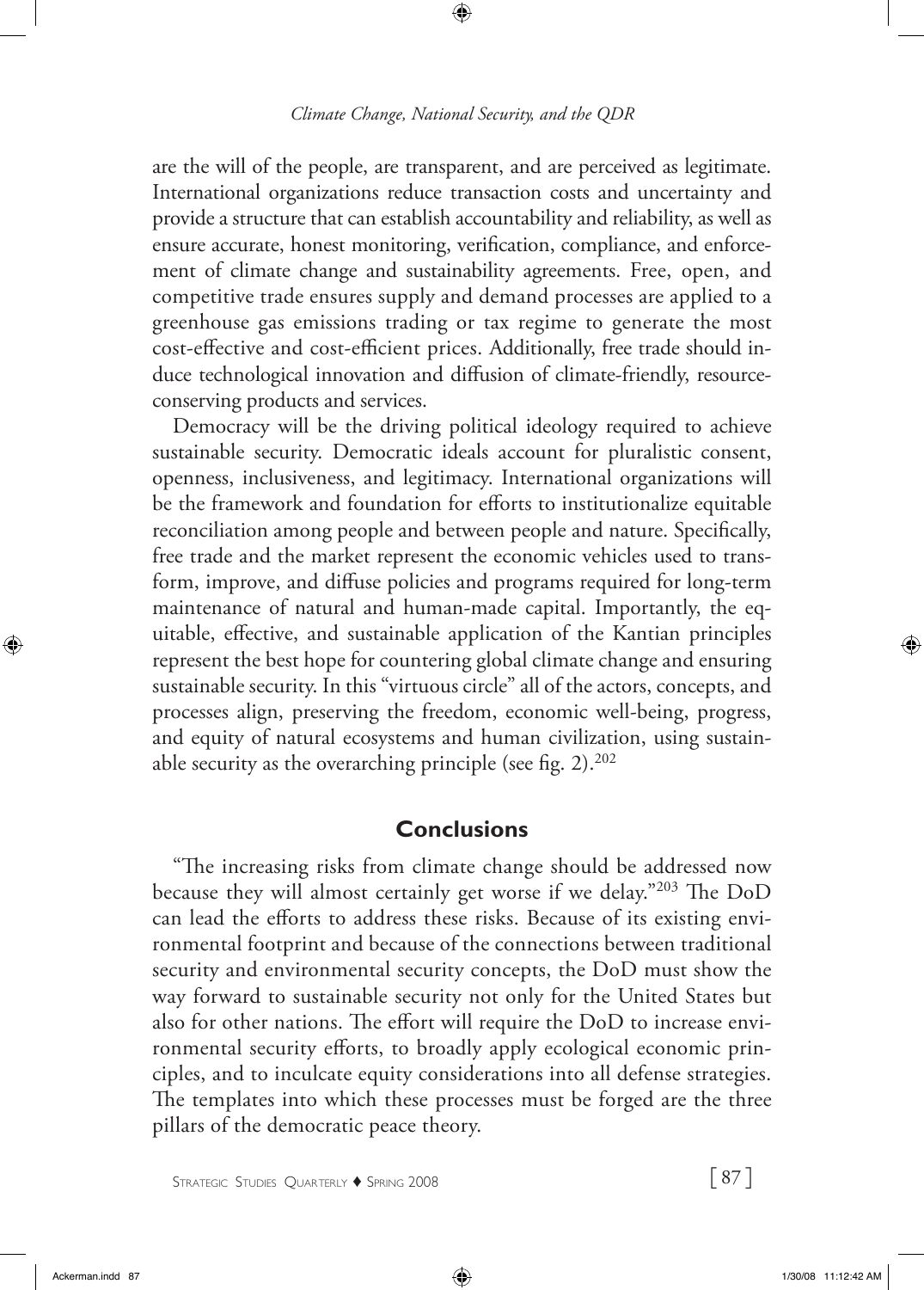*John T. Ackerman*



**Figure 2. Sustainable Security.** (John T. Ackerman's adaptation of fig. 1, "Climate Change Security Challenges: The Perfect Storm.")

The global forces of democracy must unite to counter climate change by leveraging the confidence and cooperation generating powers of free and fair elections, economic interdependence, and international organizations. These three bulwarks of peace will become sustainable by international acknowledgement and protection of the finite characteristics and resources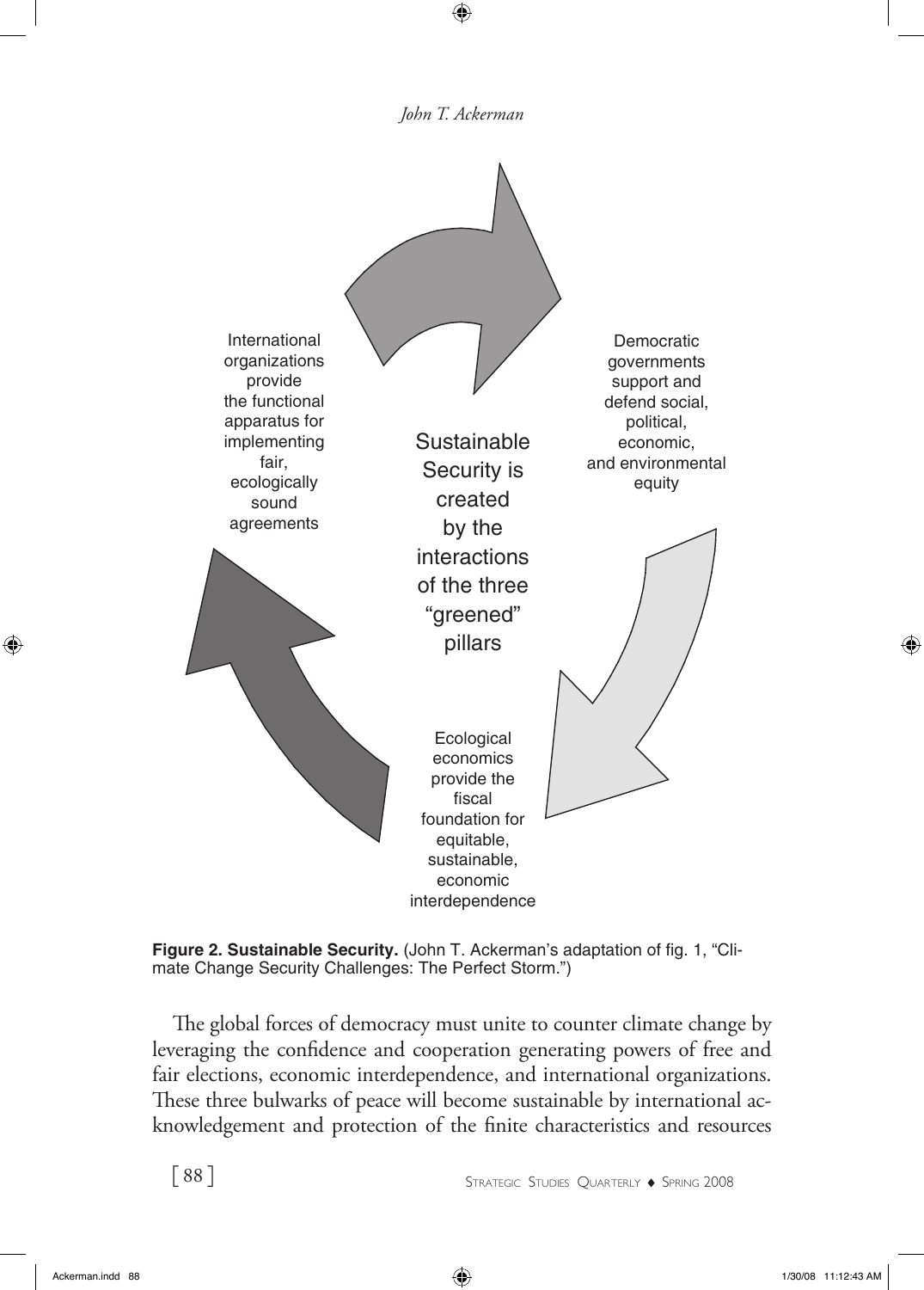of the natural ecosystems that provision, regulate, support, and secure our future. In essence, the DoD must become "greener" in order to become leaner, agile, effective, and sustainable. The DoD must lead efforts to extend democracy, encourage ecologically sound economic interdependence, and promote international organizations that produce climate change solutions and expand global sustainable security. In sum, democracy, prosperity, and security cannot counter the long-term threat of climate change without environmental sustainability and social justice.<sup>204</sup> **NSO** 

#### **Notes**

1. Center for Naval Analysis (CNA) Corporation, *National Security and the Threat of Climate Change* (Alexandria, VA: The CNA Corporation, 2007), 6.

2. George W. Bush, *The National Security Strategy of the United States of America* (*NSS*) (Washington, DC: The White House, 2006), ii.

3. Scientific Expert Group (SEG) on Climate Change and Sustainable Development, *Confronting Climate Change: Avoiding the Unmanageable and Managing the Unavoidable*, eds. Rosina M. Bierbaum et al., final report for the 15th sess. of the UN Commission on Sustainable Development (Washington, DC: Sigma Xi and UN Foundation, February 2007), v.

4. DoD, *Quadrennial Defense Review* [*QDR*] *Report* (Washington, DC: Office of the Secretary of Defense, 6 February 2006), ix, http://www.defenselink.mil/qdr/report/Report20060203.pdf.

5. Ibid., v.

6. P. H. Liotta and Allan W. Shearer, *Gaia's Revenge: Climate Change and Humanity's Loss* (Westport, CT: Praeger, 2006), 109; and CNA Corporation, *National Security*, 13.

7. CNA Corporation, *National Security*, 1.

8. DoD, *QDR Report*, i.

9. CNA Corporation, *National Security*, 1.

10. Peter Schwartz and Doug Randall, *An Abrupt Climate Change Scenario and Its Implications for United States National Security* (Emeryville, CA: Global Business Network, February 2004), 1–3, http://www.gbn.com/ArticleDisplayServlet.srv?aid=26231.

11. DoD, *QDR Report*, 1.

12. Ibid.

13. John T. Ackerman, *Security and Sustainability: A Critical Analysis* (Colorado Springs, CO: United States Air Force Institute for National Security Studies, 2007), 87–97.

14. John T. Ackerman, *Global Climate Change: Catalyst for International Relations Disequilibria*? (Tuscaloosa, AL: University of Alabama Press, 2004), 244–63; Vicki Arroyo and Kathryn Zyla, *Agenda for Climate Action* (Arlington, VA: Pew Center on Global Climate Change, February 2006), ii–iii; and CNA Corporation, *National Security*, 46–48.

15. DoD, *QDR Report*, 4.

16. Tim Flannery, *The Weather Makers: How Man Is Changing the Climate and What It Means for Life on Earth* (New York: Atlantic Monthly Press, 2005), 267–306; Arroyo and Zyla, *Agenda for Climate Action*, ii–iv; Liotta and Shearer, *Gaia's Revenge*, 148–57; and SEG, *Confronting Climate Change*, 69–75, 115–21.

17. DoD, *QDR Report*, 9.

18. CNA Corporation, *National Security*, 6.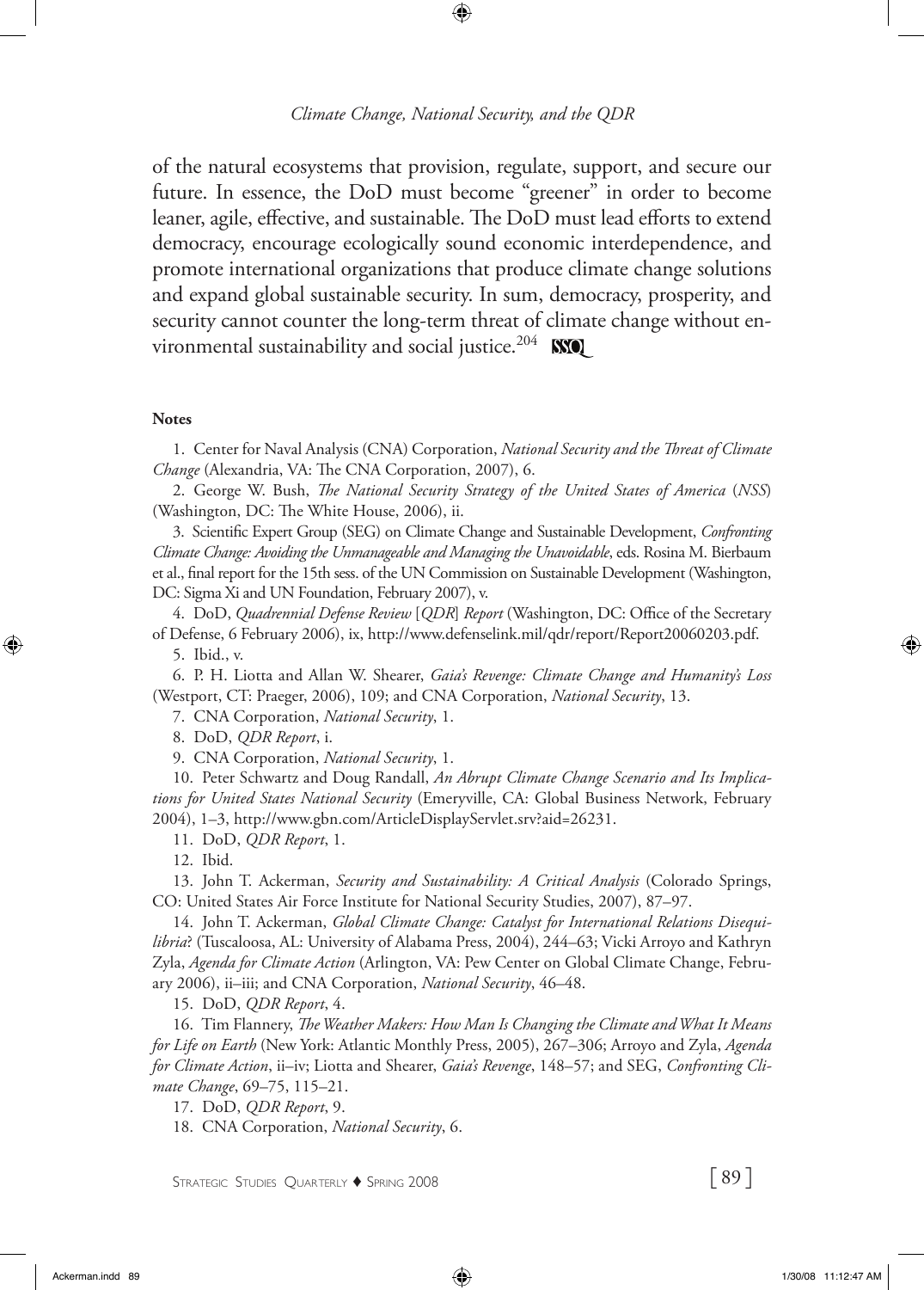#### *John T. Ackerman*

19. Urs Siegenthaler et al., "Stable Carbon Cycle–Climate Relationship during the Late Pleistocene," *Science* 310, no. 5752 (25 November 2005): 1316.

20. Intergovernmental Panel on Climate Change (IPCC) Working Group (WG) II, *Climate Change 2007: Impacts, Adaptation and Vulnerability*, Contribution of Working Group I to the Fourth Assessment Report of the Intergovernmental Panel on Climate Change, eds. Martin Parry et al. (Cambridge, UK: Cambridge University Press, 2007), 5, http://www.ipcc .ch/ipccreports/ar4-wg2.htm.

21. IPCC WG I, *Climate Change 2007: The Physical Science Basis*, Contribution of Working Group I to the Fourth Assessment Report of the Intergovernmental Panel on Climate Change, eds. Susan Solomon et al. (Cambridge, UK: Cambridge University Press, 2007), 5, http://www .ipcc.ch/ipccreports/ar4-wg1.htm.

22. Ibid., 4–6.

23. Ibid., 7.

24. James Hansen et al., "Earth's Energy Imbalance: Confirmation and Implications," *Science* 308, no. 5727 (3 June 2005): 1431–35.

25. IPCC WG I, *Physical Science Basis*, 10.

26. Ibid., 13.

27. DoD, *QDR Report*, 17.

28. Ibid.

29. Paul R. Epstein and Evan Mills, eds., *Climate Change Futures: Health, Ecological, and Economic Dimensions* (Harvard, MA: The Center for Health and the Global Environment, Harvard Medical School, November 2005), 107–11; Arroyo and Zyla, *Agenda for Climate Action*, ii–iv; CNA Corporation, *National Security*, 43–48; and SEG, *Confronting Climate Change*, 69–75, 115–21.

30. DoD, *QDR Report*, 17.

31. Hansen et al., "Earth's Energy Imbalance," 1432–33; James R. Hansen et al., "Global Temperature Change," *Proceedings of the National Academy of Sciences of the United States of America* 103, no. 39 (2006): 14292–93; Epstein and Mills, *Climate Change Futures*, 107–11; Arroyo and Zyla, *Agenda for Climate Action*, ii–iv; CNA Corporation, *National Security*, 43–48; and SEG, *Confronting Climate Change*, 69–75, 115–21.

32. DoD, *QDR Report*, 16–18.

33. CNA Corporation, *National Security*, 46–48.

34. Ibid., 47.

35. DoD, *QDR Report*, 18.

36. Flannery, *Weather Makers*, 267–306; Epstein and Mills, *Climate Change Futures*, 107–11; Arroyo and Zyla, *Agenda for Climate Action*, ii–iv; Liotta and Shearer, *Gaia's Revenge*, 148–57; and SEG, *Confronting Climate Change*, 69–75, 115–21.

37. CNA Corporation, *National Security*, 47.

38. IPCC Fourth Assessment Report, *Climate Change 2007: Synthesis Report—Summary for Policymakers*, Contribution of Working Groups I–III to the Fourth Assessment Report of the Intergovernmental Panel on Climate Change, eds. L. Bernstein et al. (Cambridge, UK: Cambridge University Press, 2007), 14–19, http://www.ipcc.ch/pdf/assessment-report/ar4/syr /ar4\_syr\_spm.pdf.

39. DoD, *QDR Report*, 19.

40. Ibid.

41. Office of the Secretary of Defense (OSD), *The National Defense Strategy of the United States of America* (Washington, DC: Department of Defense, March 2005), 2–3.

42. SEG, *Confronting Climate Change*, 11.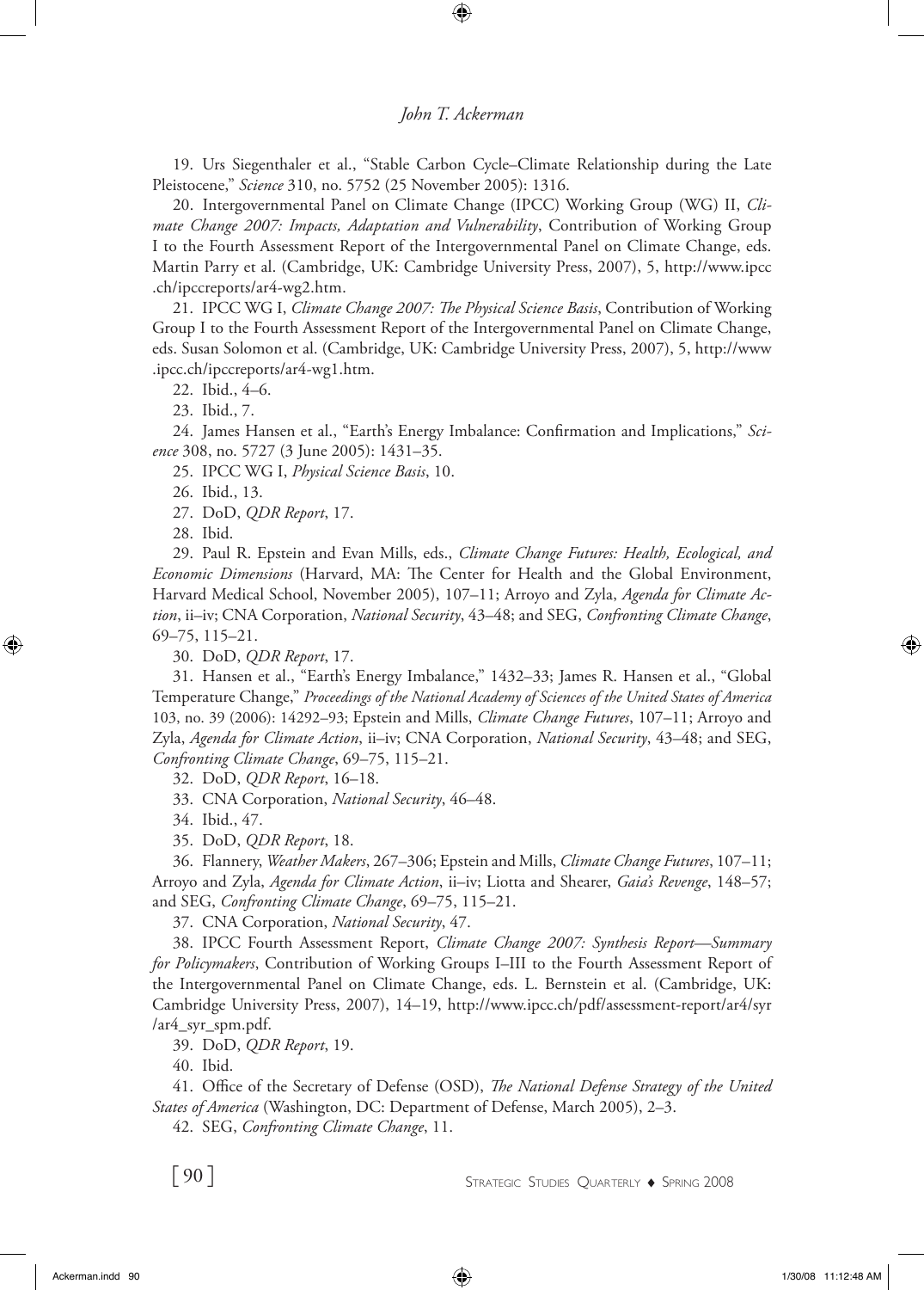43. Robert F. Service, "As the West Goes Dry," *Science* 303, no. 5661 (20 February 2004): 1124; and IPCC WG I, *Physical Science Basis*, 3.

44. Michael Case, Climate Change Impacts in the Amazon: Review of Scientific Literature (Washington, DC: World Wildlife Fund Climate Change Program, 2006), 3, http://assets.panda .org/downloads/amazon\_cc\_impacts\_lit\_review\_5apr06.pdf.

45. IPCC WG II, *Impacts, Adaptation and Vulnerability*, 12.

46. A. L. Westerling et al., "Warming and Earlier Spring Increase Western U.S. Forest Wildfire Activity," *Science* 313, no. 5789 (18 August 2006): 940–43.

47. Tim Barnett, J. C. Adam, and D. P. Lettenmaier, "Potential Impacts of a Warming Climate on Water Availability in Snow-Dominated Regions," *Nature* 438, no. 7066 (17 November 2005): 303–9; and Kelly Levin and Jonathan Pershing, *Climate Science 2005: Major New Discoveries*, WRI Issue Brief (Washington, DC: World Resources Institute, March 2006), 9.

48. Noah S. Diffenbaugh et al., "Fine-Scale Processes Regulate the Response of Extreme Events to Global Climate Change," *Proceedings of the National Academy of Sciences of the United States of America* 102, no. 44 (19 October 2005): 15774.

49. SEG, *Confronting Climate Change*, 21.

50. Ibid., 25.

51. IPCC WG II, *Impacts, Adaptation and Vulnerability*, 8.

52. Kenneth D. Frederick and Peter H. Gleick, *Water and Global Climate Change: Potential Impacts on US Water Resources* (Arlington, VA: Pew Center on Global Climate Change, 27 September 1999), 23.

53. James E. Neumann, Gary Yohe, and Robert Nicholls, *Sea-Level Rise and Global Climate Change: A Review of Impacts to U.S. Coasts* (Arlington, VA: Pew Center on Global Climate Change, February 2000), iv.

54. Ibid., 8–13.

55. Ibid., 22–30.

56. CNA Corporation, *National Security*, 37.

57. SEG, *Confronting Climate Change*, 27.

58. IPCC WG II, *Impacts, Adaptation and Vulnerability*, 8.

59. Hansen et al., "Global Temperature Change," 14288.

60. Arthur T. DeGaetano and Robert J. Allen, "Trends in Twentieth-Century Temperature Extremes across the United States," *Journal of Climate* 15, no. 22 (15 November 2002): 3204.

61. Diffenbaugh et al., "Fine-Scale Processes," 15775.

62. Jonathan A. Patz et al., *Heat Advisory: How Global Warming Causes More Bad Air Days* (New York: National Resources Defense Council, 2004), iv.

63. IPCC WG II, *Impacts, Adaptation and Vulnerability*, 13.

64. SEG, *Confronting Climate Change*, 107.

65. OSD, *National Defense Strategy*, 3.

66. Niles Eldredge and Stephen J. Gould, "Punctuated Equilibria: An Alternative to Phyletic Gradualism," in *Models in Paleobiology*, ed. T. J. M. Schopf (San Francisco, CA: Freeman Cooper, 1972), 82–115 (repr. in Niles Eldredge, *Time Frames: The Rethinking of Darwinian Evolution and the Theory of Punctuated Equilibria* [Princeton, NJ: Princeton University Press, 1985]), 84.

67. Jared Diamond, *Guns, Germs, and Steel: The Fate of Human Societies* (New York: W. W. Norton and Company, 1997), 405–25.

68. IPCC WG I, *Physical Science Basis*, 12.

69. SEG, *Confronting Climate Change*, 25.

70. CNA Corporation, *National Security*, 59.

71. SEG, *Confronting Climate Change*, 25.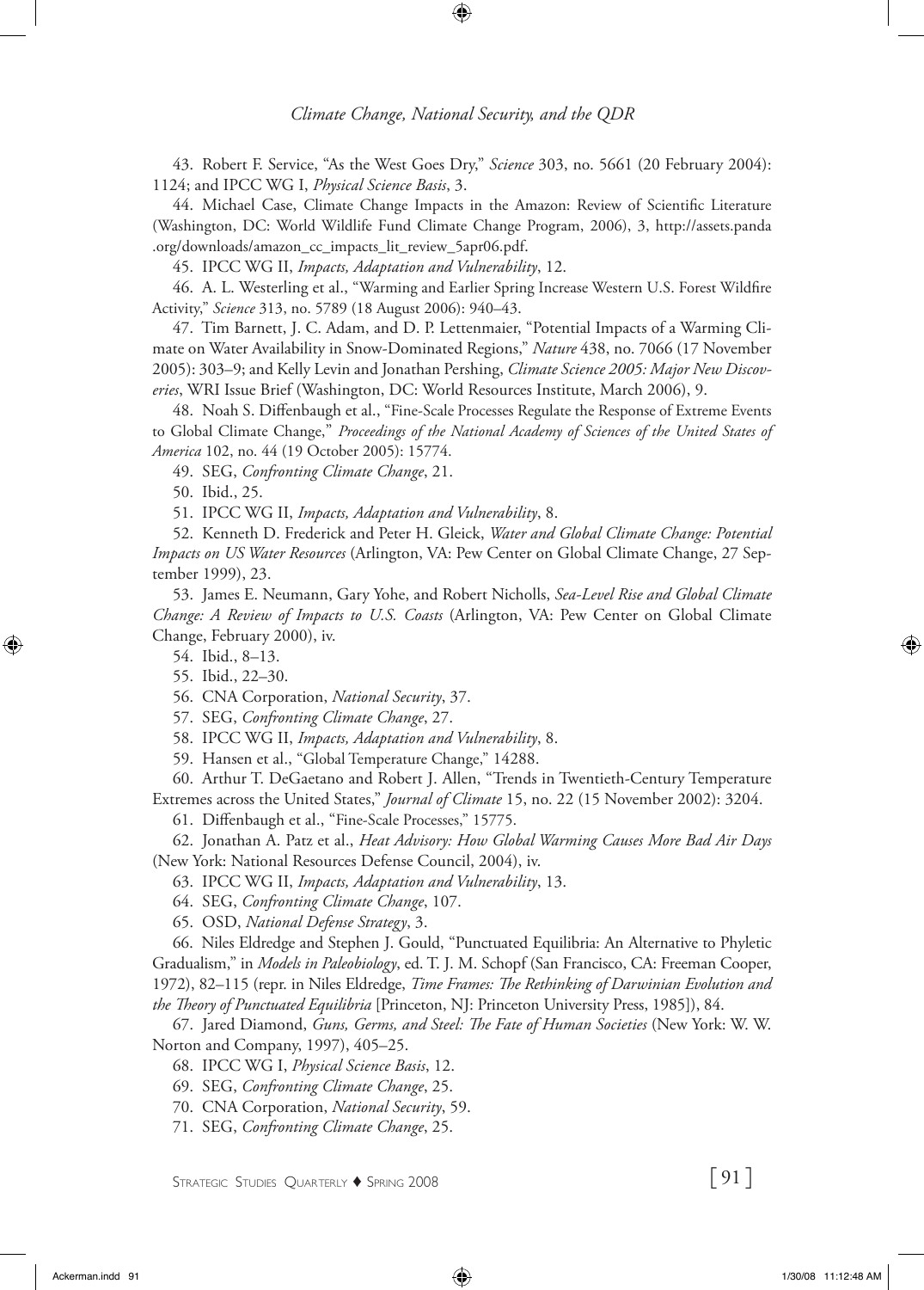72. IPCC WG II, *Impacts, Adaptation and Vulnerability*, 8.

73. IPCC WG I, *Physical Science Basis*, 4, 8–9, and 11.

74. Millennium Ecosystem Assessment (MEA), *Ecosystems and Human Well-Being: Synthesis* (Washington, DC: Island Press, 2005), 39–48.

75. CNA Corporation, *National Security*, 15.

76. IPCC WG II, *Impacts, Adaptation and Vulnerability*, 11.

77. Norman Myers, "Environmental Refugees: An Emergent Security Issue," background paper, 13th Economic Forum, Session III—Environment and Migration, Prague, 23–27 May 2005, 1; and CNA Corporation, *National Security*, 16–18.

78. SEG, *Confronting Climate Change*, 61.

79. James R. Fleming, "The Climate Engineers: Playing God to Save the Planet," *The Wilson Quarterly* 31, no. 2 (Spring 2007): 46.

80. SEG, *Confronting Climate Change*, 62.

81. Ibid., 61.

82. Ibid., 61–62.

83. OSD, *National Defense Strategy*, 2–3.

84. SEG, *Confronting Climate Change*, 24.

85. Ibid.

86. IPCC WG II, *Impacts, Adaptation and Vulnerability*, 8.

87. Ibid.

88. Ibid., 9.

89. CNA Corporation, *National Security*, 20.

90. IPCC WG II, *Impacts, Adaptation and Vulnerability*, 7.

91. Ibid., 3.

92. SEG, *Confronting Climate Change*, 22.

93. Ibid.

94. IPCC WG II, *Impacts, Adaptation and Vulnerability*, 7.

95. Ibid., 3.

96. SEG, *Confronting Climate Change*, 27.

97. National Assessment Synthesis Team (NAST), *Climate Change Impacts on the United States: The Potential Consequences of Climate Variability and Change* (Washington, DC: Cambridge University Press, US Global Change Research Program), 77, http://www.usgcrp.gov/ usgcrp/nacc/default.htm.

98. SEG, *Confronting Climate Change*, 85.

99. IPCC WG III, *Mitigation of Climate Change*, 11.

100. OSD, *National Defense Strategy*, 2–3.

101. CNA Corporation, *National Security*, 6.

102. SEG, *Confronting Climate Change*, 20.

103. Scott B. Luthcke et al., "Recent Greenland Ice Mass Loss by Drainage System from Satellite Gravity Observations," *Science* 314, no. 5803 (24 November 2006): 1286; and Isabella Velicogna and John Wahr, "Measurements of Time-Variable Gravity Show Mass Loss in Antarctica," *Science* 311, no. 5768 (24 March 2006): 1754–56.

104. Eric Rignot and Pannir Kanagaratnam, "Changes in the Velocity Structure of the Greenland Ice Sheet," *Science* 311, no. 5763 (17 February 2006): 986.

105. Jonathan T. Overpeck et al., "Paleoclimatic Evidence for Future Ice-Sheet Instability and Rapid Sea-Level Rise," *Science* 311, no. 5768 (24 March 2006): 1747–48.

106. IPCC WG II, *Impacts, Adaptation and Vulnerability*, 17.

107. SEG, *Confronting Climate Change*, 22.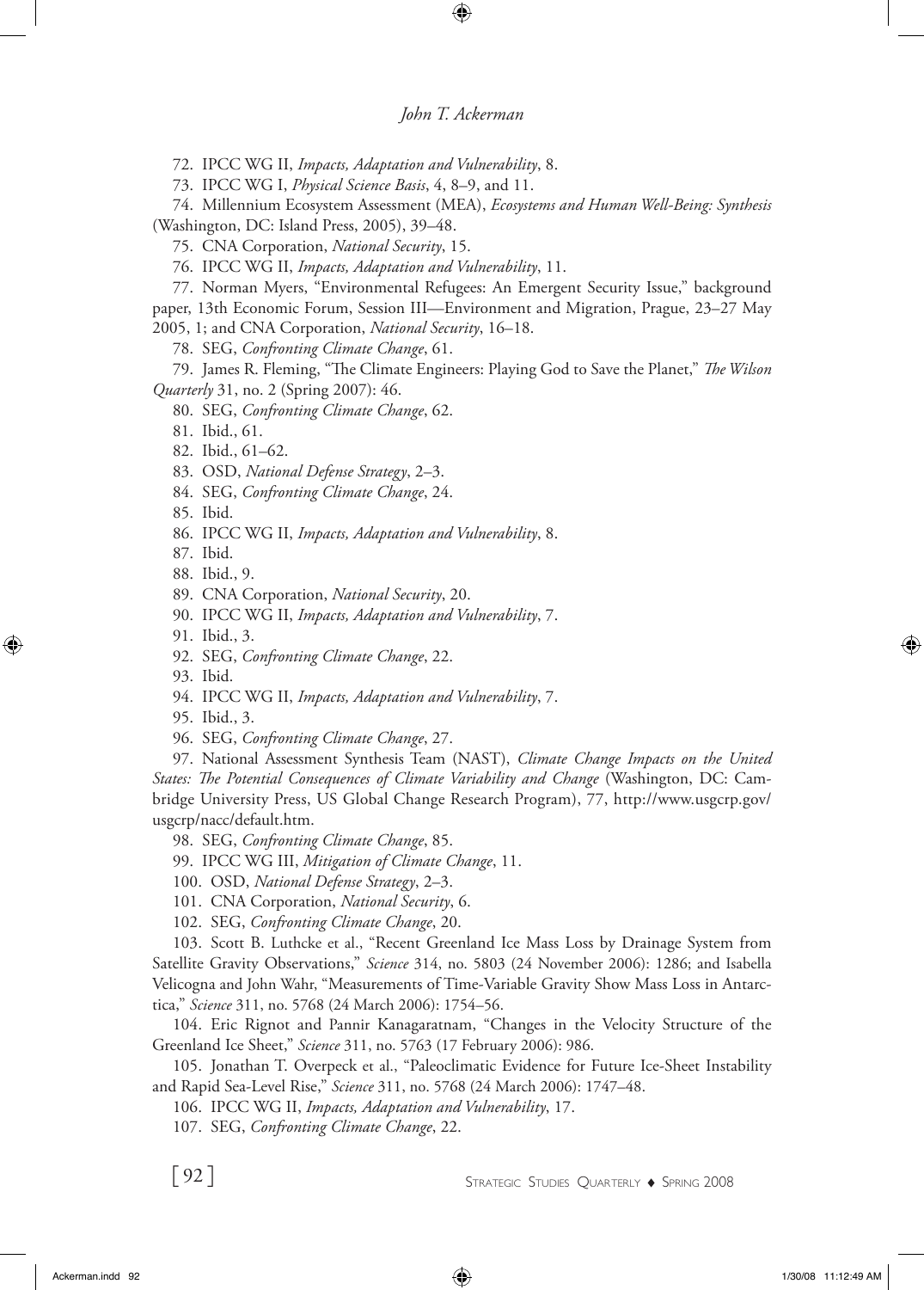108. Susan Joy Hassol, *Impacts of a Warming Arctic: Arctic Climate Impact Assessment* (Cambridge, UK: Cambridge University Press, 2004): 94.

109. L. Bijlsma et al., "Coastal Zones and Small Islands," in *Climate Change 1995: Impacts, Adaptations and Mitigation of Climate Change: Scientific-Technical Analyses*, Contribution of Working Group II to the Second Assessment Report of the Intergovernmental Panel on Climate Change, ed. Robert T. Watson et al. (Cambridge, UK: Cambridge University Press, 1996), 289–324; and Nicholls et al., "Increasing Flood Risk and Wetland Losses Due to Global Sea Level Rise: Regional and Global Analyses," *Global Environmental Change* 9, supplement 1 (October 1999): S69–S87.

110. Robert J. Nicholls, Richard S. J. Tol, and Nassos Vafeidis, "Global Estimates of the Impact of a Collapse of the West Antarctic Ice Sheet," 6 January 2004, 13, http://www.mi.uni -hamburg.de/fileadmin/fnu-files/projects/atlantis/annex6.pdf; and SEG, *Confronting Climate Change*, 93.

111. Camille Parmesan, "Ecological and Evolutionary Response to Recent Climate Change," *Annual Review of Ecology, Evolution, and Systematics* 37 (December 2006): 657.

112. SEG, *Confronting Climate Change*, 24.

113. IPCC WG II, *Impacts, Adaptation and Vulnerability*, 8.

114. SEG, *Confronting Climate Change*, 26.

115. Ibid.

116. IPCC WG II, *Impacts, Adaptation and Vulnerability*, 12.

117. Ibid., 11.

118. SEG, *Confronting Climate Change*, 24.

119. Ibid., xii.

120. Ibid., 93–94.

121. CNA Corporation, *National Security*, 13.

122. Ibid., 6.

123. Ibid., 13.

124. Rafael Reuveny, *Environmental Change, Migration and Conflict: Theoretical Analysis and Empirical Explorations* (paper presented at the International Workshop on Human Security and Climate Change, Oslo, 21–23 June 2005), 10–12, http://www.gechs.org/downloads/holmen/ Reuveny.pdf.

125. Jared Diamond, *Collapse: How Societies Choose to Fail or Succeed* (New York: W. W. Norton and Company, 2005), 79–119, 136–77.

126. CNA Corporation, *National Security*, 13.

127. Margaret S. Torn and John Harte, "Missing Feedbacks, Asymmetric Uncertainties, and the Underestimation of Future Warming," *Geophysical Research Letters* 33, no. 10 (26 May 2006), L10703, doi:10.1029/2005GL025540.

128. Marten Scheffer, Victor Brovkin, and Peter M. Cox, "Positive Feedback between Global Warming and Atmospheric CO<sub>2</sub> Concentration Inferred from Past Climate Change," *Geophysical Research Letters* 33, no. 10 (26 May 2006): 2, 6–8, L10702, doi:10.1029/2005GL025044.

129. Hansen et al., "Global Temperature Change," 14292–93.

130. CNA Corporation, *National Security*, 6.

131. SEG, *Confronting Climate Change*, v.

132. MEA, *Ecosystems*, v.

133. Ackerman, *Security and Sustainability*, 87.

134. Bush, *National Security Strategy*, ii.

135. Sanne Tikjoeb, "Mainstreaming Religion in Sustainable Development: A Causal Layered Analysis," in *The Causal Layered Analysis (CLA) Reader* (Taipei, Taiwan: Tamkang University Press, 2004), 271.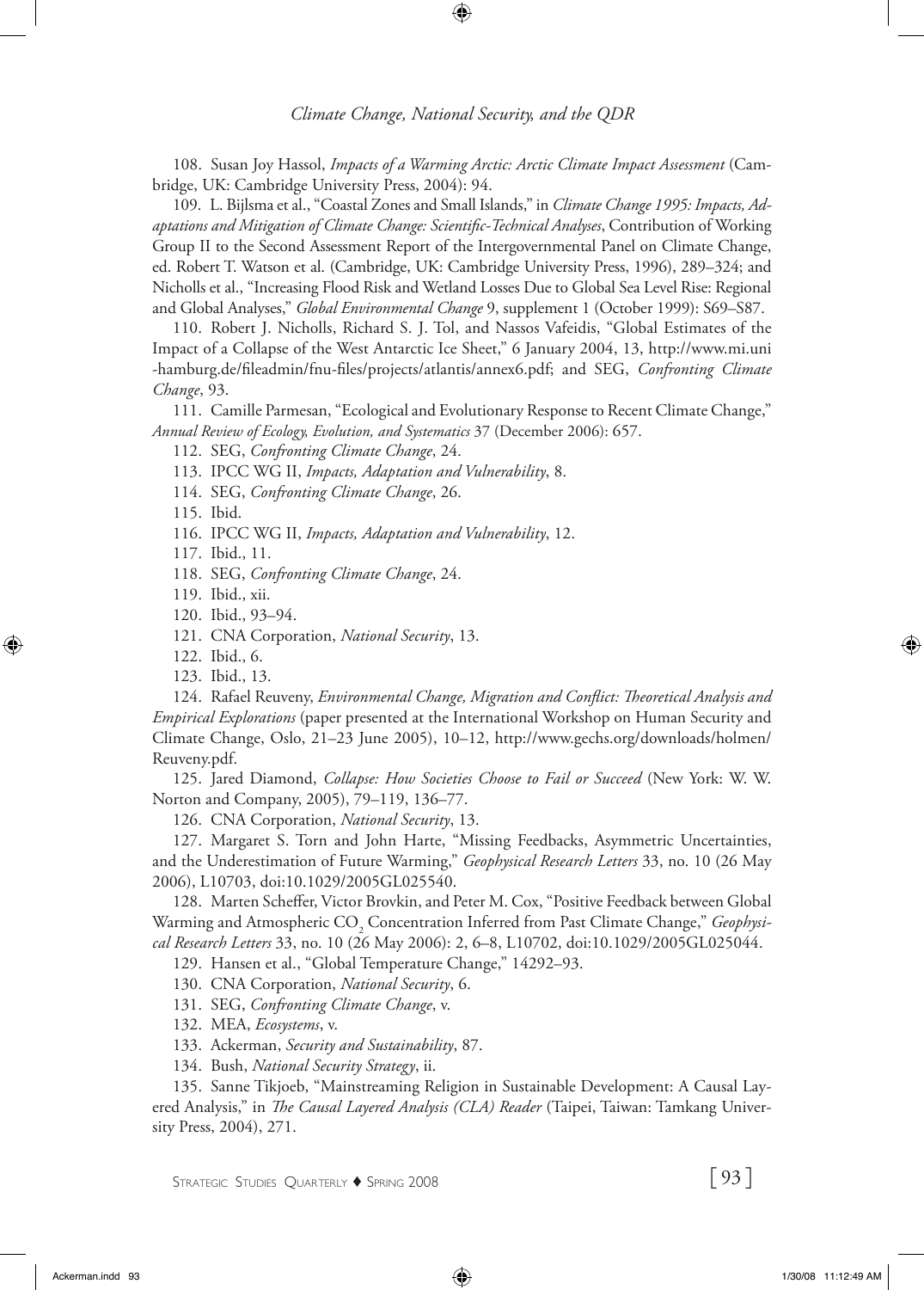136. Nils Petter Gleditsch, "Geography, Democracy, and Peace," *International Interactions* 20, no. 4 (February 1995): 297.

137. Ackerman, *Security and Sustainability*, 85–88.

138. Peter J. Schoomaker and R. L. Brownlee, *The Army Strategy for the Environment: Sustain the Mission—Secure the Future* (Arlington, VA: Army Environmental Policy Institute, November 2005), 2.

139. John Elkington, *Cannibals with Forks: The Triple Bottom Line of 21st Century Business*  (Gabriola Island, BC: New Society Publishers, 1998).

140. Andres R. Edwards, *The Sustainability Revolution: Portrait of a Paradigm Shift* (Gabriola Island, BC: New Society Publishers, 2005), 20.

141. Ibid., 21.

142. Ibid., 21–22.

143. Ibid., 22.

144. Paul Hawken, Amory Lovins, and L. Hunter Lovins, *Natural Capitalism* (Boston, MA: Little, Brown and Company, 1999), 3–5.

145. Simon Dresner, *The Principles of Sustainability* (London: Earthscan Publications, 2002), 115.

146. Herman E. Daly, "Economics in a Full World," *Scientific American* 293, no. 3 (September 2005): 100.

147. Edwards, *Sustainability Revolution*, 23.

148. Ackerman, *Security and Sustainability*, 78–85.

149. Richard A. Matthew, "In Defense of Environment and Security Research," *Environmental Change and Security Project Report* 8 (Summer 2002): 119; CNA Corporation, *National Security*, 39 and 47; and DoD, *Department of Defense Annual Energy Management Report: Fiscal Year 2006*, January 2007, 3, http://www.acq.osd.mil/ie/irm/Energy/energymgmt\_report/fy06/ FY\_2006\_Annual\_Report\_Narrative.pdf.

150. Daly, "Economics in a Full World," 104.

151. William McDonough and Michael Braungart, *Cradle to Cradle: Remaking the Way We Make Things* (New York: North Point Press, 2003).

152. Felicia French, *How the Army Can Be an Environmental Paragon through Energy* (Washington, DC: Army Environmental Policy Institute, 2005), 2; and CNA Corporation, *National Security*, 38–39.

153. Simon Dalby, "Security and Ecology in the Age of Globalization," *Environmental Change and Security Project Report* 8 (Summer 2002): 105–6.

154. Department of Energy, Energy Efficiency and Renewable Energy, Green Power Network, "Large Purchasers of Green Power: United States Air Force," October 2005, http://www. eere.energy.gov/greenpower/resources/tables/customers.shtml?page=1&companyid=390.

155. Richard Silberglitt et al., *The Global Technology Revolution 2020, In Depth Analyses: Bio/Nano/Materials/Information Trends, Drivers, Barriers, and Social Implications* (Santa Monica, CA: RAND Corporation, 2006), 13, 24–26, and 177–78.

156. IPCC WG III, *Mitigation of Climate Change*, 14, 26.

157. Ibid., 14, 21, 32, and 34.

158. Lester R. Brown, *Plan B: Rescuing a Planet under Stress and a Civilization in Trouble*  (New York: W. W. Norton & Company, 2003), 233–35; SEG, *Confronting Climate Change*, 136–137; and HM Treasury, *Stern Review: The Economics of Climate Change*, Executive Summary, 2006, xvi, http://www.hm-treasury.gov.uk./media/4/3/Executive\_Summary.pdf.

159. See, for example, Robert Costanza et al., *An Introduction to Ecological Economics* (Boca Raton, FL: St. Lucie Press, 1997); Robert Costanza et al., "Managing Our Environmental Portfolio," *BioScience* 50, no. 2 (February 2000): 149–55; Robert Costanza, "Visions, Values,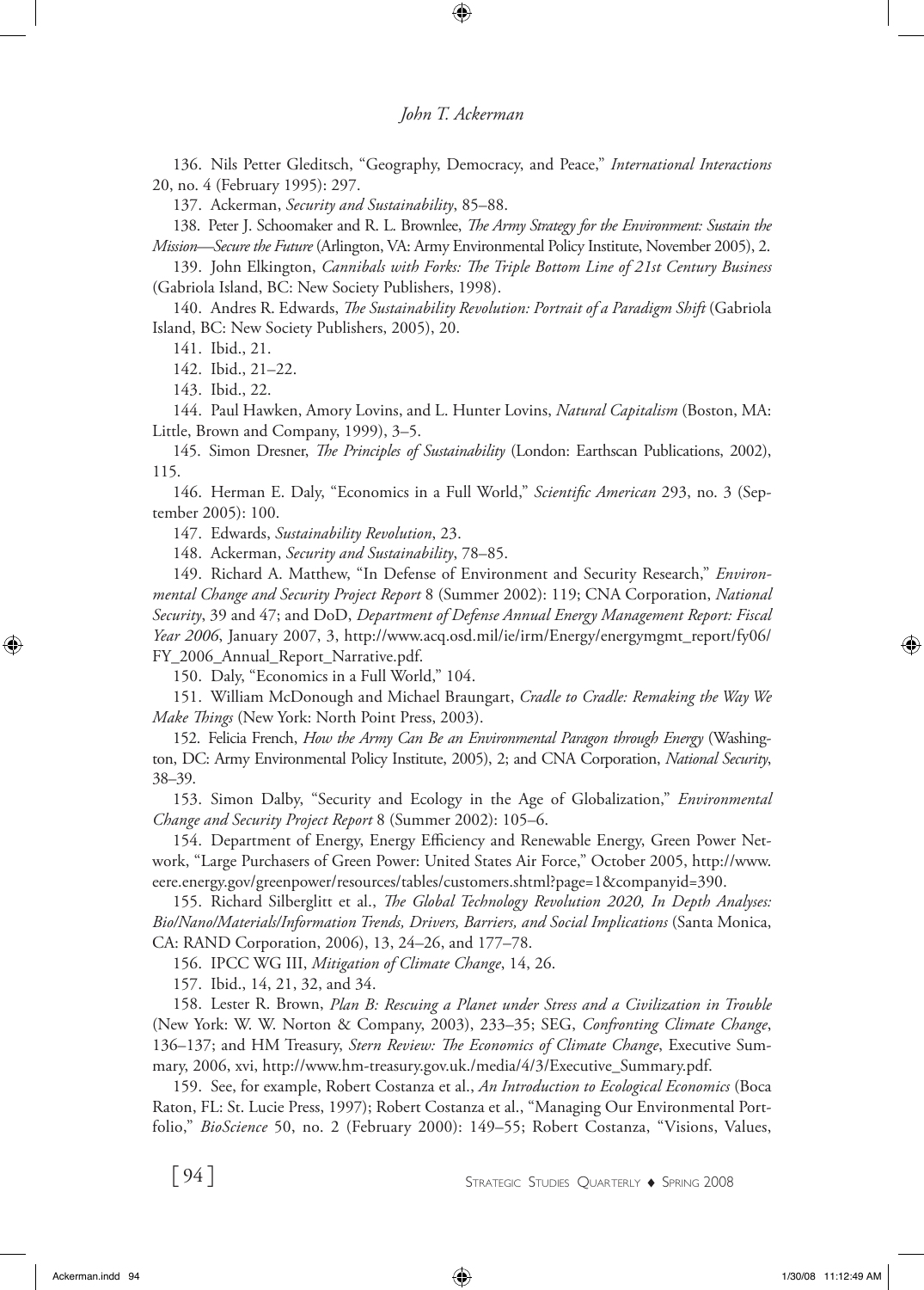Valuation, and the Need for an Ecological Economics," *BioScience* 51, no. 6 (June 2001): 464; Brown, *Plan B*; and Daly, "Economics in a Full World."

160. Brown, *Plan B*, 199.

161. French, *How the Army Can Be an Environmental Paragon through Energy*, 43; and CNA Corporation, *National Security*, 39, 47–48.

162. CNA Corporation, *National Security*, 39.

163. Ibid., 39, 47–48.

164. Headquarters USAF, "U.S. Air Force Renewable Energy Program" (Tyndall Air Force Base, FL: Air Force Civil Engineer Support Agency, 2006), 9–10, http://www.nps.edu/cebrowski/ Docs/sustainability/airforcedocs/AFrenewable.pdf.

165. SEG, *Confronting Climate Change*, 70–73; and HM Treasury, *Stern Review*, xviii–xix.

166. Schoomaker and Brownlee, *Army Strategy for the Environment*, 7.

167. Ackerman, *Security and Sustainability*, 80

168. CNA Corporation, *National Security*, 40.

169. Paul J. Smith, "Climate Change, Weak States and the 'War on Terrorism' in South and Southeast Asia," *Contemporary Southeast Asia* 29, no. 2 (August 2007): 279.

170. See, for example, Eileen Claussen and Lisa McNeilly, *Equity and Global Climate Change: The Complex Elements of Global Fairness* (Arlington, VA: Pew Center on Global Climate Change, June 2000); Urs Luterbacher and Detlef F. Sprinz, eds., *International Relations and Global Climate Change* (Cambridge, MA: MIT Press, 2001); Matthew Paterson, "Risky Business: Insurance Companies in Global Warming Politics," *Global Environmental Politics* 1, no. 4 (November 2001): 18–42; Ellen Wiegandt, "Climate Change, Equity, and International Negotiations," in *International Relations and Global Climate Change*, eds. Urs Luterbacher and Detlef F. Sprinz (Cambridge, MA: MIT Press, 2001); Anil Agarwal, "A Southern Perspective on Curbing Global Climate Change," in *Climate Change Policy: A Survey*, eds. Stephen H. Schneider, Armin Rosencranz, and John O. Niles (Washington, DC: Island Press, 2002); and Barry Holden, *Democracy and Global Warming* (London: Continuum, 2002).

171. Ackerman, *Global Climate Change*, 27; and HM Treasury, and *Stern Review*, vi.

172. Liotta and Shearer, *Gaia's Revenge*, 153.

173. Agarwal, "Southern Perspective," 379.

174. Ibid., 391; IPCC WG III, *Mitigation of Climate Change*, 32–33; Liotta and Shearer, *Gaia's Revenge*, 148–51; and SEG, *Confronting Climate Change*, 66, 97.

175. Walter Rosenbaum, *Environmental Politics and Policy, Environmental Politics and Policy*, 5th ed. (Washington, DC: CQ Press, 2002), 368.

176. Agarwal, "Southern Perspective," 375.

177. CNA Corporation, *National Security*, 39–40.

178. Kevin Watkins et al., *Human Development Report 2005: International Cooperation at a Crossroads—Aid, Trade and Security in an Unequal World* (New York: United Nations Development Programme, 2005), 52, 162–67.

179. Ackerman, *Security and Sustainability*, 82.

180. Gregory D. Foster, "Environmental Security as Strategic Imperative," 39; and Ackerman, *Security and Sustainability*, 82.

181. Matthew, "In Defense of Environment," 119.

182. Brown, *Plan B*, 249–55.

183. CNA Corporation, *National Security*, 40.

184. Ackerman, *Security and Sustainability*, 82.

185. CNA Corporation, *National Security*, 46–47; IPCC WG III, *Mitigation of Climate Change*, 14; and SEG, *Confronting Climate Change*, 69–75.